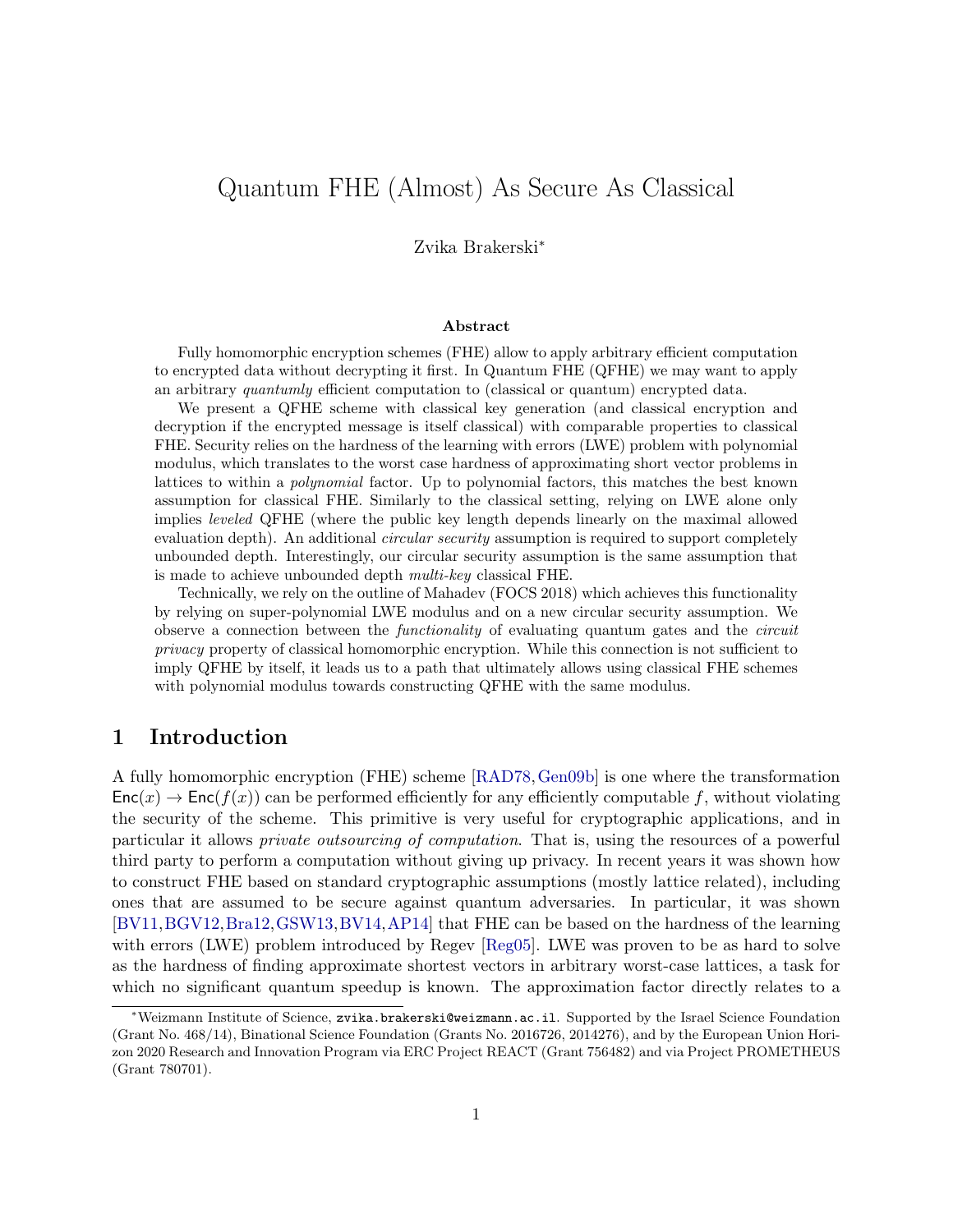parameter of the LWE problem known as the noise ratio, expressed as a function of the dimension of the problem.<sup>[1](#page-1-0)</sup> Initial schemes [\[BV11\]](#page-26-0) relied on LWE with *sub-exponential* noise ratio, and thus the hardness of sub-exponential approximation for lattice problems. Extensive research effort improved the schemes all the way down to only requiring a polynomial noise ratio [\[BV14\]](#page-26-3), which is the gold standard for LWE-based security.

Understanding the capabilities and boundaries of FHE in various computational models is a fundamental question in cryptographic study. In this work, we focus on extending the set of supported functions  $f$  to the set of functions computable in quantum polynomial time, at the necessary cost of the evaluation process itself becoming quantum as well. This extension is called Quantum FHE (QFHE).

With developments in quantum computing occurring at an increasing rate, one could anticipate outsourcing of quantum computation becoming a quite common. Specifically it is quite likely that the first scalable quantum computers will be very expensive and require specialized maintenance and thus will not be directly available to the public. Rather, users will need to send their inputs to be processed by third party providers. If privacy is desired in this scenario, then QFHE could become a useful tool. While current research on QFHE, including this work, is well within the theoretical regime, developing theoretical tools and techniques could serve as basis for the development of concrete systems in due time.

Previous Works. Broadbent and Jeffery [\[BJ15\]](#page-26-4) showed that any classical FHE scheme can be translated into a quantum one that supports a limited set of gates (specifically, the evaluation of Clifford gates). Their idea is quite natural and elegant, and while not explicitly stated in this way, is related to the well established cryptographic notion of key encapsulation mechanisms (KEM). They rely on the notion of quantum one time pad (QOTP) that allows to information theoretically encrypt a quantum state using a single-use classical random pad. They propose to encrypt a quantum state using a QOTP, and then encrypt the pad itself using a classical homomorphic encryption scheme. They then show that Clifford operations in the quantum regime translate into applying a public operation on the quantum part of the QOTP ciphertext, and applying public classical operations on the classical secret bits of the pad. The latter can be applied homomorphically since the secret bits of the pad are encrypted using a classical FHE scheme. They also show that evaluating an a-priori bounded number of non-Clifford gates is possible at the cost of the ciphertext size blowing up polynomially with the number of supported non-Clifford gates.

Dulek, Schaffner and Speelman [\[DSS16\]](#page-27-2) showed how to transfer the dependence on the number of non-Clifford gates from the ciphertext to the key. Specifically, their key generation involves generating a quantum gadget for every non-Clifford gate to be evaluated throughout the lifetime of the scheme, and transferring these gadgets to the homomorphic evaluator. The gadgets are consumed after a single use and their quantum nature prevents them from being duplicated or shared. This allowed for the first time to outsource quantum computation privately and compactly, but at the cost of quantum preprocessing. The [\[DSS16\]](#page-27-2) solution used the KEM approach as well, but required the decryption complexity of the classical FHE scheme to be bounded (roughly logarithmic space). They instantiate their scheme with the [\[BV11\]](#page-26-0) FHE scheme, thus inheriting its unfavorable properties, but we believe it can also be instantiated using newer schemes such as [\[BGV12,](#page-26-1)[Bra12,](#page-26-2)[GSW13\]](#page-27-1), but it is not clear whether it applies to schemes based on the hardness

<span id="page-1-0"></span><sup>&</sup>lt;sup>1</sup>To the informed reader we clarify that the noise ratio is the inverse of the Gaussian parameter of the *relative* noise, i.e.  $1/\alpha$  in the common notation.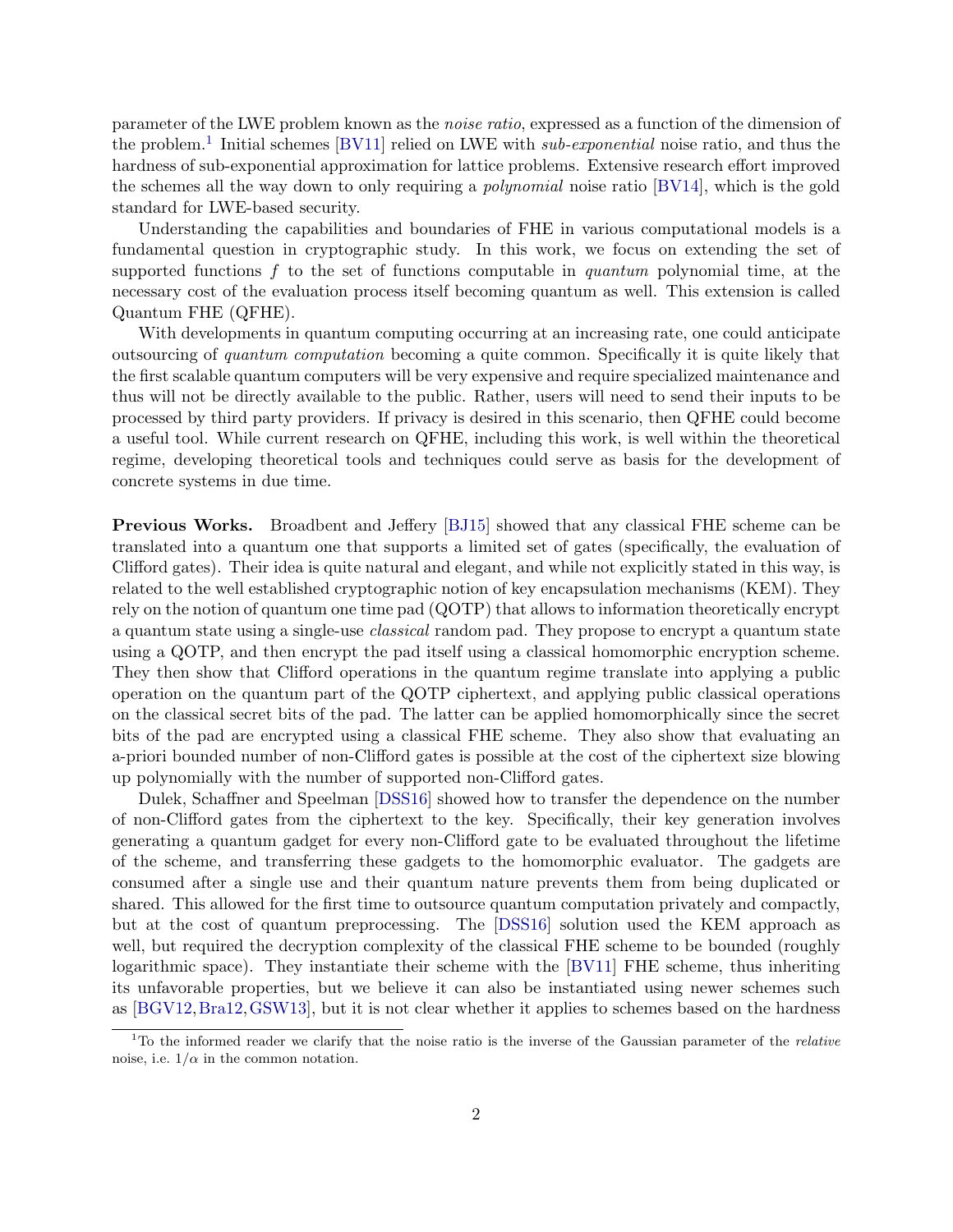of polynomial lattice approximation due to the sequentialization technique of [\[BV14\]](#page-26-3) used in these schemes.

Mahadev [\[Mah17\]](#page-27-3) very recently presented a scheme whose key generation process is completely classical. This immediately implies that the keys can be duplicated and there is no longer a global bound on the total homomorphic capacity of the system. This scheme also uses key encapsulation, and requires specific properties of the underlying classical homomorphic encryption. An important property of the [\[Mah17\]](#page-27-3) scheme is that the homomorphic evaluation of each quantum gate is not necessarily perfectly correct, but rather it is only guaranteed to be within small trace distance of the correct state. These errors accumulate so in the worst case they are multiplied by the total circuit size. Thus, in order to achieve correctness up to a negligible trace distance, the per-gate error needs to be negligible as well. In the [\[Mah17\]](#page-27-3) solution, the per-gate error is (inversely) related to the noise rate of the underlying LWE assumption, so in order to achieve correctness for all polynomial size circuits, it is required to rely on the hardness of super-polynomial approximation to lattice problems (or even larger, depending on the type of computation and the user's desired level of confidence).

Another unusual requirement of [\[Mah17\]](#page-27-3) from the underlying classical FHE scheme is randomness recoverability. Namely, that using the secret key it is possible to recover the randomness of a ciphertext. This is achieved using the dual scheme to the [\[GSW13,](#page-27-1) [BV14,](#page-26-3) [AP14\]](#page-25-0) scheme, but requires changing the secret key from being a single vector to a *trapdoor* to the lattice corresponding to the public key. This would all be in the realm of low order technicalities, except for the issue of circular security, which we explain next. Even in the classical setting, relying on LWE alone only allows to construct leveled FHE, where an a-priori bound on the depth (but not on the size) of evaluated circuits needs to be known. Overcoming this issue to obtain a scheme that is secure for any depth requires encrypting the scheme's own secret key, and explicitly assuming that this does not adversely impact the security of the scheme. Making this assumption for standard LWE-based encryption is by now the norm, but one might be less confident about making this assumption for new distributions of secret keys.

To conclude this overview, we note that there is a distinction in the literature between QFHE for classical vs. for quantum inputs. The former requires that the encryption and key generation process are completely classical, so that quantum computation on classical inputs can be outsourced by a classical entity. This distinction could suggest that the two notions are incomparable, however we believe that it is instructive to aspire to achieve a notion that generalizes both. Specifically, we propose to aspire for QFHE with classical keys, that can encrypt classical messages using a classical encryption process, and can encrypt quantum messages using a quantum process, and likewise if the output of homomorphic evaluation is classical then it should be decryptable by a classical decryption process. This stronger notion is in fact achieved by [\[Mah17\]](#page-27-3), although this property is not highlighted.

Our Results and Approach. We present a QFHE scheme using the high level outline of [\[Mah17\]](#page-27-3), but with per-gate error that decays *exponentially* with the noise rate of the underlying LWE assumption. Thus, using polynomial noise rate we are able to achieve exponentially small per-gate error, which means that we can securely evaluate any polynomial (or even superpolynomial) quantum circuit while incurring only an exponentially small skew between the output of homomorphic evaluation and the desired result. We do this by (again) relying on key encapsulation, this time using the (primal) [\[GSW13,](#page-27-1)[BV14,](#page-26-3)[AP14\]](#page-25-0) scheme as the KEM component. As for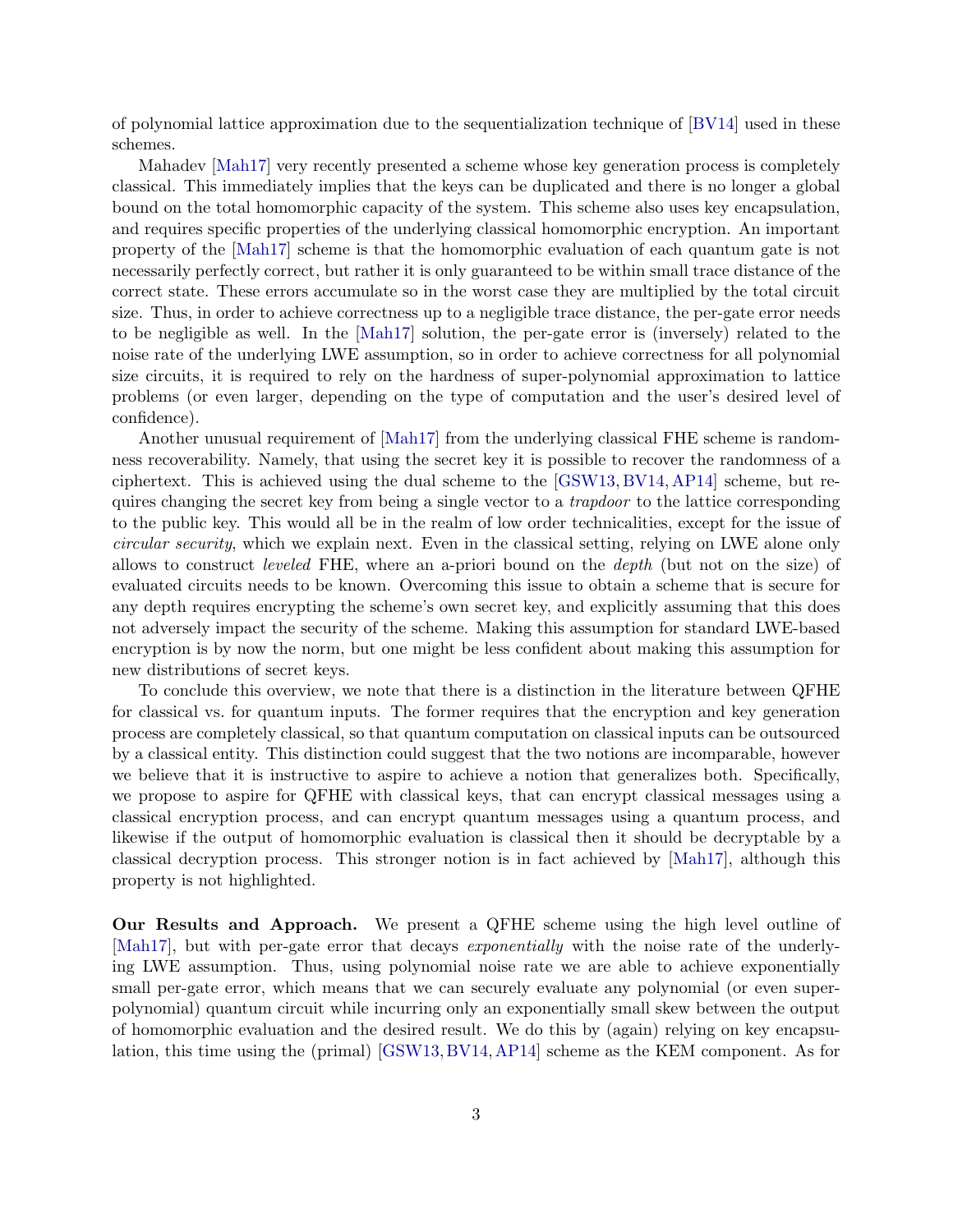the distribution of secret keys, we do not require to use a lattice trapdoor as secret key, but our scheme requires publishing an encryption of the secret key of a [\[GSW13\]](#page-27-1)-style scheme, and keeping the randomness used to generate this encryption as a part of its own secret key.

Therefore, if we wish to create a scheme that works for a-priori unbounded depth, we need to assume circular security respective to a key containing a standard LWE key as well as randomness that was used to generate encryptions of this key. Interestingly, this exact assumption is required in order to construct unbounded depth classical multi-key FHE from [\[GSW13\]](#page-27-1)-style encryption [\[CM15,](#page-26-5)[MW16,](#page-28-2)[BP16,](#page-26-6)[PS16\]](#page-28-3).[2](#page-3-0)

In terms of our approach, we observe that the [\[Mah17\]](#page-27-3) method is implicitly intimately connected to the *circuit privacy* property of the underlying classical homomorphic scheme. Circuit privacy is the property that after homomorphically evaluating a function f, the resulting ciphertext  $Enc(f(x))$ does not contain any information about f except the value  $f(x)$  (even statistically). While circuit privacy is not a sufficient condition, it appears to be necessary for ensuring functionality in the [\[Mah17\]](#page-27-3) method.

Circuit private homomorphic encryption schemes are useful for various applications and this property has been extensively studied in the FHE literature, e.g. in [\[Gen09a,](#page-27-4)[GHV10,](#page-27-5)[DS16,](#page-26-7)[BPMW16\]](#page-26-8). However, this property is usually considered to be a security feature, and we find it quite curious that in the quantum setting it turns out to be related to the *correctness* of homomorphic evaluation.

Through the circuit privacy lens, the [\[Mah17\]](#page-27-3) scheme can be viewed as applying the most rudimentary method for achieving function privacy, known as noise flooding [\[Gen09a\]](#page-27-4). This method guarantees privacy that is roughly relative to the noise rate of the underlying LWE assumption, hence super-polynomial rate is required to achieve privacy with all but negligible probability. It is not immediately clear how to apply more modern circuit privacy approaches in the QFHE setting (due to the additional properties required for quantum homomorphic evaluation), and the bulk of our technical work goes towards developing techniques to allow this application. We elaborate more on our techniques below.

#### <span id="page-3-1"></span>1.1 Technical Overview

Our basic approach, traced back to [\[BJ15\]](#page-26-4), is to rely on key encapsulation. The ciphertext is encrypted using a quantum one time pad (QOPT), and the (classical) secret pad is encrypted using a classical FHE. QOTP encryption of a qubit can be expressed as applying a random Pauli operation, namely a random bit flip and a random phase flip. This allows to easily evaluate Clifford gates. As observed in previous works [\[DSS16,](#page-27-2)[Mah17\]](#page-27-3), a missing piece that would imply QFHE is being able to homomorphically evaluate the CNOT operation on a given quantum state, but given a classical control bit in encrypted form. To be more explicit, given a 2-qubit superposition  $\sum_{a,b} \alpha_{a,b} |a,b\rangle$ and an encrypted control bit x, output an encapsulated encryption of  $\sum_{a,b} \alpha_{a,b} |a,b \oplus ax\rangle$ , i.e. a two-qubit register and a classically encrypted pad that would decrypt the quantum register to the aforementioned superposition. The encapsulated version we produce will be a superposition of the form  $\sum_{a,b}(-1)^{a\gamma_{\text{phase}}} \alpha_{a,b}|a,b\oplus ax \oplus \gamma_{\text{flip}}\rangle$  for some bits  $\gamma_{\text{flip}}, \gamma_{\text{phase}},$  together with encryptions of the bits  $\gamma_{\text{flip}}, \gamma_{\text{phase}}$ . One can verify that indeed  $\sum_{a,b}(-1)^{a\gamma_{\text{phase}}} \alpha_{a,b}|a,b \oplus ax \oplus \gamma_{\text{flip}}\rangle$  can be corrected to the prescribed output using a proper bit flip and phase flip. We start by describing at a high level the [\[Mah17\]](#page-27-3) approach and its relation to circuit privacy.

<span id="page-3-0"></span><sup>&</sup>lt;sup>2</sup>Curiously, there is a syntactic resemblance between the randomness of a [\[GSW13,](#page-27-1) [BV14,](#page-26-3) [AP14\]](#page-25-0) ciphertext and lattice trapdoors generated using the method of [\[MP12\]](#page-27-6).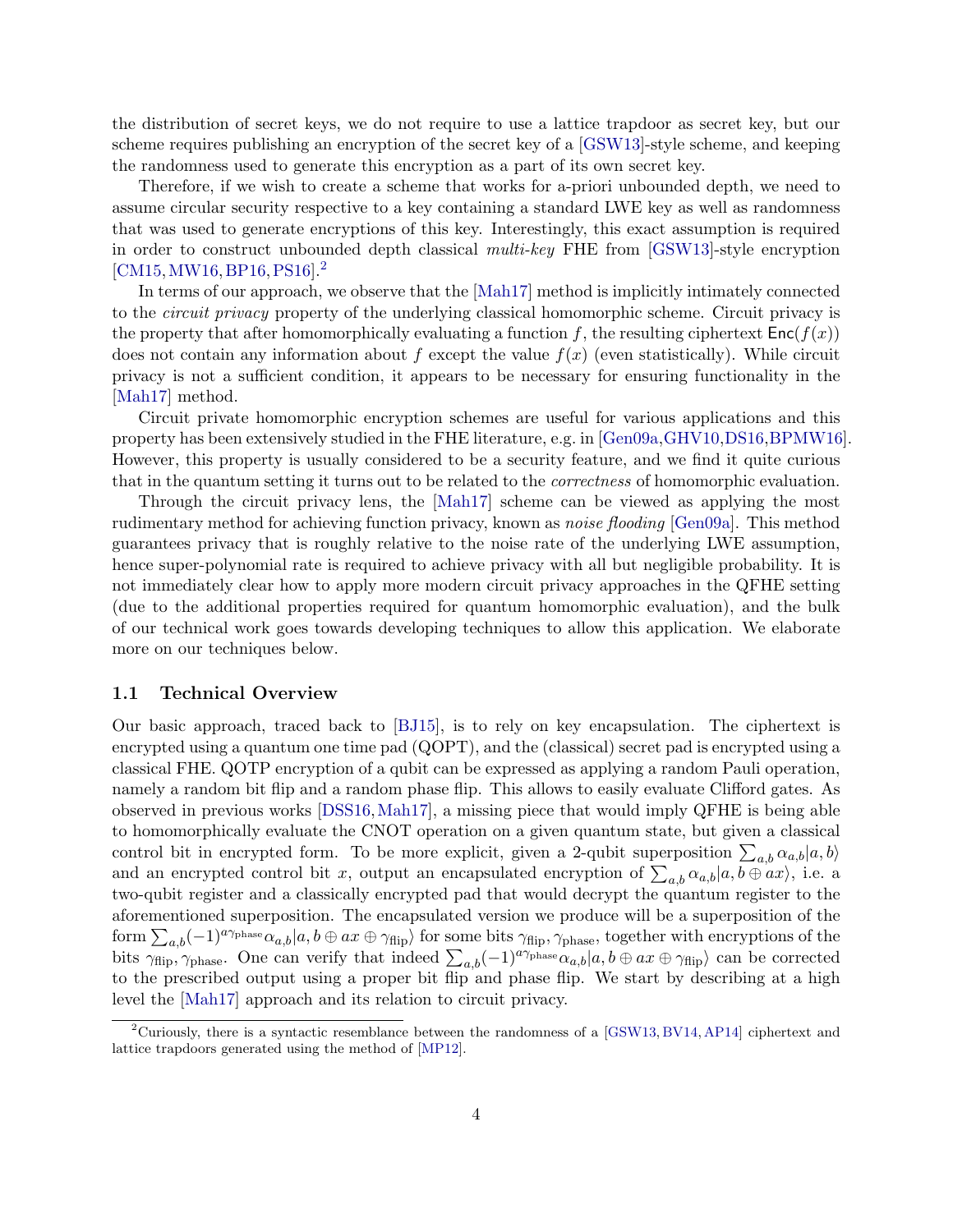**The [\[Mah17\]](#page-27-3) Approach and Circuit Privacy.** Given  $\sum_{a,b} \alpha_{a,b} |a,b\rangle$  and  $Enc(x)$ , the idea is to apply classical homomorphic evaluation to generate a superposition of the form

$$
\sum_{a,b,\mu} \alpha_{a,b} |a,b \oplus \mu\rangle|{\sf Enc}(ax \oplus \mu)\rangle|\mu\rangle
$$

(we ignore normalization factors). This can be done using the properties of the classical FHE by applying to  $\mathsf{Enc}(x)$  the function  $f_{a,\mu}(x) = ax \oplus \mu$ . Now, measure the register containing  $|\mathsf{Enc}(ax \oplus \mu)\rangle$ to obtain some ciphertext c', let  $\gamma_{\text{flip}}$  denote the bit that it encrypts and note that  $\mu = ax \oplus \gamma_{\text{flip}}$ . Then the remainder superposition is:  $\sum_{a,b} \alpha_{a,b} |a,b \oplus ax \oplus \gamma_{\text{flip}}|ax \oplus \gamma_{\text{flip}}\rangle$ . So far we used the homomorphic ciphertext to introduce an added  $ax$  term into the  $|b\rangle$  register. Finally, to remove the last register  $|ax \oplus \gamma_{\text{flip}}\rangle$ , measure it in the Hadamard basis, or alternatively, apply Fourier Transform and measure the result. We get a measured bit w and the state  $\sum_{a,b}(-1)^{(wx)a}\alpha_{a,b}|a,b\oplus ax\oplus \gamma_{\text{flip}}\rangle$ (with a global factor  $(-1)^{w\gamma_{\text{flip}}}$  that can be ignored). Therefore, setting  $\gamma_{\text{phase}} = wx$  should complete the proof.

Unfortunately, this outline is too simplistic. We ignored the fact that there are many possible ciphertexts of the form  $Enc(ax \oplus \mu)$ , and the specific ciphertext output by homomorphically evaluating  $f_{a,\mu}$  might depend on  $a,\mu$ , which means that measuring it might collapse the superposition completely. This is why *circuit privacy* seems useful, since it will ensure that regardless of  $a, \mu$  the distribution of  $Enc(ax \oplus \mu)$  depends only on the bit it encrypts. However, making a ciphertext private necessarily requires randomness, and we cannot use classical randomness since it will cause the superposition to collapse just as before. Therefore, the randomness is taken in superposition, and after measuring  $c'$  we are left with an additional register containing the randomness conditioned on  $c'$ . In a sense the privacy transformation transferred the information about the applied circuit from the ciphertext to the randomness register. We are thus left with  $\sum_{a,b}(-1)^{a\gamma_{\text{phase}}} \alpha_{a,b}|a,b\oplus ax \oplus \gamma_{\text{flip}}\rangle|r_a\rangle$  and we need to find a way to get rid of this additional randomness register.

In [\[Mah17\]](#page-27-3) it is shown that using their specific scheme, it is possible to express  $r_a$  as  $r_0 \oplus (ar_1)$ where  $r_0, r_1$  are binary vectors, and thus again measuring this register in the Hadamard basis will be effective. This crucially relies on having a one-to-one mapping between the randomness in the privacy transformation and the ciphertext  $c'$ . This property indeed holds for noise flooding, but not for later privacy techniques.

To complete this description, we note that after the Hadamard measurement, the value of  $r_1$ now contributes to  $\gamma_{\text{phase}}$ , and an additional process involving the lattice trapdoor is introduced in order to show that a classical encryption of the new  $\gamma_{\text{phase}}$  can be recovered.

Our Solution. We are inspired by the circuit privacy argument of Bourse et al. [\[BPMW16\]](#page-26-8) which is applicable to encryption schemes of the type introduced in [\[GSW13\]](#page-27-1) (henceforth referred to as GSW) and shows how to achieve circuit privacy with polynomial noise rate. In GSW an encryption of a bit x is represented by a matrix over  $\mathbb{Z}_q$  for some modulus q of the form  $\mathbf{C} = \mathbf{AR}_c + x\mathbf{G}$ , where **A** is the public key of the scheme,  $\mathbf{R}_c$  is a matrix of low norm (say all entries are  $\ll q$ ) and **G** is a special "gadget" matrix. For our purposes it will be useful to choose the modulus  $q$  to be even (this does not have an effect on the resulting hardness assumption). The circuit privacy argument of [\[BPMW16\]](#page-26-8) implies that if we sample a integer vector r from a discrete Gaussian distribution over the set  $\{ \mathbf{r} : \mathbf{G}\mathbf{r} = a\frac{q}{2}\mathbf{\Delta} \pmod{q} \}$  (for some vector  $\mathbf{\Delta}$ ), and compute the vector  $\mathbf{c}' = \mathbf{C}\mathbf{r} + (\frac{q}{2}\mu + y)\mathbf{\Delta}$ , where y is a discrete Gaussian over Z, then c' is a circuit private representation of  $ax \oplus \mu$ , i.e. c'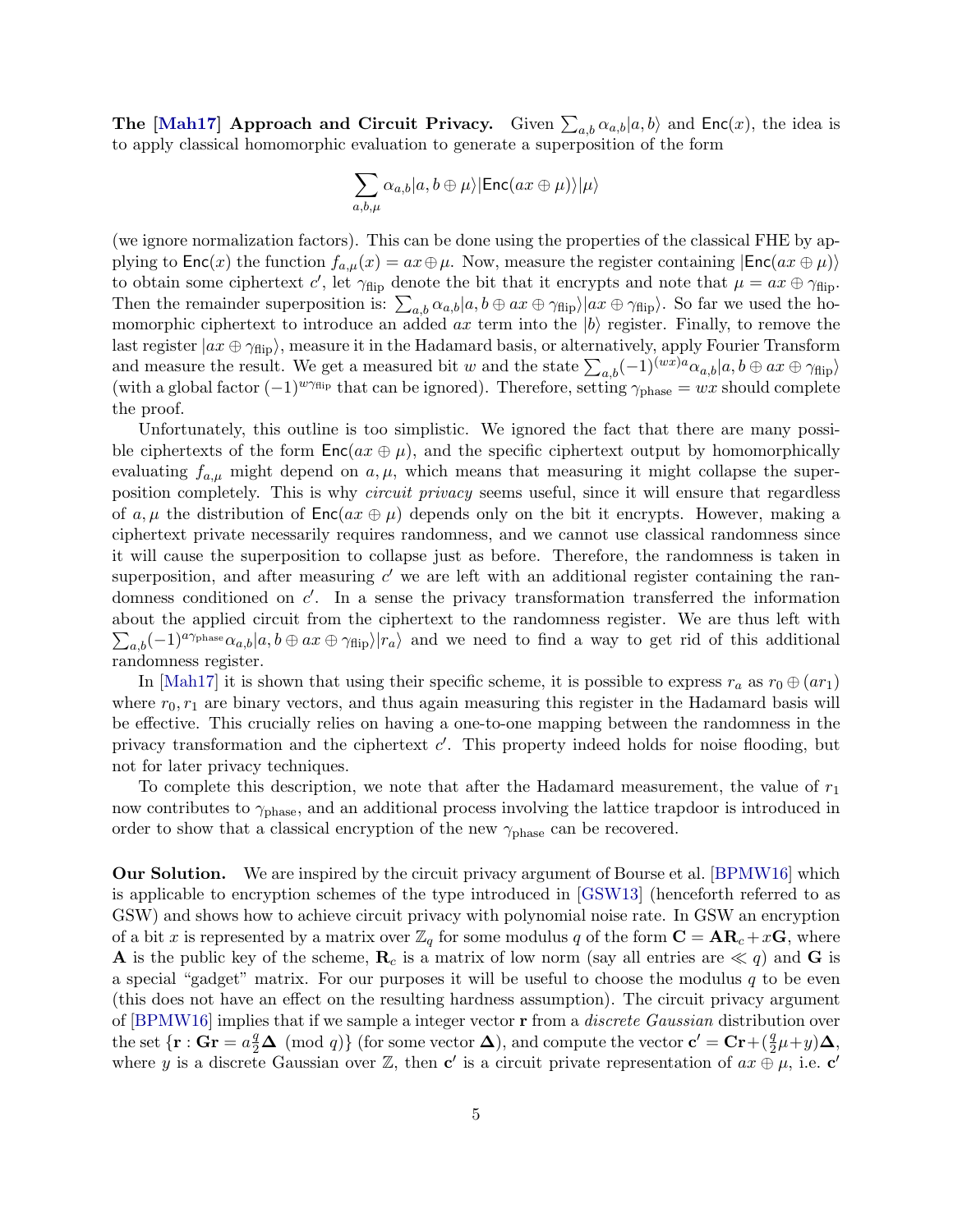does not reveal information about  $a, \mu$  beyond the value  $ax \oplus \mu$ <sup>[3](#page-5-0)</sup>

Let us now see how this method fits into the  $[Mah17]$  outline. Specifically, every  $c'$  in this setting will have multiple randomness values associated with it, so there is no longer a single  $r_a$ associated with each  $c'$ . We will therefore try to find an alternative structural property of the randomness register that will allow us to remove it without collapsing the superposition. Looking closely, we see that the randomness consistent with  $c'$  is a discrete Gaussian over variables  $r, y, \mu$ s.t.  $\{ \mathbf{r} : \mathbf{G}\mathbf{r} = a\frac{q}{2}\mathbf{\Delta} \pmod{q} \}$  and  $\mathbf{c}' = \mathbf{C}\mathbf{r} + (\frac{q}{2}\mu + y)\mathbf{\Delta} = \mathbf{A}\mathbf{R}_c\mathbf{r} + (\frac{q}{2}(ax \oplus \mu) + y)\mathbf{\Delta}$ . Indeed we observe that this is a Gaussian superposition over the solutions of a set of linear equations modulo q. In other words over a coset of a q-ary lattice, where the coset is determined by  $c'$  and by  $a_{\frac{q}{2}}^q \Delta$ . This suggests a way out, if we are willing to replace the binary Fourier Transform with q-ary Fourier Transform  $(\text{FT}_q : | \mathbf{x}) \to \sum | \mathbf{w} \rangle e^{-\frac{2\pi i}{q} \langle \mathbf{w}, \mathbf{x} \rangle}).$  As a rule of thumb, applying  $\text{FT}_q$  on different cosets of the same lattice, results in the same output, up to a phase that depends on the difference between the cosets. In our case, the difference is a multiple of a, just like we wanted.

Unfortunately, things are not so simple. First of all, indeed the phase is a multiple of  $a$ , but since we applied  $FT_\sigma$ , this phase might be relative to a  $q$ -ary root of unity, and not to (-1) as we require for our key encapsulation.<sup>[4](#page-5-1)</sup> Luckily, in our case the difference between the cosets is a multiple of  $\frac{q}{2}$ , which translates to a phase relative to (-1). A greater difficulty comes from the fact that we are not actually uniform over a the coset, but rather Gaussian, which makes the transference between the pre- $FT_q$  and post- $FT_q$  regimes more messy. In particular, instead of all points having the same phase shift, each measured value receives phase contributions from many sources which can interfere with each other. It is known that if the Gaussian parameter is large enough (larger than the so called "smoothing parameter" of the lattice), then the interference is negligible. Unfortunately this is *not* the case here, and we need to explicitly analyze the post- $FT_q$ superposition in order to show that the effect of the interference only amounts to exponentially small trace distance.

Finally, we note that in order to make the analysis go through, we add an additional component to the privacy transformation and actually set  $\mathbf{c}' = \mathbf{C}\mathbf{r} + \mathbf{A}\hat{\mathbf{r}} + (\frac{q}{2}\mu + y)\mathbf{\Delta}$ , with  $\hat{\mathbf{r}}$  being an additional Gaussian parameter. This allows us to prove useful properties for the resulting lattice, as well as provides us with a way to recover the new  $\gamma_{\text{phase}}$  without requiring lattice trapdoors, but rather using only an encrypted form of  $\mathbf{R}_c$  and the LWE secret key.

#### 1.2 Paper Organization

The main technical contribution of this paper is the homomorphic evaluation of classically controlled CNOT, which is outlined above in Section [1.1](#page-3-1) and formally analyzed in Section [5.](#page-16-0)

General preliminaries appear in Section [2,](#page-6-0) preliminaries related to the definition of homomorphic encryption and results from previous works that we use appear in Section [3.](#page-11-0) In Section [4](#page-15-0) we describe how to put together the components from previous works together with our classically controlled CNOT to create the QFHE scheme.

<span id="page-5-0"></span> ${}^{3}$ Indeed, c' does not have the same form as the original ciphertext C, but it can be correctly decrypted, which is the property we care about.

<span id="page-5-1"></span> $4$ One could consider using  $q$ -ary QOTP, but this introduces other difficulties since it changes the class of circuits that are "easy", analogous to Clifford in the binary setting.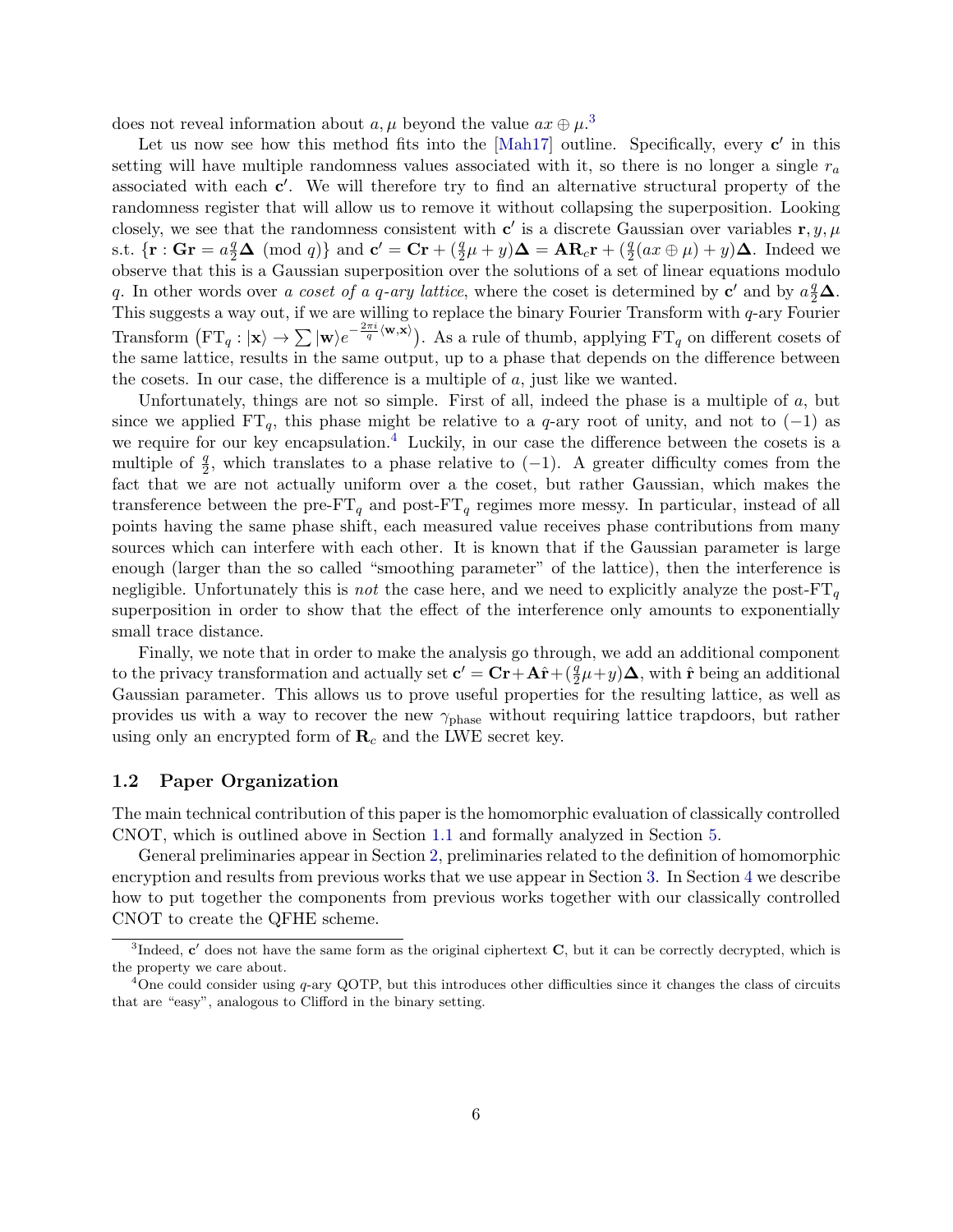# <span id="page-6-0"></span>2 Preliminaries

We denote the unit ball by  $\mathcal{B}_m = \{ \mathbf{x} \in \mathbb{R}^m : ||\mathbf{x}||_2 \leq 1 \}$ , we omit the subscript when m is clear from the context. Similarly we denote the unit cube by  $\mathcal{H}_m = {\mathbf{x} \in \mathbb{R}^m : \forall i. \mathbf{x}[i] \in (-1,1]}$ . We will sometimes use the shorthand  $\mathcal{B}_m^t$ ,  $\mathcal{H}_m^t$  to denote  $t \cdot \mathcal{B}_m$ ,  $t \cdot \mathcal{H}_m$  respectively.

Let  $F: X \to \mathbb{C}$ , and let  $W \subseteq X$ , then we denote  $F(W) = \sum_{x \in W} F(x)$ . For all  $q \in \mathbb{N}$  we let  $\mathbb{Z}_q$  denote the ring of integers modulo q. We represent elements in  $\mathbb{Z}_q$  using numbers in the range  $\left(-\frac{q}{2}\right)$  $\frac{q}{2}, \frac{q}{2}$  $\frac{q}{2}$  ∩ Z. We denote by  $[x]_q$  the value y s.t.  $y = x \pmod{q}$  and  $y \in (-\frac{q}{2})$  $\frac{q}{2}, \frac{q}{2}$  $\frac{q}{2}$ . We let  $\left[\mathbb{Z}\right]_q$  denote the set  $\mathbb{Z} \cap (-\frac{q}{2})$  $\frac{q}{2}, \frac{q}{2}$  $\frac{q}{2}$ .

We say that we  $\delta$ -compute a quantum state if we compute a superposition that is within trace distance  $O(\delta)$  of that state.

We will use the following fact about trace distance that can be verified by calculation.

<span id="page-6-4"></span>**Lemma 2.1.** Let  $|v\rangle$ ,  $|u\rangle$  be un-normalized vectors s.t.  $|||v\rangle|| \geq s$  and  $|||v\rangle - |u\rangle|| \leq \epsilon$ . Then the trace distance between the normalized versions  $\frac{1}{\|v\|}|v\rangle$  and  $\frac{1}{\|u\|}|u\rangle$  is at most  $O(\sqrt{\frac{\epsilon}{s}})$ .

Quantum Rejection Sampling. We recall that quantum rejection sampling allows to take a superposition  $\sum_{x \in X} \alpha_x |x\rangle$  and any sequence  $\{\alpha'_x\}_x$  s.t.  $|\alpha'_x| \leq 1$  for all x, and produce a superposition  $\frac{1}{A} \sum_{x \in X} \alpha_x \alpha_x' |x\rangle$ , where  $A = \sum_{x \in X} |\alpha_x \alpha_x'|^2$ . The success probability of this procedure (i.e. the probability of not rejecting) is  $A$ . If it is efficient to generate the original superposition then the process can be repeated until successful,  $1/A$  times in expectation.

Log-Infinity Uniformity. It will be convenient for us to consider a measure we call log-infinity variance. [5](#page-6-1)

<span id="page-6-2"></span>**Definition 2.2.** The log-infinity variance of a vector  $\mathbf{v} \in (\mathbb{R}^+)^m$  is defined as

$$
loginf(\mathbf{v}) = \ln\left(\frac{\max_i \mathbf{v}[i]}{\min_i \mathbf{v}[i]}\right) \tag{1}
$$

If loginf(v)  $\leq \epsilon$ , we say that v is  $\epsilon$ -loginf uniform.

We will often use loginf-uniformity for general indexed sets  $V = \{v_z \in \mathbb{R}^+\}_{z \in M}$ , where M is some set of indices.

The following properties are easy to verify by definition.

<span id="page-6-3"></span>**Lemma 2.3.** Let  $V = \{v_z\}_{z \in M}$  be  $\epsilon$ -loging uniform. Then the following hold:

- 1. **Conditioning.**  $\forall M' \subseteq M$  the sequence  $V' = \{v_z\}_{z \in M'}$  is  $\epsilon$ -loginf uniform.
- 2. **Aggregation.**  $\forall a_1, \ldots, a_k \in \mathbb{R}^+$  the sequence  $\{a_1v_{z_1} + \cdots + a_kv_{z_k}\}_{z_1,\ldots,z_k \in M}$  is  $\epsilon$ -loginf uniform.
- 3.  $\ell_p^p$ -**Uniformity.** Let  $p \in \mathbb{R}^+$ . The distribution defined on M by assigning probabilities  $Pr[z] \propto v_z^p$  is within statistical distance  $O(p\epsilon)$  of uniform.

<span id="page-6-1"></span><sup>&</sup>lt;sup>5</sup>We suspect that this measure has been considered before, but were not able to find any reference or a well established name for it.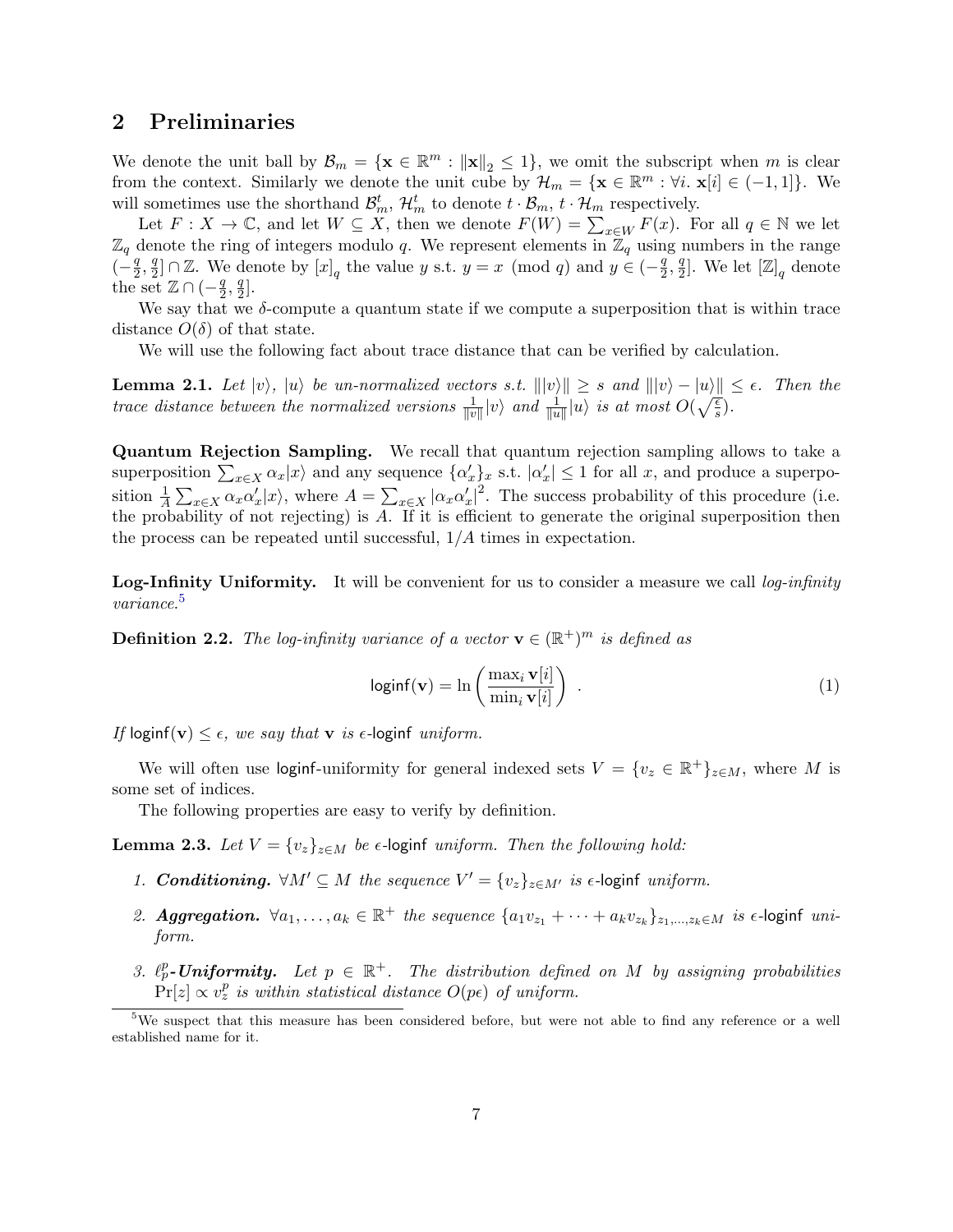We also require the following strong aggregation lemma, which is slightly less trivial so we provide a short proof.

<span id="page-7-0"></span>**Lemma 2.4.** Let  $V = \{v_z\}_{z \in M}$  be  $\epsilon$ -loginf uniform. Let I be some (finite) set and for all  $i \in I$ consider an infinite sequence  $a^{(i)} = \{a_n^{(i)}\}_{n \in \mathbb{N}}$ , where  $a_n^{(i)} \in \mathbb{R}^+$ , and where for all i it holds that  $\lim_{n\to\infty}$  $a_{n+1}^{(i)}/a_n^{(i)}$  $= 0$ . This in particular means that  $a^{(i)}$  converges, let  $s_i$  denote its sum. Consider furthermore the sequences  $\{v_n^{(i)} \in V\}_{n \in \mathbb{N}}$  for all  $i \in I$ . Then the set  $V' = \{\frac{1}{s}\}$  $\frac{1}{s_i} \sum_{n \in \mathbb{N}} a_n^{(i)} v_n^{(i)} \}_{i \in I}$ is well defined and is  $\epsilon$ -loginf uniform.

We note that the lemma can be generalizes to sums with  $n \in \mathbb{Z}$  (rather than N) by separating to negative and positive index cases.

*Proof.* For all  $i \in I$  it holds that  $\lim_{n\to\infty} \left| \left( a_{n+1}^{(i)} v_{n+1}^{(i)} \right) / \left( a_n^{(i)} v_n^{(i)} \right) \right|$  $= 0$  since  $\Big|$  $v_{n+1}^{(i)}/v_n^{(i)} \Big| \le e^{\epsilon}$  for all *n*. This guarantees that all sums  $\sum_{n\in\mathbb{N}} a_n^{(i)} v_n^{(i)}$  converge. Furthermore,  $\sum_{n\in\mathbb{N}} a_n^{(i)} v_n^{(i)} \in s_i$ .  $(\min_z v_z, \max_z v_z)$ . The  $\epsilon$ -loginf uniformity of V now thus implies that of V'.

#### 2.1 Quantum One Time Pad

The quantum one time pad (QOTP) allows to encrypt a qubit in an information theoretically secure manner using two random classical bits as symmetric key. Encrypting a multi-qubit state can be done in a bit by bit manner (using an independently sampled symmetric key for each qubit in the state).

- QOTP.Keygen(). Sample two classical bits  $x, z \stackrel{\$}{\leftarrow} \{0, 1\}$  and outputs  $(x, z)$ .
- QOTP.Enc $((x, z), \phi)$ . Given a qubit  $\phi$  apply the Pauli transformation  $X^x Z^z$  to  $\phi$  and output the resulting  $\hat{\phi}$ . More explicitly, the applied transformation is:  $(\alpha_0|0\rangle + \alpha_1|1\rangle \rightarrow (\alpha_0|x\rangle +$  $(-1)^{z}\alpha_1|\bar{x}\rangle$ ).
- QOTP.Dec( $(x, z)$ ,  $\hat{\phi}$ ). Apply the reverse transformation  $Z^z X^x$  to  $\hat{\phi}$ .

We note that if the message to be encrypted  $\phi$  is classical, then it is possible to generate a syntactically correct and unconditionally secure QOTP of  $\phi$  using a classical algorithm by simply applying a classical one time pad using randomness x, and setting  $z = 0$ . Furthermore, given any QOTP encryption of a classical value, it is possible to measure  $\phi$  and the resulting classical value can be correctly decrypted using the key  $(x, z)$  (or even  $(x, 0)$ ) by the standard classical one time pad decryption.

#### <span id="page-7-1"></span>2.2 Discrete and Periodic Gaussians

For  $s > 0$  we define the Gaussian density function  $\rho_s(\mathbf{x}) := e^{-\pi(|\mathbf{x}||/s)^2}$ , where  $\mathbf{x} \in \mathbb{R}^n$ . For a set of points  $X \subseteq \mathbb{R}^n$  we denote  $\rho_s(X) = \sum_{\mathbf{x} \in X} \rho_s(\mathbf{x})$ . The discrete Gaussian distribution  $D_{\mathbb{Z}^n,s}$  is one that is supported only over  $\mathbf{x} \in \mathbb{Z}^n$  and such that  $Pr[D_{\mathbb{Z}^n,s} = \mathbf{x}] \propto \rho_s(\mathbf{x})$ .

**Definition 2.5** (Periodic Gaussian). The q-periodic Gaussian function  $\rho_{s,q}$  is the periodic continuation of  $\rho_s$ . Namely  $\rho_{s,q}(\mathbf{x}) = \rho_s(\mathbf{x} + q \mathbb{Z}^m)$ .

We show next that when s is sufficiently smaller than q,  $\rho_{s,q}(\mathbf{x})$  is close to the non-periodic (but truncated) Gaussian.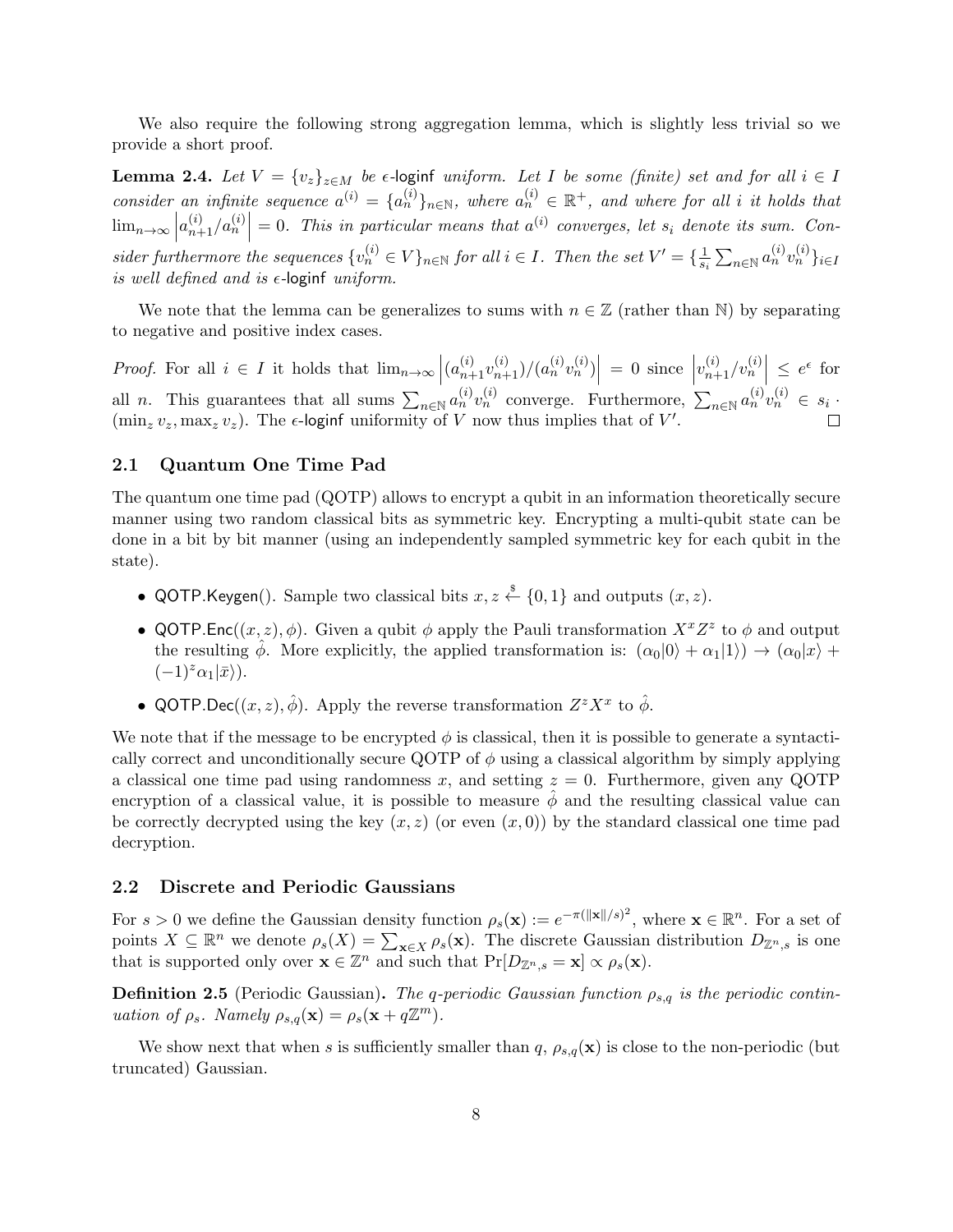**Lemma 2.6.** Let  $s > 0$ ,  $q \in \mathbb{N}$ ,  $\mathbf{x} \in \mathbb{Z}^m$  be such that  $\|[\mathbf{x}]_q \| < q/4$ . Then

$$
1 \le \frac{\rho_{s,q}(\mathbf{x})}{\rho_s([\mathbf{x}]_q)} < 1 + 2^{-(\frac{1}{2}(q/s)^2 - m)}\tag{2}
$$

Proof. The lower bound holds by definition. For the upper bound,

$$
\frac{\rho_{s,q}(\mathbf{x})}{\rho_s([\mathbf{x}]_q)} = \frac{\sum_{\mathbf{v} \in \mathbb{Z}^m} (\rho_s([\mathbf{x}]_q + q\mathbf{v})}{\rho_s([\mathbf{x}]_q)}
$$
(3)

$$
= \sum_{\mathbf{v}\in\mathbb{Z}^m} \exp\left(-\pi \left(\|[\mathbf{x}]_q + q\mathbf{v}\|^2 - \|[\mathbf{x}]_q\|^2\right)/s^2\right) \tag{4}
$$

$$
=1+\sum_{\mathbf{v}\in\mathbb{Z}^m\backslash\{\mathbf{0}\}}\exp\left(-\pi\left(\|\[\mathbf{x}\]_q+q\mathbf{v}\|^2-\|\[\mathbf{x}\]_q\|^2\right)/s^2\right) \tag{5}
$$

denote by  $\delta$ 

However, since  $\|[\mathbf{x}]_q\| < q/4$ , it holds that for all  $\mathbf{v} \in \mathbb{Z}^m \setminus \{\mathbf{0}\}\$ 

$$
\|[\mathbf{x}]_q + q\mathbf{v}\|^2 - \|[\mathbf{x}]_q\|^2 \ge \|q\|\cdot(\|q\mathbf{v}\| - 2\|[\mathbf{x}]_q\|)
$$
(6)

$$
> \|q\mathbf{v}\| \cdot (\|q\mathbf{v}\| - q/2) \tag{7}
$$

$$
\geq \|q\mathbf{v}\| \cdot (\|q\mathbf{v}\|/2) \tag{8}
$$

$$
= \|q\mathbf{v}\|^2/2\tag{9}
$$

 $\Box$ 

Therefore

$$
\delta \le \rho \left( \left( \frac{q}{s\sqrt{2}} \mathbb{Z}^m \right) \setminus \{ \mathbf{0} \} \right) \tag{10}
$$

$$
\leq 2^{m - \frac{1}{2}(q/s)^2} \tag{11}
$$

where the last inequality follows by Lemma [2.12,](#page-9-0) with  $t = \frac{q}{\sqrt{q}}$  $rac{q}{s\sqrt{2}}$ .

For one dimensional Gaussians, another bound can be achieved.

<span id="page-8-0"></span>**Lemma 2.7.** Let  $q \in \mathbb{N}$ ,  $s > 0$  and  $x \in [\mathbb{Z}]_q$ . Then

$$
\rho_{s,q}(x) \le 2\rho_s(x)/(1 - \rho_s(q))
$$
\n(12)

Proof. We expand the expression:

$$
\rho_{s,q}(x) = \sum_{j \in \mathbb{Z}} e^{-\pi \left(\frac{x+jq}{s}\right)^2} \tag{13}
$$

$$
=\sum_{j\in\mathbb{N}}e^{-\pi\left(\frac{|x|+jq}{s}\right)^2}+\sum_{j\in\mathbb{N}}e^{-\pi\left(\frac{(q-|x|)+jq}{s}\right)^2}\tag{14}
$$

$$
\leq \sum_{j \in \mathbb{N}} e^{-\pi \left(\frac{x}{s}\right)^2} \cdot e^{-\pi j \left(\frac{q}{s}\right)^2} + \sum_{j \in \mathbb{N}} e^{-\pi \left(\frac{(q-|x|)}{s}\right)^2} \cdot e^{-\pi j \left(\frac{q}{s}\right)^2} \tag{15}
$$

Since  $e^{-\pi\left(\frac{(q-|x|)}{s}\right)^2}$  $\leq e^{-\pi (\frac{x}{s})^2}$ , and  $\sum_{j\in \mathbb{N}} e^{-\pi j (\frac{q}{s})^2} = 1/(1 - e^{-\pi (\frac{q}{s})^2})$ , the lemma follows.  $\Box$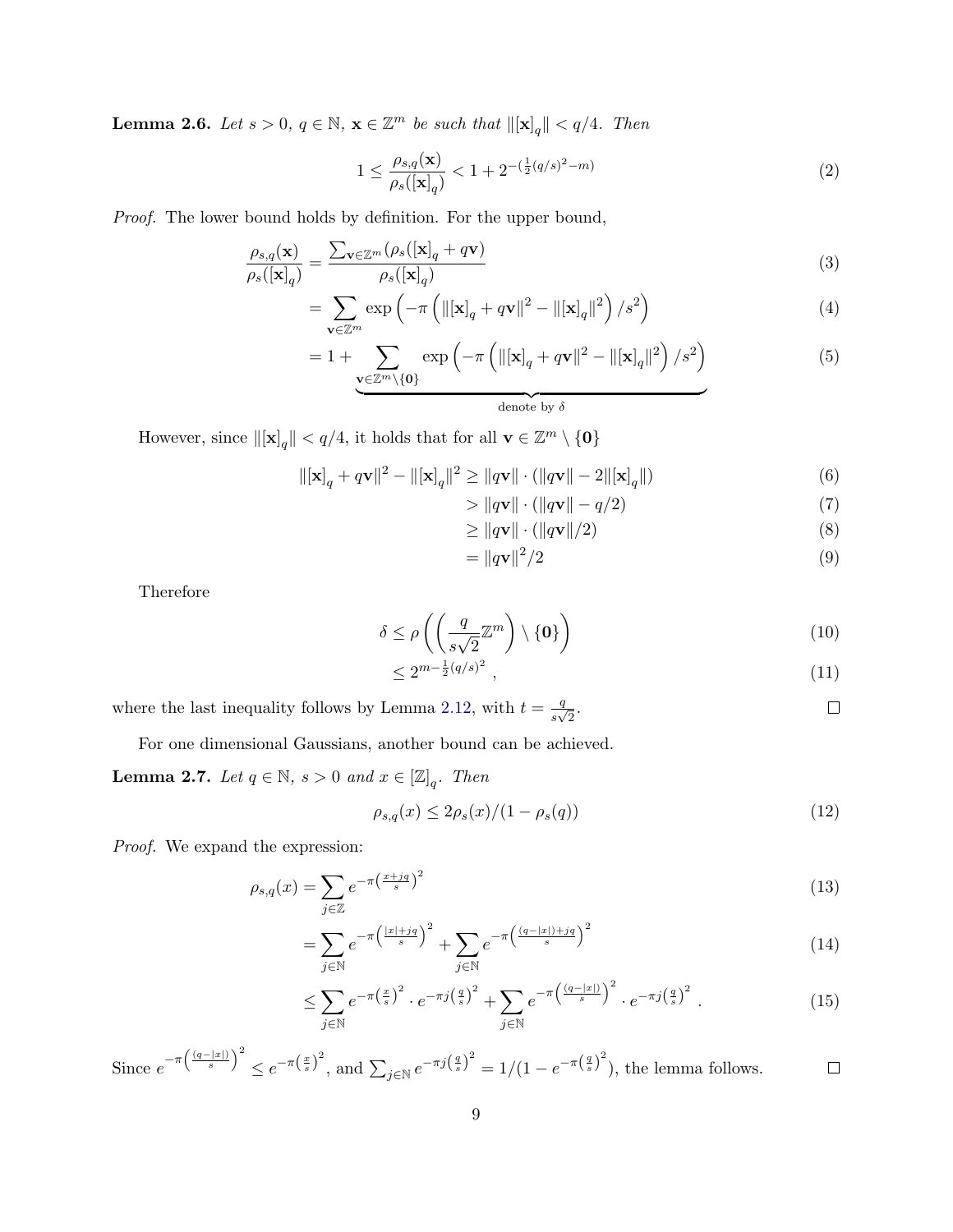**Corollary 2.8.** Let  $s > 0$ ,  $q \in \mathbb{N}$ ,  $\mathbf{x} \in \mathbb{Z}^m$  be such that  $\|[\mathbf{x}]_q \|\geq t$ . Then

$$
\rho_{s,q}(\mathbf{x}) \le \frac{2^m \rho_s(t)}{1 - m \rho_s(q)} \tag{16}
$$

Proof. We will use Lemma [2.7](#page-8-0) as follows:

$$
\rho_{s,q}(\mathbf{x}) \le \prod_{i=1}^m \rho_{s,q}(x_i) \le \prod_{i=1}^m \frac{2\rho_s(x)}{1 - \rho_s(q)} \le \frac{2^m}{1 - m\rho_s(q)} \cdot \rho_s(\mathbf{x}) \le \frac{2^m \rho_s(t)}{1 - m\rho_s(q)}.
$$

#### 2.3 Lattices

A lattice, formally, is a discrete subgroup of  $\mathbb{R}^m$ . In this work we focus on integer lattices, which are subgroups of  $\mathbb{Z}^m$ . Any lattice can be represented as the  $\mathbb{Z}$ -span of a set of basis vectors. The basis is usually represented as a matrix B whose columns are the elements of the basis. The lattice spanned by the basis  $\mathbf{B} \in \mathbb{Z}^{m \times k}$  is denoted  $\mathcal{L}(\mathbf{B}) = \{\mathbf{B} \mathbf{t} : \mathbf{t} \in \mathbb{Z}^k\}$ . We will usually consider full rank lattices where **B** is a square matrix. A coset of a lattice is defined by a vector  $\mathbf{c} \in \mathbb{R}^m$  and denoted as  $\mathbf{c} + \Lambda = {\mathbf{x} : \mathbf{x} - \mathbf{v} \in \Lambda}$  (note that many different **c** vectors can define the same coset). The dual of  $\Lambda$  is the set  $\Lambda^* = \{ \mathbf{y} : \forall \mathbf{x} \in \Lambda$ .  $\langle \mathbf{y}, \mathbf{x} \rangle \in \mathbb{Z} \}.$ 

The following is an immediate corollary from Banaszczyk's transference theorems [\[Ban93\]](#page-25-1).

<span id="page-9-1"></span>Corollary 2.9. Let  $\Lambda$  be a rank n lattice, and assume that  $\Lambda$  contains k linearly independent vectors of length  $\leq \ell$ . Then any set of  $(n - k + 1)$  linearly independent vectors in  $\Lambda^*$  contains a vector of length  $\geq 1/\ell$ .

Specifically, if  $\Lambda$  contains  $(n - 1)$  linearly independent vectors of length  $\leq \ell$ , then all vectors in  $\Lambda^*$  of length  $\langle 1/\ell \rangle$  are on the same line.

Given a lattice  $\Lambda \subseteq \mathbb{R}^m$ , we say that  $\mathbf{T} \in \mathbb{Z}^{m \times m'}$  is a  $\sigma$ -trapdoor for  $\Lambda$  if it has the same rank as  $\Lambda$  and its *orthogonalized norm*  $\left\| \widetilde{\mathbf{T}} \right\|$ is at most  $\sigma$ . The orthogonalized norm is the maximal norm of the columns of  $\tilde{T}$ , which is in turn the Gram-Schmidt orthogonalization of the columns of T. An upper bound on the norm of the columns of  $T$  itself is also an upper bound for its trapdoor quality.

The  $\epsilon$ -smoothing parameter of the lattice Λ, denoted  $\eta_{\epsilon}(\Lambda)$  is defined as the maximal Gaussian measure over  $\Lambda$  whose Fourier Transform is concentrated around 0. For our purposes we will only require the following two properties proven in [\[MR04,](#page-27-7) [Reg05,](#page-28-1) [GPV08\]](#page-27-8).

<span id="page-9-3"></span>**Lemma 2.10.** If  $\Lambda$  is of rank m and has a  $\sigma$ -trapdoor then for all  $\epsilon < 1/2$  it holds that  $\eta_{\epsilon}(\Lambda) \leq$  $\sigma \cdot \sqrt{\frac{1}{\pi}}$  $\frac{1}{\pi} \log(4m/\epsilon)$ .

<span id="page-9-2"></span>**Lemma 2.11.** If  $\eta_{\epsilon}(\Lambda) \leq s$  then the sequence  $\{\rho_s(\Lambda + \mathbf{d})\}_{\mathbf{d}\in\mathbb{R}^m}$  is  $O(\epsilon)$ -loginf uniform.

We also use the following lemma, a parameterized version of  $[RV04, Lemma 7]$  $[RV04, Lemma 7]$ , which is in turn a simplified version of [\[Ban93\]](#page-25-1), and follows by an identical proof.

<span id="page-9-0"></span>**Lemma 2.12.** For any m dimensional lattice  $\Lambda$ , for all  $\mathbf{d} \in \mathbb{R}^m$  and for all  $s$ , t it holds that

$$
\rho_s((\Lambda + \mathbf{d}) \setminus \mathcal{B}_m^t) \le 2^{m - (t/s)^2} \rho_s(\Lambda) \tag{17}
$$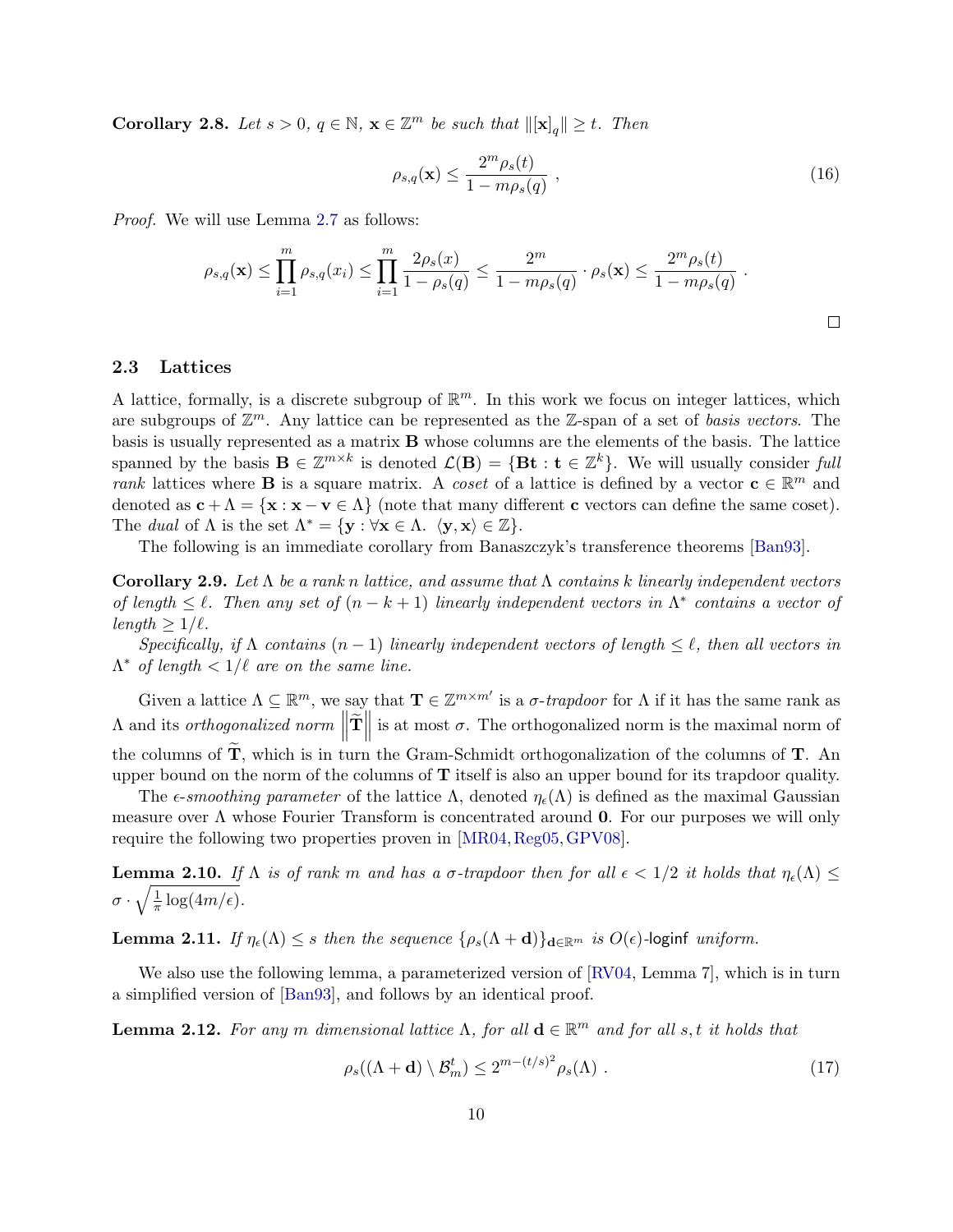#### 2.4 The Class of  $q$ -Ary Lattices

This class of lattices that is very useful in cryptography, and plays a prominent role in this work as well. A lattice is q-ary, for a modulus  $q \in \mathbb{N}$ , if it contains all of the vectors in  $qI$  (where I is the identity matrix). All such lattices have full rank.

Every matrix of the form  $\mathbf{L} \in \mathbb{Z}_q^{n \times m}$  defines two useful q-ary lattices. The "perp lattice"  $\Lambda_q^{\perp}(\mathbf{L}) = {\mathbf{x} : \mathbf{L} \mathbf{x} = 0 \pmod{q}}$ , and the row span  $\text{Span}_q(\mathbf{L}) = {\mathbf{y} \in \mathbb{Z}^m : \exists \mathbf{s} \in \mathbb{Z}_q^n}. \quad \mathbf{y} = \mathbf{sL}$  $(\text{mod } q)$ , which contrary to our usual convention will be considered as a lattice of row vectors. The dual of  $\text{Span}_q(L)$  is  $\frac{1}{q}\Lambda_q^{\perp}(L)$ . For all  $\mathbf{v} \in \mathbb{Z}_q^n$  define  $\Lambda_q^{\perp}(L, \mathbf{v}) = {\mathbf{x} : L\mathbf{x} = \mathbf{v} \pmod{q}}$  and note that these are cosets of  $\Lambda_q^{\perp}(\mathbf{L})$ .

Translating Corollary [2.9,](#page-9-1) we get the following.

<span id="page-10-0"></span>**Corollary 2.13.** If  $\Lambda_q^{\perp}(\mathbf{L})$  contains  $(n-1)$  linearly independent vectors of length  $\leq \ell$ , then all vectors in  $\text{Span}_q(\mathbf{L})$  of length  $\lt q/\ell$  are on the same line.

For all n, we define the gadget matrix  $\mathbf{G} \in \mathbb{Z}_q^{n \times n \lceil \log q \rceil}$  as the block matrix  $\mathbf{G} = [\mathbf{I} \| 2\mathbf{I} \| \cdots \| 2^{\lceil \log q \rceil - 1} \mathbf{I}]$ (where **I** is the  $n \times n$  identity matrix). For all  $\mathbf{V} \in \{0,1\}^{n \times k}$  we define  $\mathbf{G}^{-1}(\mathbf{V}) \in \{0,1\}^{n \lceil \log q \rceil \times k}$ (where **I** is the  $n \times n$  identity matrix). For all  $\mathbf{v} \in \{0,1\}^{n \times n}$  we define  $\mathbf{G}^{-1}(\mathbf{v}) \in \{0,1\}^{n \times n \times n}$  to be the binary matrix s.t.  $\mathbf{G} \mathbf{G}^{-1}(\mathbf{V}) = \mathbf{V} \pmod{q}$ . The matrix  $\mathbf{G}$  has a  $\sqrt{5}$ values of  $n, q$ .

By the leftover hash lemma, for all  $m > (n \log q + 2)$ , all but  $2^{-n}$  fraction of the matrices L  $\in \mathbb{Z}_q^{n \times m}$  have a  $\sqrt{m}$ -trapdoor. The matrix **G** also has a  $\sqrt{m}$ -trapdoor (which is efficiently computable, but we will not require it for the purpose of this work).

Lastly, the following is a direct corollary of the fact that  $\frac{1}{q}Span_q(\mathbf{D})$  is the dual of  $\Lambda_q^{\perp}(\mathbf{D})$ , the Poisson summation formula and basic properties of the Fourier Transform (see, e.g., [\[RK04\]](#page-28-5)).

<span id="page-10-1"></span>Corollary 2.14. For any full rank  $D \in \mathbb{Z}_q^{n \times m}$ , for all  $v \in \mathbb{Z}_q^n$ ,  $w \in \mathbb{Z}_q^m$  and any  $\sigma \in \mathbb{R}^+$  it holds that

$$
\sum_{\mathbf{x} \in \Lambda_q^{\perp}(\mathbf{D}, \mathbf{v})} \rho_{\sigma}(\mathbf{x}) e^{-\frac{2\pi i}{q} \langle \mathbf{w}, \mathbf{x} \rangle} = \frac{\sigma^m}{q^n} \cdot \sum_{\mathbf{t} \in \mathbb{Z}^n} \rho_{q/\sigma}(\mathbf{w} + \mathbf{t} \mathbf{D}) \cdot e^{\frac{2\pi i}{q} \langle \mathbf{t}, \mathbf{v} \rangle}
$$
(18)

$$
= \frac{\sigma^m}{q^n} \cdot \sum_{\mathbf{t} \in \mathbb{Z}_q^n} \rho_{q/\sigma,q}(\mathbf{w} + \mathbf{t} \mathbf{D}) \cdot e^{\frac{2\pi i}{q} \langle \mathbf{t}, \mathbf{v} \rangle} . \tag{19}
$$

#### 2.5 Learning with Errors

The learning with errors (LWE) problem was defined by Regev [\[Reg05\]](#page-28-1). In this work we exclusively use the decisional version. The LWE<sub>n,m,q, $\chi$ </sub> problem, for  $n, m, q \in \mathbb{N}$  and for a distribution  $\chi$ supported over Z is to distinguish between the distributions  $(A, sA + e \pmod{q}$  and  $(A, u)$ , where **A** is uniform in  $\mathbb{Z}_q^{n \times m}$ , **s** is a uniform row vector in  $\mathbb{Z}_q^n$ , **e** is a uniform row vector drawn from  $\chi^m$ , and **u** is a uniform vector in  $\mathbb{Z}_q^m$ . Often we consider the hardness of solving LWE for any  $m = \text{poly}(n \log q)$ . This problem is denoted LWE<sub>n,q,x</sub>.

As shown in [\[Reg05,](#page-28-1) [PRS17\]](#page-28-6), the LWE<sub>n,q, $\chi$ </sub> problem with  $\chi$  being the discrete Gaussian distribution with parameter  $\sigma = \alpha q \geq 2\sqrt{n}$  (i.e. the distribution over Z where the probability of x is proportional to  $e^{-\pi(|x|/\sigma)^2}$ , see more details below), is at least as hard as approximating the shortest independent vector problem (SIVP) to within a factor of  $\gamma = O(n/\alpha)$  in worst case dimension n lattices. This is proven using a quantum reduction. Classical reductions (to a slightly different problem) exist as well [\[Pei09,](#page-28-7) [BLP](#page-26-9)+13] but with somewhat worse parameters. The best known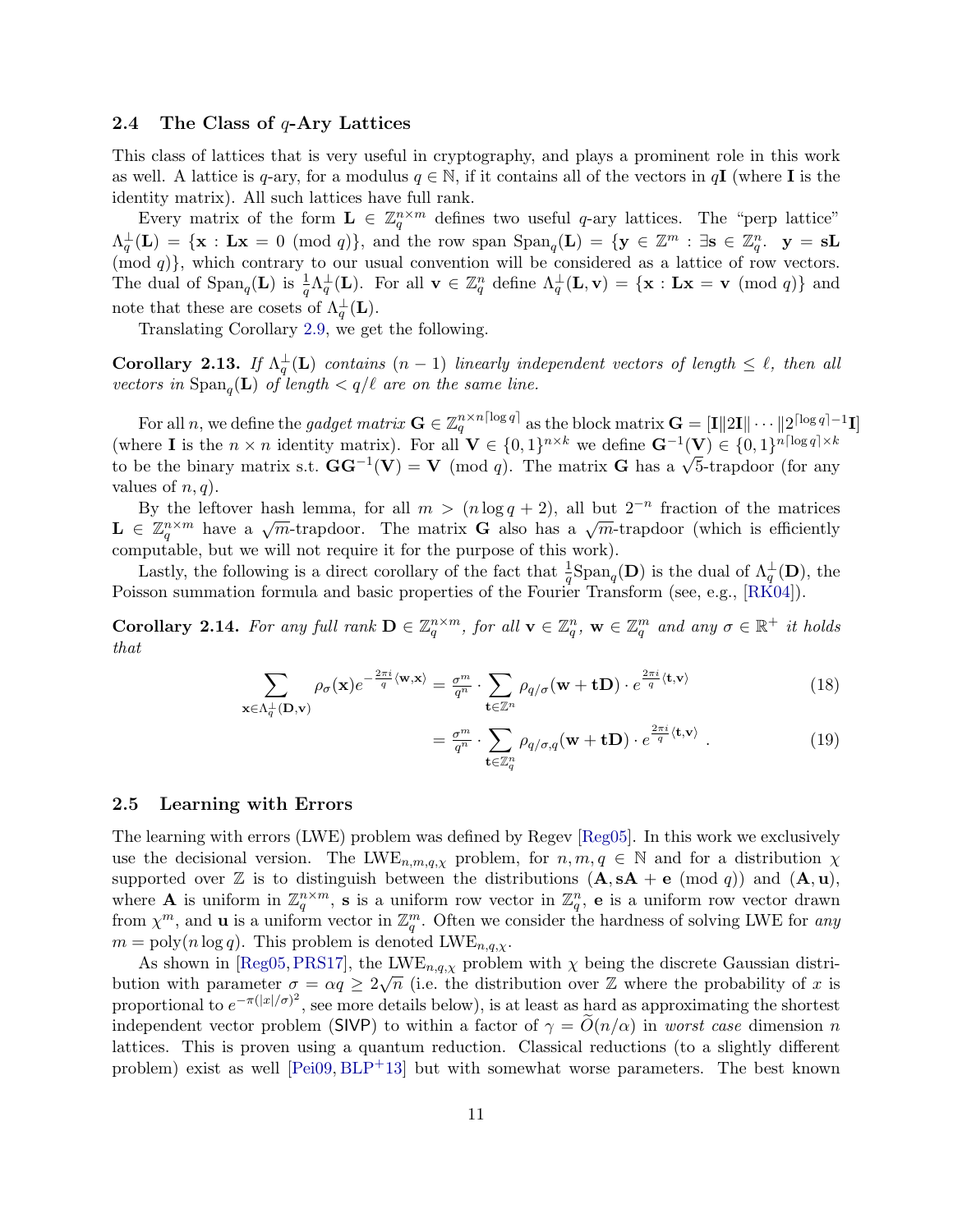(classical or quantum) algorithm for these problems run in time  $2^{O(n/\log \gamma)}$ , and in particular are conjectured to be intractable for  $\gamma = \text{poly}(n)$ .

#### <span id="page-11-2"></span>2.6 The q-Ary Fourier Transform

We will use the following flavor of Fourier Transform over the ring  $\mathbb{Z}_q$  for  $q \in \mathbb{N}$  (this is sometimes called discrete Fourier Transform) which maps functions  $f : \mathbb{Z}^n \to \mathbb{C}$  to  $\hat{f} : \mathbb{Z}_q^n \to \mathbb{C}$  as

$$
\hat{f}_q(\mathbf{w}) = \sum_{\mathbf{x} \in \mathbb{Z}^n} f(\mathbf{x}) \cdot e^{-\frac{2\pi i}{q} \langle \mathbf{w}, \mathbf{x} \rangle} . \tag{20}
$$

We note that if f is only supported over the cube modulo q, i.e. over  $\mathcal{H}_n^{q/2} \cap \mathbb{Z}_q^n$ , then the q-ary Fourier Transform operator is unitary (up to a global normalization factor).

#### <span id="page-11-1"></span>2.7 Generating Gaussian Superpositions Over Lattices

It has been shown in previous works  $\left[\text{GPV08}, \text{BLP}+13\right]$  $\left[\text{GPV08}, \text{BLP}+13\right]$  $\left[\text{GPV08}, \text{BLP}+13\right]$  how to sample from a Gaussian superposition over a lattice, or a coset of a lattice, given a good enough basis. We observe that these methods can be extended to generating a Gaussian superposition by carefully repeating the argument from [\[BLP](#page-26-9)+13, Section 5], replacing rejection sampling with quantum rejection sampling, and neglecting the far tail of the Gaussian distribution. We state the result only for integer lattices to avoid handling matters of precision.

<span id="page-11-3"></span>**Lemma 2.15** (Lattice Superposition Generation). Let  $\Lambda = \mathcal{L}(\mathbf{B}) \subseteq \mathbb{Z}^m$  be an m-dimensional lattice, let  $\mathbf{c} \in \mathbb{Z}^m$  and let  $r \geq \sqrt{\ln(2m+4)/\pi} \cdot ||\widetilde{\mathbf{B}}||$ . Let  $\delta \in (0,1)$ . Then there exists a quantum expected polynomial time algorithm GenGauss s.t. GenGauss( $B, c, r, 1/\delta$ ) outputs a quantum state which is within  $O(\delta)$  trace distance of

<span id="page-11-4"></span>
$$
\frac{1}{\sqrt{\rho_r(\Lambda + \mathbf{c})}} \sum_{\mathbf{x} \in \Lambda + \mathbf{c}} \rho_{\sqrt{2}r}(\mathbf{x}) |\mathbf{x}\rangle . \tag{21}
$$

Furthermore if  $r \geq \sqrt{\log(4m/\delta)/\pi} \cdot \|\tilde{\mathbf{B}}\|$  then the resulting quantum state is supported only over  $\mathbb{Z}^m \cap \mathcal{B}_n^r$  $\int_{m}^{m} \sqrt{m + \log(1/\delta)}$ .

We provide a proof for the sake of completeness in Appendix [A.](#page-28-8)

### <span id="page-11-0"></span>3 Homomorphic Encryption Tools and Techniques

#### 3.1 Classical Homomorphic Encryption and Bootstrapping

We now define fully homomorphic encryption in the classical and quantum setting, and introduce Gentry's bootstrapping theorem.

A homomorphic (public-key) encryption scheme HE = (HE.Keygen, HE.Enc, HE.Dec, HE.Eval) is a tuple of PPT algorithms as follows  $(\lambda)$  is the security parameter):

• Key generation (pk, sk) $\leftarrow$ HE.Keygen(1<sup> $\lambda$ </sup>): Outputs a public encryption key pk and a secret decryption key sk.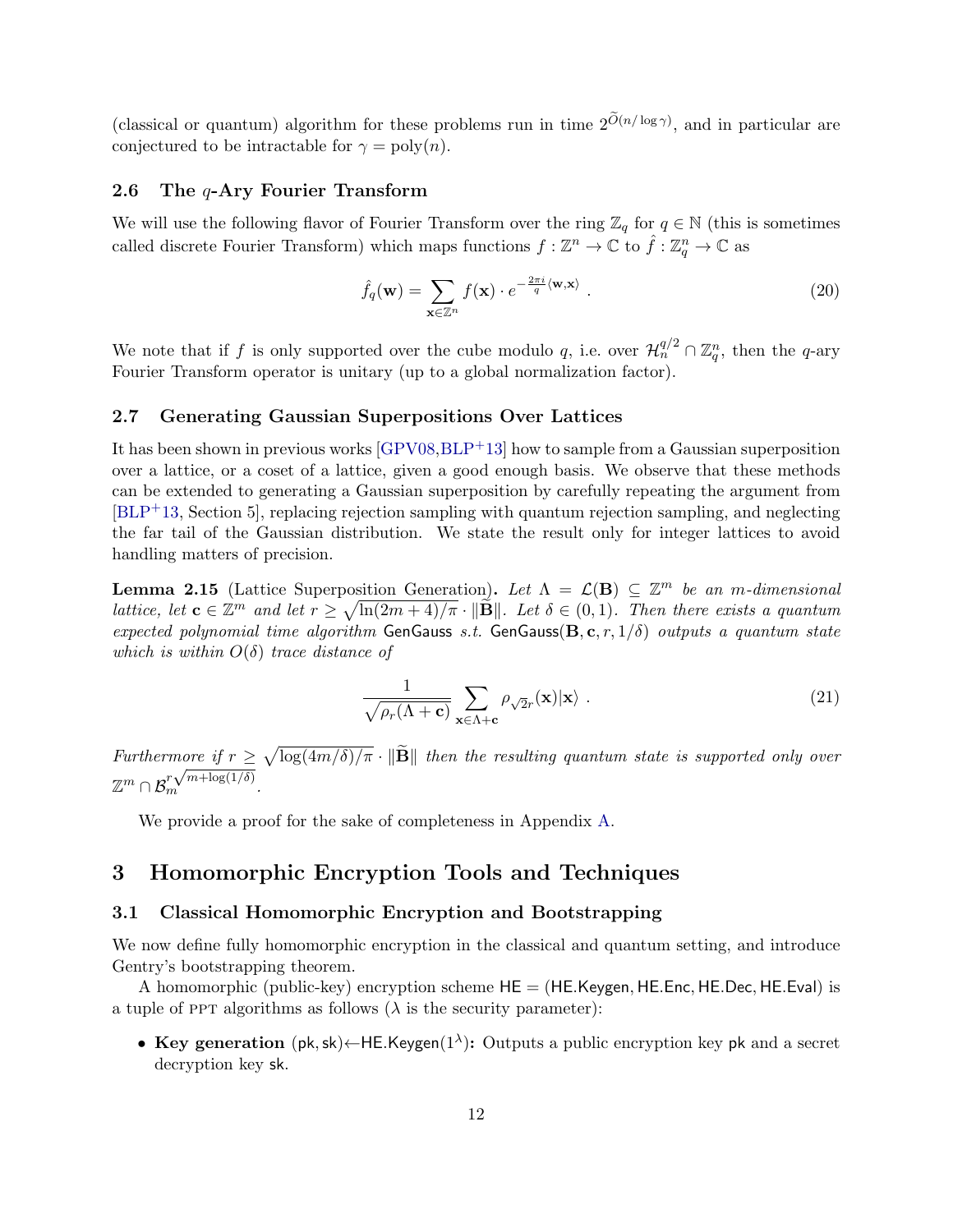- Encryption  $c \leftarrow \text{HE}$ . Enc $(\text{pk}, x)$ : Using the public key pk, encrypts a single bit message  $x \in$  $\{0,1\}$  into a ciphertext c.
- Decryption  $x \leftarrow \text{HE}.\text{Dec}(\text{sk}, c)$ : Using the secret key sk, decrypts a ciphertext c to recover the message  $x \in \{0, 1\}.$
- Homomorphic evaluation  $\hat{c}$ ←HE.Eval( $\mathcal{C},(c_1,\ldots,c_\ell)$ , pk): Using the public key pk, applies a circuit  $C: \{0,1\}^{\ell} \to \{0,1\}^{\ell'}$  to  $c_1,\ldots,c_{\ell}$ , and outputs ciphertexts  $\widehat{c}_1,\ldots,\widehat{c}_{\ell'}$ .

We overload the functionality of the encryption and decryption procedures by allowing the encryption to take multi-bit messages as input, and produce a sequence of ciphertexts corresponding to a bit-by-bit encryption. Similarly we allow the decryption to take as input a sequence of ciphertexts, decrypt them one after the other and output the result. We note that when we refer to the "decryption complexity" of the scheme, we refer to the single ciphertext procedure (although we will mostly be concerned with computation depth which remains the same in the overloaded version.)

A homomorphic encryption scheme is said to be secure if it is semantically secure.

Full homomorphism and leveled full homomorphism is defined next.<sup>[6](#page-12-0)</sup>

**Definition 3.1** (compactness and full homomorphism). A scheme HE is fully homomorphic, if for any efficiently computable circuit  $C$  and any set of inputs  $x_1, \ldots, x_\ell$ , letting  $(\mathsf{pk}, \mathsf{sk}) \leftarrow \mathsf{HE}.\mathsf{Keygen}(1^\lambda)$ and  $c_i \leftarrow \textsf{HE}.\textsf{Enc}(\textsf{pk}, x_i),$  it holds that

$$
\Pr[\mathsf{HE}.\mathsf{Dec}(\mathsf{sk},\mathsf{HE}.\mathsf{Eval}(\mathcal{C},(c_1,\ldots,c_\ell),\mathsf{pk})) \neq \mathcal{C}(x_1,\ldots,x_\ell)] = \mathsf{negl}(\lambda) .
$$

A fully homomorphic encryption scheme is compact if its decryption circuit is independent of the evaluated function. The scheme is leveled fully homomorphic if it takes  $1^L$  as additional input in key generation, and can only evaluate depth L Boolean circuits.

Gentry's bootstrapping theorem shows how to go from limited amount of homomorphism to full homomorphism. This method has to do with the *augmented decryption circuit* and, in the case of pure fully homomorphism, relies on the weak circular security property of the scheme.

Definition 3.2 (Bootstrappable Homomorphic Encryption). Consider a homomorphic encryption scheme  $HE$ . Let  $(\mathsf{sk}, \mathsf{pk})$  be properly generated keys and let  $C$  be the set of properly decryptable ciphertexts. Then the set of augmented decryption functions,  $\{f_{c_1,c_2}\}_{{c_1,c_2}\in\mathcal{C}}$  is defined by

 $f_{c_1,c_2}(x) = \mathsf{HE}.\mathsf{Dec}_x(c_1) \wedge \mathsf{HE}.\mathsf{Dec}_x(c_2)$ .

Namely, the function that uses its input as secret key, decrypts  $c_1, c_2$  and returns the NAND of the results.

The scheme HE is bootstrappable if it can homomorphically evaluate its family of augmented decryption circuits.

**Definition 3.3.** A public key encryption scheme PKE is said to be weakly circular secure if it is secure even against an adversary who gets encryptions of the bits of the secret key.

<span id="page-12-0"></span>The bootstrapping theorem is thus as follows.

 $6$ An informed reader will notice that we define *single-hop* homomorphism. However this notion is sufficient and implies the multi-hop version via bootstrapping.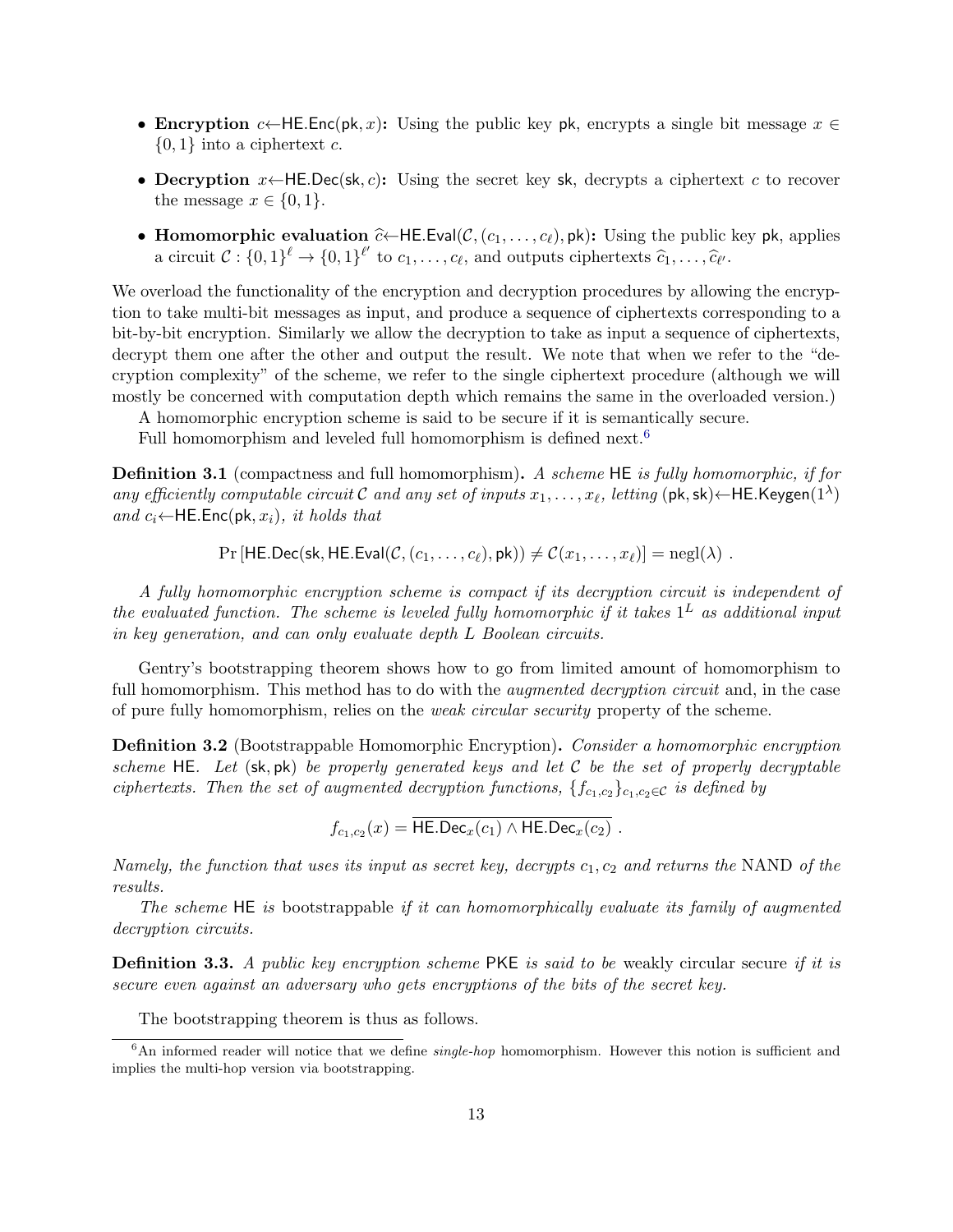<span id="page-13-1"></span>Theorem 3.4 (bootstrapping [\[Gen09b,](#page-27-0)[Gen09a\]](#page-27-4)). A bootstrappable homomorphic encryption scheme can be transformed into a leveled fully homomorphic encryption scheme with the same decryption circuit, ciphertext space and public key.

Furthermore, if the aforementioned scheme is also weakly circular secure, then it can be made into a (non-leveled) fully homomorphic encryption scheme.

#### 3.2 Quantum Fully Homomorphic Encryption

A quantum fully homomorphic encryption (QFHE) is one that can encrypt qubit registers and apply quantum circuits to encrypted data. For the purpose of this paper we will only consider QFHE schemes with classical keys.

We start by considering quantum homomorphic encryption. This is a scheme with similar syntax to the classical setting described above, and is likewise defined as a sequence of algorithms (HE.Keygen, QHE.Enc, QHE.Dec, QHE.Eval). The syntactic differences are as follows.

- 1. HE.Keygen remains a classical probabilistic algorithm.
- 2. QHE. Enc takes as input a qubit  $x$  rather than a bit, and outputs a ciphertext represented in qubits.
- 3. QHE.Dec takes as input a ciphertext represented as a quantum register and outputs the plaintext as a qubit.
- 4. QHE. Eval takes as input a classical description of a quantum circuit with  $\ell$  input qubits and  $\ell'$  output qubits, and a sequence of  $\ell$  quantum ciphertexts. Its output is a sequence of  $\ell'$ quantum ciphertexts.

A quantum homomorphic encryption scheme is secure if it is semantically secure. For the definition of quantum semantic security see [\[BJ15\]](#page-26-4).

Definition 3.5 (compactness and full homomorphism). A scheme QHE is fully homomorphic, if for any BQP circuit C and any  $\ell$ -qubit state  $x_1, \ldots, x_\ell$ , the states  $\rho_1, \rho_2$  defined henceforth are within negligible trace distance.

We define  $\rho_1$  to be the  $\ell'$ -qubit state of the output of  $\mathcal{C}(x_1, \ldots, x_\ell)$ . We define  $\rho_2$  to be the  $\ell'$ -qubit state produced as follows. Generate  $(\mathsf{pk},\mathsf{sk}) \leftarrow \mathsf{HE}.\mathsf{Keygen}(1^\lambda)$  and  $c_i \leftarrow \mathsf{HE}.\mathsf{Enc}(\mathsf{pk},x_i)$ , and output QHE.Dec(sk, QHE.Eval( $C, (c_1, \ldots, c_\ell), \mathsf{pk}$ )). As in the classical case, a fully homomorphic encryption scheme is compact if its decryption circuit is independent of the evaluated function. The scheme is leveled fully homomorphic if it takes  $1^L$  as additional input in key generation, and can only evaluate depth L Boolean circuits.

#### 3.3 GSW-Style Classical FHE with Polynomial Modulus

We consider the LWE based fully homomorphic encryption scheme of Gentry, Sahai and Waters [\[GSW13\]](#page-27-1). Specifically we use a result due to Brakerski and Vaikuntanathan [\[BV14\]](#page-26-3) showing that it is possible to achieve secure FHE using polynomial modulus.

<span id="page-13-0"></span>**Theorem 3.6** ( [\[BV14\]](#page-26-3)). There exist polynomials  $q_0(n), B_r(n), B_e(n)$ , and a (classical) bootstrappable fully homomorphic encryption scheme parameterized by any function  $q(n)$  s.t.  $\forall n$ .  $q(n) \in$  $[q_0(n), 2^n]$ , with the following properties.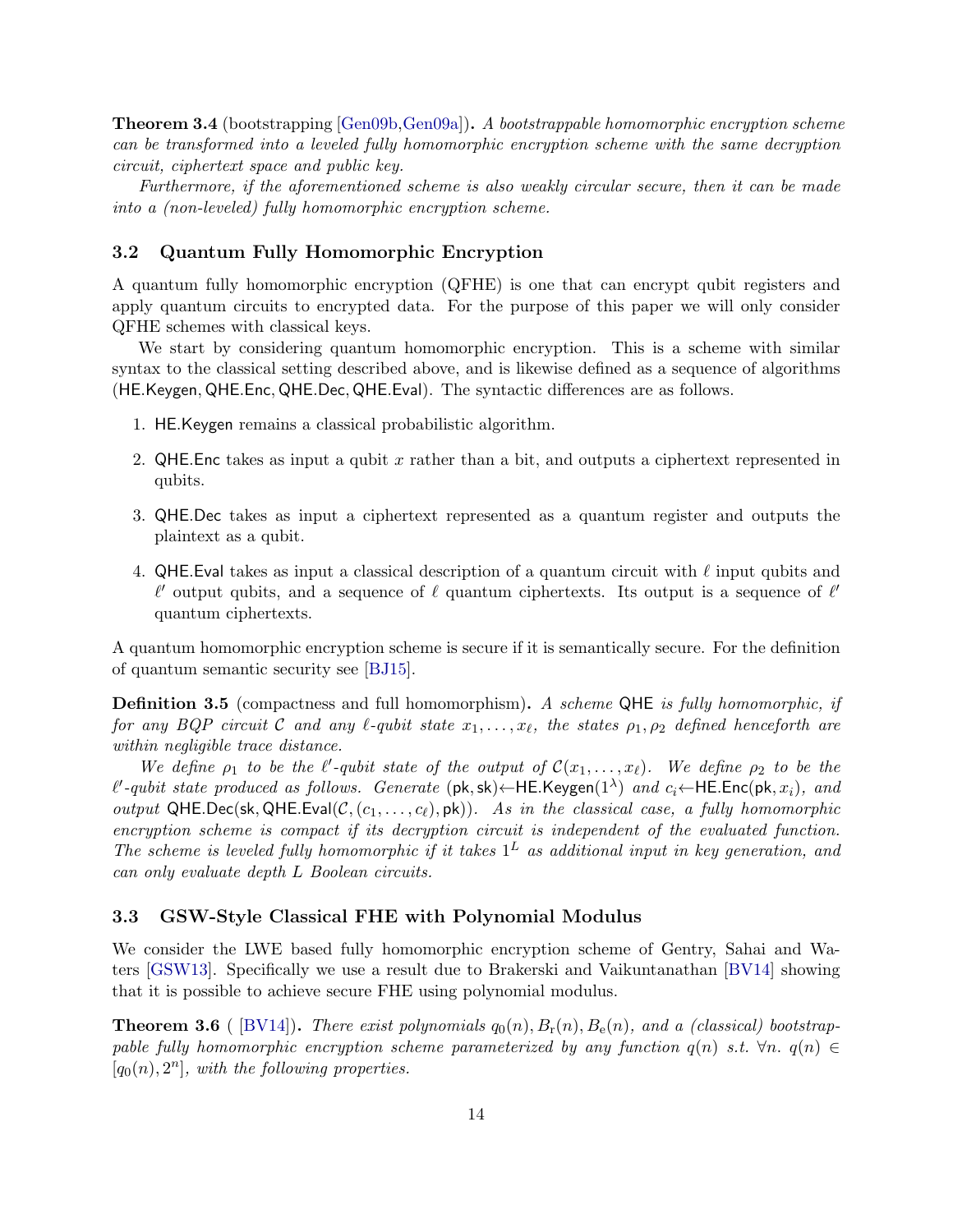- 1. The scheme is secure based on the LWE<sub>n,q, $\chi$ </sub> assumption, with  $\chi = D_{\mathbb{Z},2\sqrt{n}}$ , and thus on the hardness of SIVP<sub> $\gamma$ </sub> for  $\gamma = \widetilde{O}(\sqrt{n} \cdot q)$ . Specifically if q is polynomial then so is  $\gamma$ .
- 2. The public key of the scheme is a matrix  $\mathbf{A} \in \mathbb{Z}_q^{n \times m}$  for some  $m = O(n \log q)$ , for  $m >$  $n(\log q + 2)$ , of the form  $\mathbf{A} = \begin{bmatrix} \mathbf{B} \\ \mathbf{sB} + \mathbf{e} \end{bmatrix}$  (mod q), where  $\mathbf{B} \in \mathbb{Z}_q^{(n-1)\times m}$  is a random matrix,  $\mathbf{s} \stackrel{\hspace{0.1em}\mathsf{\scriptscriptstyle\$}}{\leftarrow} \mathbb{Z}_q^{n-1}$ , and  $\|\mathbf{e}\| \leq B_{\mathrm{e}}(n)$ . The secret key is the vector  $\mathbf{s}$ .
- 3. When the output of a homomorphic evaluation is a ciphertext encrypting a bit  $x \in \{0,1\}$ , this ciphertext is a matrix  $C \in \mathbb{Z}_q^{n \times n \lceil \log q \rceil}$  of the form  $C = AR_c + xG \pmod{q}$  where  $\mathbf{R}_c \in \mathbb{Z}^{m \times n \lceil \log q \rceil}$ . Furthermore, the maximum Euclidean norm of any column in  $\mathbf{R}_c$  is at most  $B_{r}(n)$  (note that this bound is independent on q, so long as q is in the aforementioned regime).
- <span id="page-14-0"></span>4. There exists a deterministic polynomial time computable function

 $\mathsf{TrackRand}((\mathcal{C},(c_1,\ldots,c_\ell), \mathsf{pk}),(r_1,\ldots,r_\ell),(x_1,\ldots,x_\ell))$ 

whose input consists of  $(C, (c_1, \ldots, c_\ell), \mathsf{pk})$  which is an input to the homomorphic evaluation function, as well as the random tapes and messages  $r_i, x_i$  used to generate each of the ciphertexts  $c_i$ . Its output is the matrix  $\mathbf{R}_c$  (where  $\mathbf{C} = \mathbf{A} \mathbf{R}_c + x\mathbf{G}$  is the output of the original homomorphic evaluation). Furthermore, the depth of TrackRand is only dependent on the depth of C.

We note that property [4](#page-14-0) was not proven directly in [\[BV14\]](#page-26-3) but follows from analysis of the GSW method in followups  $[AP14, BGG<sup>+</sup>14]$  $[AP14, BGG<sup>+</sup>14]$  $[AP14, BGG<sup>+</sup>14]$  $[AP14, BGG<sup>+</sup>14]$ .

#### 3.4 A Randomness Propagating Classical FHE Scheme

We show that using the scheme from Theorem [3.6](#page-13-0) it is possible to generate a cryptosystem with the same properties, but that in addition produces, as the output of Eval an encryption of the randomness  $\mathbf{R}_c$  of the output ciphertext. We call such a scheme *randomness propagating*.

<span id="page-14-1"></span>Corollary 3.7 (Randomness Propagating Classical FHE). There exists a (parameterized) scheme with the exact same properties as that of the scheme from Theorem [3.6,](#page-13-0) but with an additional property:

5. The output of homomorphic evaluation is a ciphertext  $C$  as above, in addition to an encryption of  $\mathbf{R}_c$  (in bit representation).

The idea for constructing the scheme relies on bootstrapping and is similar to the construction of fully-dynamic multi-key FHE by [\[BP16\]](#page-26-6) via bootstrapping the schemes of [\[CM15,](#page-26-5)[MW16\]](#page-28-2).

Proof. Since the scheme from Theorem [3.6](#page-13-0) is bootstrappable, it can be extended to one that supports homomorphic evaluation of depth  $L$  circuits, for any a-priori polynomial  $L$ . In the new scheme, we change the encryption procedure to first encrypt the message and then encrypt the randomness that was used to generate that first ciphertext. Then, to perform the new homomorphic evaluation, first produce C using the homomorphic evaluation of the original scheme, and then homomorphically evaluate TrackRand on the encryption of the randomness in order to produce the encryption of  $\mathbf{R}_c$ . Since the decryption function did not change, it is possible to choose L large enough so that the scheme remains bootstrappable.  $\Box$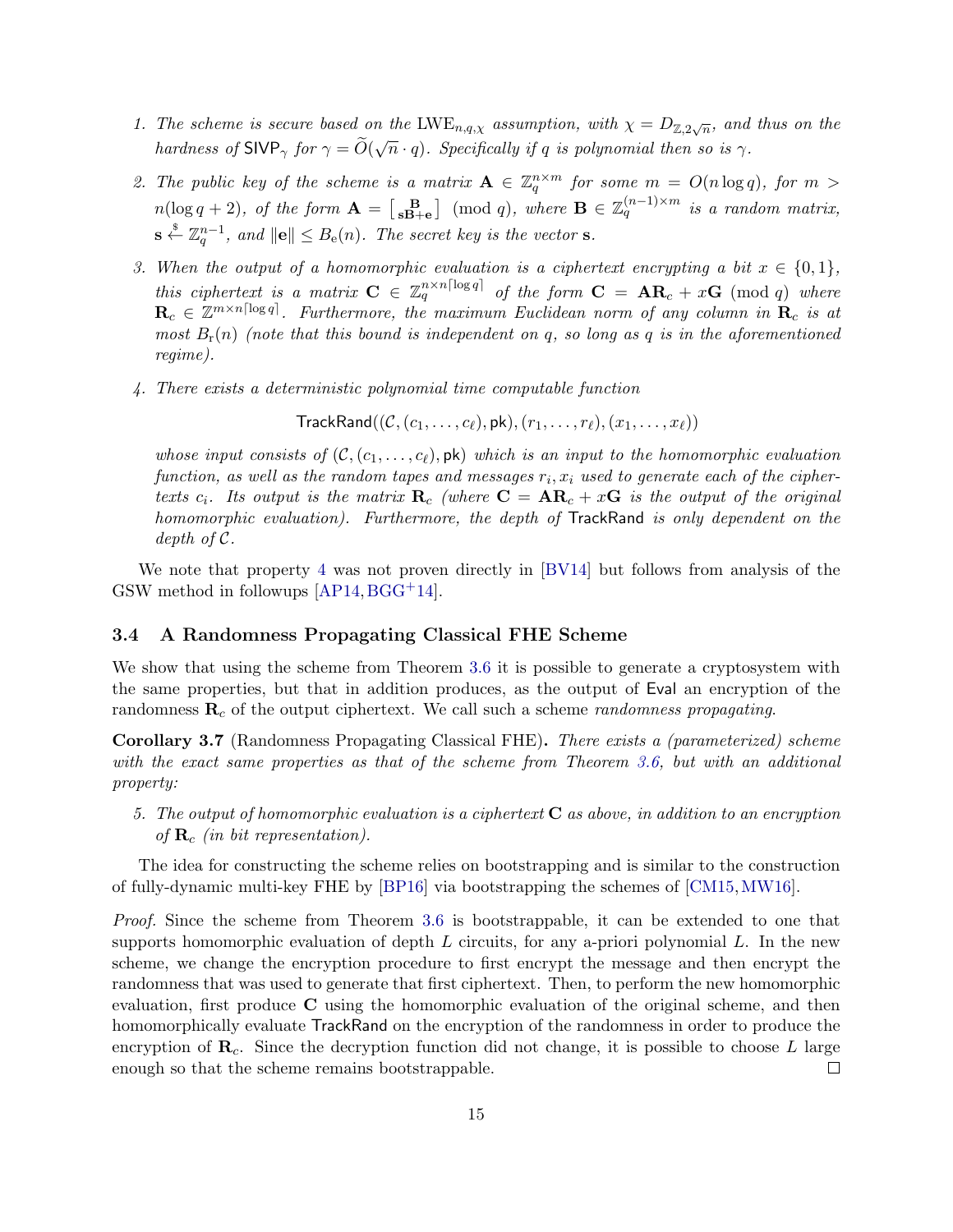# <span id="page-15-0"></span>4 Our Quantum FHE Scheme

Our scheme follows an outline going back to Broadbent and Jeffery [\[BJ15\]](#page-26-4) and used also in [\[DSS16,](#page-27-2) [Mah17\]](#page-27-3). The idea is to encrypt messages using a quantum one-time pad (QOTP), and then encrypt the secret pad using a classical FHE scheme (this is often called key encapsulation or hybrid encryption in cryptographic literature). It is shown in [\[BJ15\]](#page-26-4) that applying Clifford gates on the encrypted message can be carried out by applying it to the QOTP encrypted state, and applying an appropriate classical operation on the encapsulated key. Since the encapsulated key is encrypted using a classical FHE, this classical operation can be carried out thus completing the homomorphic evaluation.

However, to allow evaluating general BQP functionality, it is required to evaluate gates beyond the Clifford family, in particular it is sufficient to evaluate the Toffoli gate. It has been shown (see, e.g., [\[Mah17,](#page-27-3) Appendix A.3]) that in order to carry out this operation, it is sufficient to be able to evaluate a CNOT operation on a quantum input with an encrypted classical control bit. Specifically, it is sufficient to support the operation that takes as input a register encoding a general 2-qubit superposition  $\sum_{a,b} \alpha_{a,b} |a,b\rangle$  and an encrypted control bit x, and output an encapsulated encryption of  $\sum_{a,b} \alpha_{a,b}|a,b \oplus ax\rangle$ . Namely a QOTP encrypted state together with a classical encryption of the QOTP key.

Our encryption scheme will be based on the key encapsulation methodology, using the randomness propagating scheme from Corollary [3.7](#page-14-1) as the key encapsulation scheme (this is sometimes called a "key encapsulation mechanism", or KEM). To show that this scheme can indeed evaluate a CNOT with a classical control bit we prove the following theorem which constitutes the main technical contribution of this work. We present the theorem here and explain how to use it to construct our quantum FHE scheme. The theorem is then proven in Section [5](#page-16-0) below.

<span id="page-15-1"></span>**Theorem 4.1.** For all  $\delta$  and an appropriately set value of  $q = \text{poly}(n, \log(1/\delta))$ , let  $\mathbf{A} = \begin{bmatrix} \mathbf{B} \\ \mathbf{s}_{\text{He}} \end{bmatrix}$ (mod q) and  $C = AR_c + xG \pmod{q}$  be such that there exist global poly $(n \log q)$  bounds on the (in and  $C = AR_c + X$  (in and  $q$ ) be such that there exist groot poly(h  $log q$ ) bounds on the norms of **e**,  $R_c$  and such that **B** has a  $\sqrt{m}$ -trapdoor (which does not need to be known to any entity).

There exists a quantum polynomial time algorithm taking as input  $A, C$  and a general superposition over two qubits  $\sum_{a,b} \alpha_{a,b} |a,b\rangle$ . Its output, with probability  $1 - O(\delta)$ , is a superposition over two qubits of the form

$$
\sum_{a,b} (-1)^{a \cdot \gamma_{\text{phase}}} \alpha_{a,b} | a, b \oplus ax \oplus \gamma_{\text{flip}} \rangle ,
$$
 (22)

as well as two vectors  $\mathbf{c}_{\text{flip}}, \mathbf{c}_{\text{phase}}$  and two implicit vectors  $\mathbf{s}_{\text{flip}}, \mathbf{s}_{\text{phase}}$ , defined as a function of  $\mathbf{s}, \mathbf{e}, \mathbf{R}_c, x, s.t.$ 

$$
|\left[ \langle \mathbf{c}_{\text{flip}}, \mathbf{s}_{\text{flip}} \rangle - \frac{q}{2} \gamma_{\text{flip}} \right]_q | \le q/10 , \qquad (23)
$$

and likewise for  $\langle c_{\text{phase}}, s_{\text{phase}} \rangle$ .

We note that we purposely provide a theorem with parameterized dependence on  $\delta$ , even though it would have been sufficient to just show that there exists a negligible  $\delta$  for which the theorem holds. We do this to emphasize the robustness of our techniques that allow taking the error to be even exponentially small in the security parameter while still keeping q polynomial.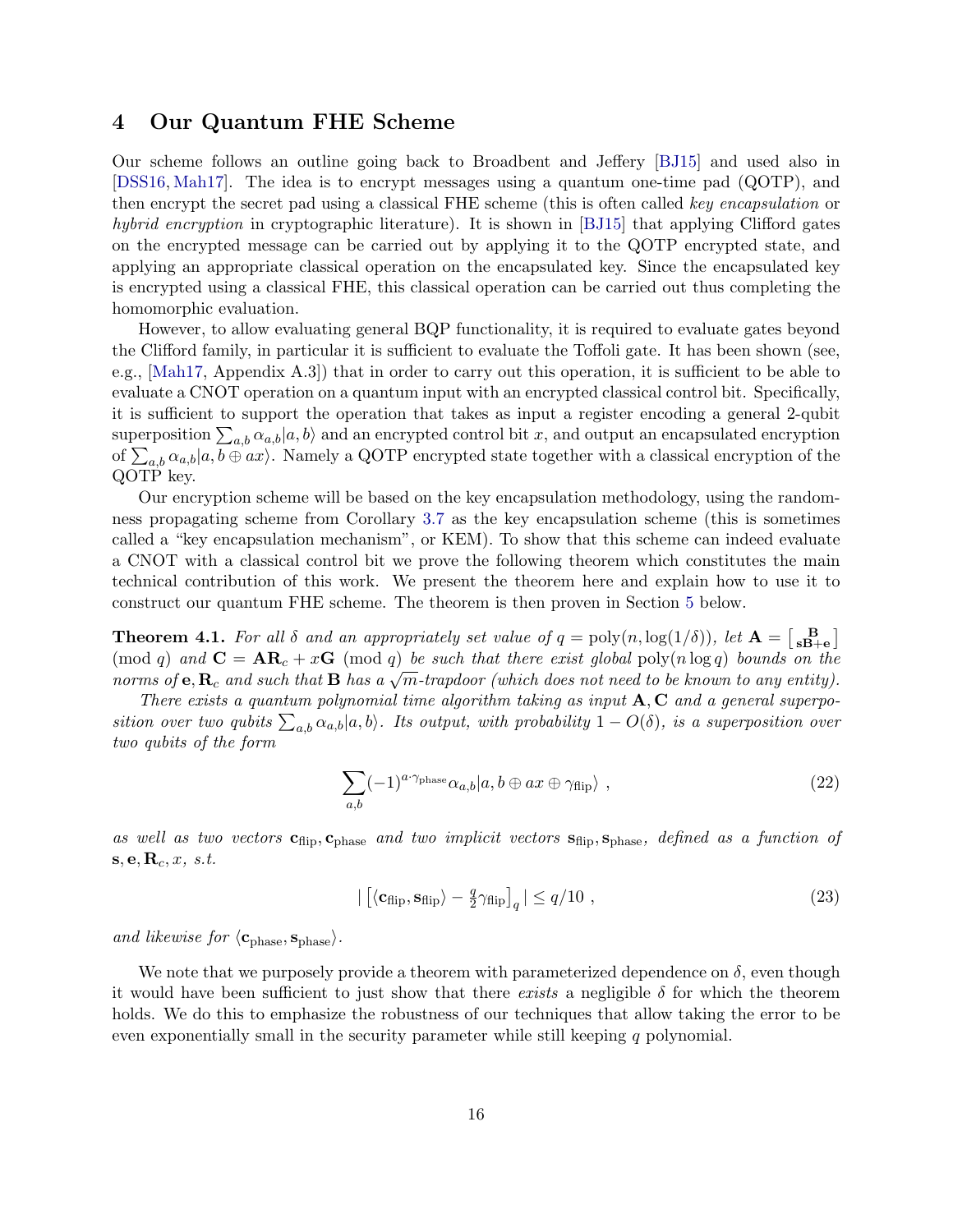Putting the Components Together. We follow a similar outline to [\[Mah17\]](#page-27-3), with the required changes from our different method of evaluating classically controlled CNOT. Security follows immediately from the KEM mechanism by combining the security of the quantum one time pad and the security of the classical homomorphic encryption. This argument is identical to previous works.

Let  $\delta > 2^{-\text{poly}(n)}$  be some negligible function. We start with instantiating the randomness prop-agating scheme from Corollary [3.7.](#page-14-1) We let  $q$  be the (polynomial in  $n$ ) value implied by Theorem [4.1,](#page-15-1) when instantiated with the bounds  $B_e(n)$ ,  $B_r(n)$  from Corollary [3.7](#page-14-1) (note that these bounds are independent of  $q$  so there is no circularity here), and instantiate the randomness propagating scheme accordingly. We furthermore notice that since the matrix B in the public key is uniformly sampled, accordingly. We furthermore notice that since the matrix **B** in the public key is unnormly sampled, it has a  $\sqrt{m}$ -trapdoor with all but negligible probability. Since the scheme is bootstrappable, it can be extended to support depth  $L$  computation for any predefined polynomial  $L$ . We will set a proper value for L later.

As explained, we use this scheme as KEM (key encapsulator) for a QOTP. As in previous works, homomorphically evaluating a BQP circuit is done gate by gate (or rather layer by layer). Clifford gates are evaluated as in [\[BJ15\]](#page-26-4). To evaluate CNOT with classical control, we recall that by Corollary [3.7,](#page-14-1) and our definition of q, the structure of the matrices  $\mathbf{A}, \mathbf{C}$  allows to apply Theorem [4.1](#page-15-1) to obtain an output 2-bit register, along with the values  $c_{\text{flip}}$ ,  $c_{\text{phase}}$ .

From this point and on, our outline is again similar to [\[Mah17\]](#page-27-3). We note that the values  $\gamma_{\rm flip}, \gamma_{\rm phase}$  can be recovered via a (classical) polynomial time process out of  $c_{\rm flip}, c_{\rm phase}$  using  $(\mathbf{s}, \mathbf{e}, \mathbf{R}_c, x)$  by computing the vectors  $\mathbf{s}_{\text{flip}}, \mathbf{s}_{\text{phase}}$ , evaluating the respective inner product and rounding to the nearest multiple of  $q/2$ . Since we have encryptions of these values, we can set L to be large enough to allow us to apply this process homomorphically, followed by bootstrapping the resulting value, thus getting a bootstrapped KEM encryption of  $\gamma_{\text{flip}}, \gamma_{\text{phase}}$ . In other words, we set  $L$  to be large enough so that the resulting scheme is bootstrappable even after evaluating the quantum circuit.

This completes the proof. We can use Theorem [3.4](#page-13-1) to bootstrap the resulting scheme to a leveled FHE of any desired depth, while still relying on the same LWE assumption as the original scheme. Recalling Theorem [3.6,](#page-13-0) the LWE parameters used imply hardness under the hardness of approximating SIVP to within a factor of  $O(\sqrt{n}q) = \text{poly}(n)$ . Alternatively, if we assume circular security, we get a (non-leveled) FHE scheme. We will need to assume the circular security of the randomness propagating scheme, i.e. of a scheme that also encrypts the randomness used to generate ciphertexts. Interestingly, as we mention above, this assumption was already proposed in the literature for bootstrapping LWE-based multi-key FHE schemes [\[CM15,](#page-26-5) [MW16,](#page-28-2) [BP16\]](#page-26-6).

# <span id="page-16-0"></span>5 Evaluating a Classically Controlled CNOT

In this section we prove Theorem [4.1](#page-15-1) by providing a BQP algorithm, setting parameters and a value for  $q$  and proving that the requirements of the theorem are met.

#### 5.1 The Algorithm

We define  $m' = m + n \lceil \log q \rceil + 2$ . The choice of parameters for the values  $\sigma, q$  is described in Section [5.2](#page-18-0) below. We recall that we use the term "δ-computing a quantum state" to refer to computing a state that is within  $O(\delta)$  trace distance of the prescribed state.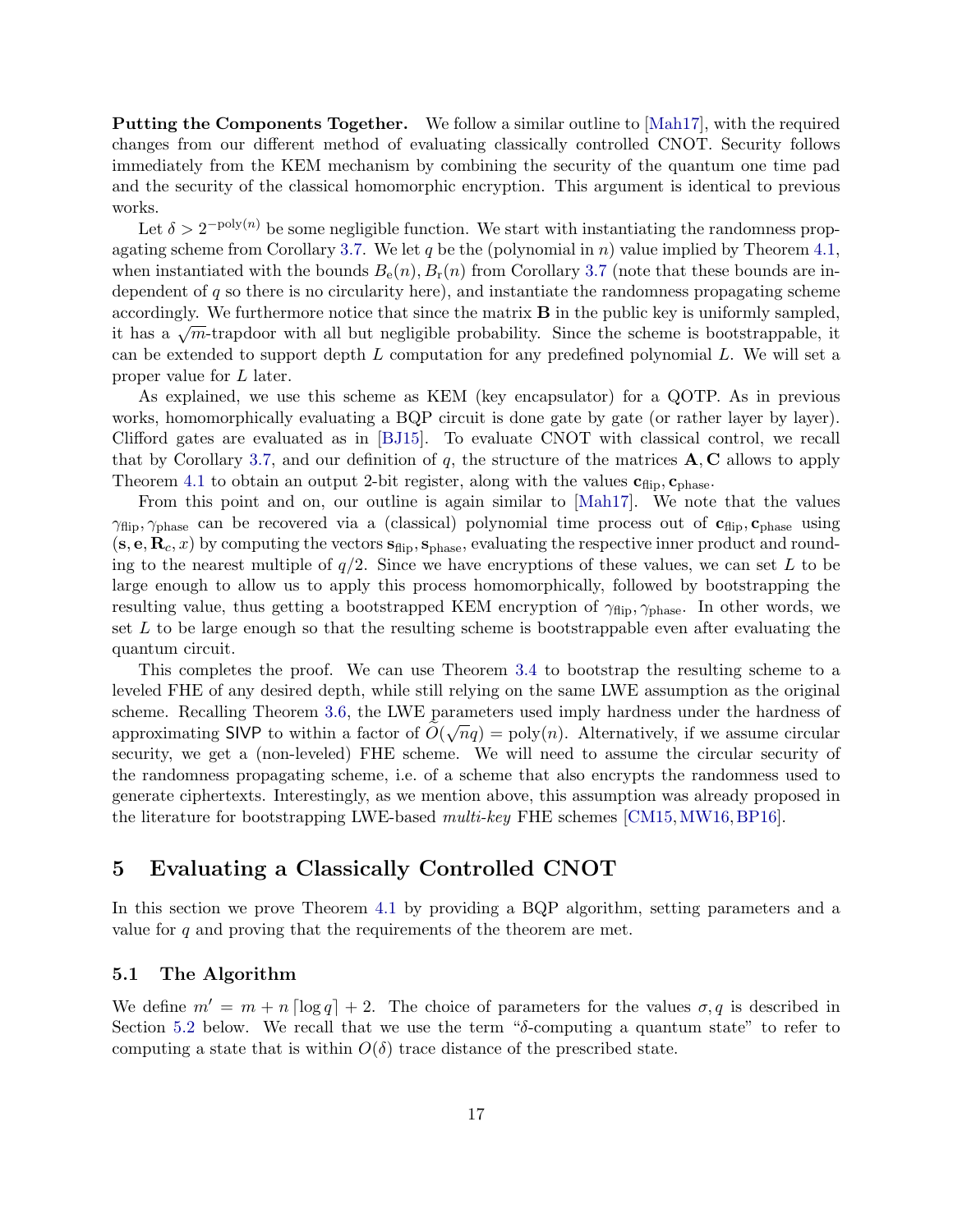- 1. We start with a superposition  $\sum_{a,b} \alpha_{a,b} |a,b\rangle$  stored in a register we denote by INP.
- 2. Use the algorithm from Section [2.7](#page-11-1) to  $\delta$ -compute the superposition

$$
|\psi\rangle = \frac{1}{\sqrt{\rho \frac{\sigma}{\sqrt{2}}} (\mathbb{Z}^{m+2})} \sum_{\substack{\hat{\mathbf{r}} \in \mathbb{Z}^m \\ y, \mu \in \mathbb{Z}}} \rho_{\sigma}(\hat{\mathbf{r}}, y, \mu) |\hat{\mathbf{r}}, y, \mu\rangle . \tag{24}
$$

Specifically, our choice of parameters will ensure that we generate a quantum state which is supported only over  $\mathbb{Z}^{m+2} \cap \mathcal{H}_{m+2}^{q/2}$  but is within trace distance  $O(\delta)$  from the above.

<span id="page-17-0"></span>3. We note that it is possible to  $\delta$ -compute, for any vector  $\mathbf{v} \in \mathbb{Z}_q^n$ , the superposition

$$
|\psi_{\mathbf{v}}\rangle = \frac{1}{\sqrt{\rho_{\frac{\sigma}{\sqrt{2}}}\left(\Lambda_q^{\perp}(\mathbf{G}, \mathbf{v})\right)}} \sum_{\mathbf{r} \in \Lambda_q^{\perp}(\mathbf{G}, \mathbf{v})} \rho_{\sigma}(\mathbf{r}) |\mathbf{r}\rangle ,
$$
 (25)

again we will show that we generate a superposition supported only over  $\mathbb{Z}^{n\lceil \log q \rceil} \cap \mathcal{H}_{n\lceil \log q \rceil}^{q/2}$ which is within trace distance  $O(\delta)$  from the above.

For all  $a \in \{0,1\}$  we define  $\mathbf{v}_a = a \cdot \begin{bmatrix} 0 \\ q/2 \end{bmatrix} \in \mathbb{Z}_q^n$ , and using the above we  $\delta$ -compute the superposition

$$
\sum_{a,b} \alpha_{a,b} |a,b\rangle \underbrace{|\psi_{\mathbf{v}_a}\rangle|\psi\rangle}_{\text{register }\Psi}.
$$
 (26)

- <span id="page-17-1"></span>4. Let  $\mu_0$  denote the least significant bit of  $\mu$  (the last coordinate in the  $\Psi$  register), we apply the transformation  $|a, b\rangle \rightarrow |a, b \oplus \mu_0\rangle$  to the INP register.
- <span id="page-17-2"></span>5. Consider the (classical, deterministic) ciphertext randomization function RandCT<sub>A,C</sub>( $\tilde{r}$ ) :  $\mathbb{Z}^{m'} \to \mathbb{Z}_q^{n\lceil \log q \rceil}$  which is defined as follows. Parse  $\tilde{\mathbf{r}}$  as a concatenation of  $\mathbf{r} \in \mathbb{Z}^{n\lceil \log q \rceil}$ ,  $\hat{\mathbf{r}} \in \mathbb{Z}^m$ ,  $y, \mu \in \mathbb{Z}$  and compute

$$
\mathsf{RandCT}_{\mathbf{A},\mathbf{C}}(\tilde{\mathbf{r}}) = \mathbf{C}\mathbf{r} + \mathbf{A}\hat{\mathbf{r}} + \begin{bmatrix} 0 \\ 1 \end{bmatrix} y + \begin{bmatrix} 0 \\ q/2 \end{bmatrix} \mu \pmod{q} . \tag{27}
$$

Apply RandCT to the register  $\Psi$ , and add the output to a new  $|0\rangle$  register. Measure the new register to obtain a value  $c'$ .

- <span id="page-17-3"></span>6. Apply q-ary Fourier Transform (see Section [2.6\)](#page-11-2) over  $\mathbb{Z}_q$  to the register  $\Psi$ , and measure the result to obtain a value w. We note that since Ψ contains a superposition which is supported over  $\mathbb{Z}^{m'} \cap \mathcal{H}_{m'}^{q/2}$ , the q-ary Fourier Transform is indeed a unitary transformation.
- 7. Output the register INP, and the vectors  $\mathbf{c}_{\text{flip}} = \mathbf{c}'$  and  $\mathbf{c}_{\text{phase}} = \mathbf{w}$ , relative to  $\mathbf{s}_{\text{flip}} = [-\mathbf{s}, 1]$ and

$$
\mathbf{s}_{\text{phase}} = \boldsymbol{v} = \begin{bmatrix} \mathbf{G}^{-1}(\frac{q}{2}\boldsymbol{\Delta}) \\ -\mathbf{R}_c \cdot \mathbf{G}^{-1}(\frac{q}{2}\boldsymbol{\Delta}) \\ 0 \\ -x \end{bmatrix} \ .
$$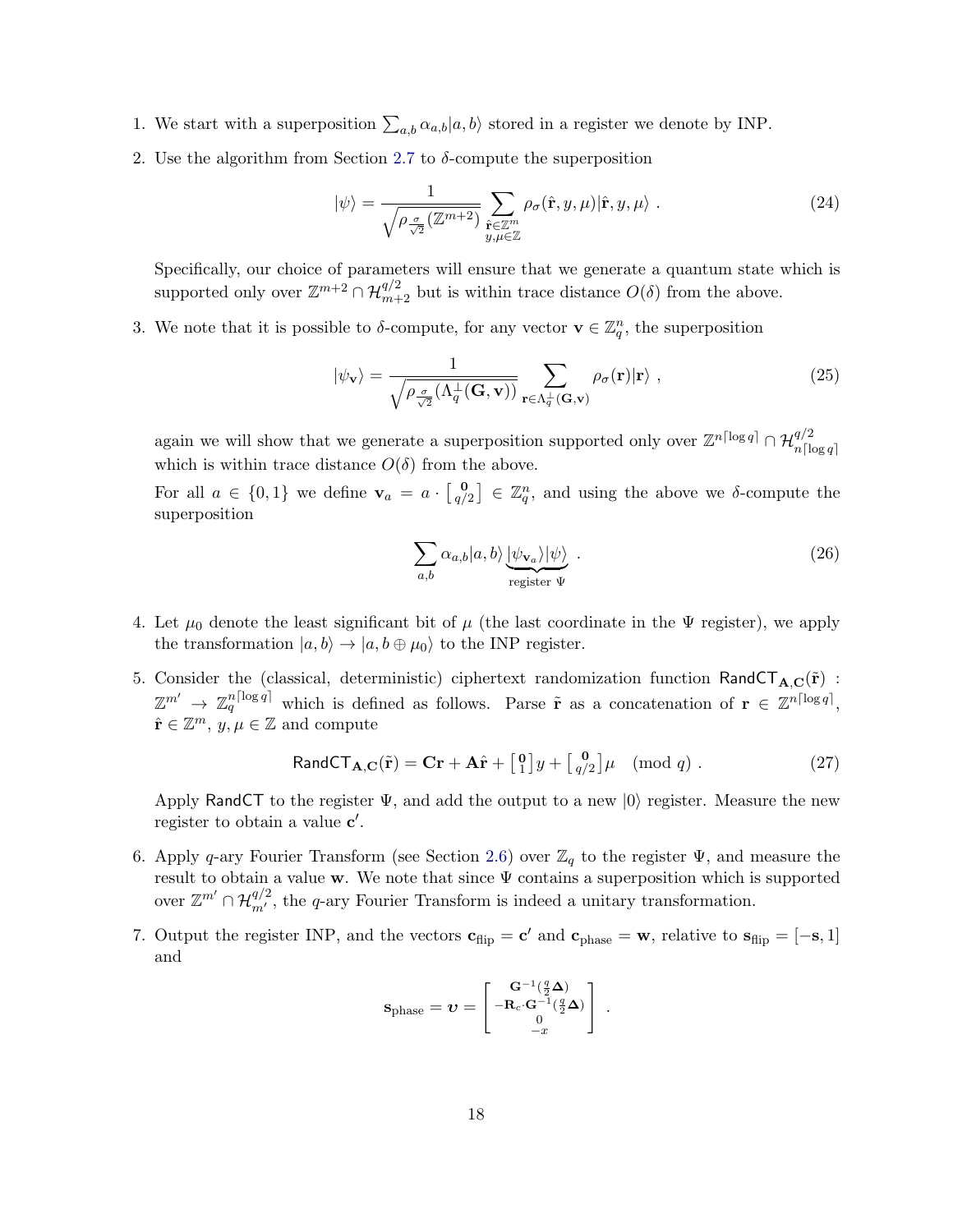#### <span id="page-18-0"></span>5.2 Parameters and Definitions

The following matrix  $\mathbf{D} \in \mathbb{Z}_q^{2n \times m'}$ , where  $m' = m + n \lceil \log q \rceil + 2$ , and the lattices induced by it will play a central role in our analysis. This matrix is defined as follows.

<span id="page-18-1"></span>
$$
\mathbf{D} = \begin{bmatrix} \mathbf{G} & 0 & 0 & 0 \\ \mathbf{C} & \mathbf{A} & \mathbf{0} & \mathbf{0} \\ \mathbf{C} & \mathbf{A} & \mathbf{0} & \mathbf{0} \end{bmatrix} . \tag{28}
$$

The  $m'-1$  columns of the following matrix are all in the lattice  $\Lambda_q^{\perp}(\mathbf{D})$ :

$$
\mathbf{T}' = \begin{bmatrix} \mathbf{T_G} & \mathbf{0} & \mathbf{0} \\ -\mathbf{R}_c \mathbf{T_G} & \mathbf{T_B} & \mathbf{0} \\ \mathbf{0} & -\mathbf{e} \mathbf{T_B} & 0 \\ \mathbf{0} & \mathbf{0} & 2 \end{bmatrix} \in \mathbb{Z}^{m' \times (m'-1)},
$$
(29)

where  $\mathbf{T_G} \in \mathbb{Z}^{n\lceil \log q \rceil \times n \lceil \log q \rceil}$  is a  $\sqrt{n \lceil \log q \rceil}$ -trapdoor for G and  $\mathbf{T_B} \in \mathbb{Z}^{m \times m}$  is a  $\sqrt{m}$ -trapdoor for **B**. Note that we will never need to explicitly compute  $T'$ . We furthermore notice that the columns of T' are vectors in  $\Lambda_q^{\perp}(\mathbf{D})$  since

$$
\mathbf{DT}' = \mathbf{0} \pmod{q} . \tag{30}
$$

An additional important vector is the offset vector:

$$
\mathbf{v} = \begin{bmatrix} \mathbf{G}^{-1}(\frac{q}{2}\boldsymbol{\Delta}) \\ -\mathbf{R}_c \cdot \mathbf{G}^{-1}(\frac{q}{2}\boldsymbol{\Delta}) \\ 0 \\ -x \end{bmatrix} ,
$$
 (31)

where  $\mathbf{\Delta} = \begin{bmatrix} 0 \\ 1 \end{bmatrix} \in \{0,1\}^n$  (i.e. all zeros except the last coordinate). We note that

$$
\mathbf{D} \cdot \mathbf{v} = \begin{bmatrix} \mathbf{G} & 0 & 0 & 0 \\ \mathbf{C} & \mathbf{A} & 0 & 0 \\ \mathbf{C} & \mathbf{A} & 0 & q/2 \end{bmatrix} \cdot \begin{bmatrix} \mathbf{G}^{-1}(\frac{q}{2}\mathbf{\Delta}) \\ -\mathbf{R}_c \cdot \mathbf{G}^{-1}(\frac{q}{2}\mathbf{\Delta}) \\ 0 \\ -x \end{bmatrix} = \begin{bmatrix} \frac{q}{2}\mathbf{\Delta} \\ 0 \end{bmatrix} .
$$
 (32)

Finally we consider the row vectors  $\mathbf{h} = [\mathbf{e} \mathbf{R}_c ||\mathbf{e} || 1 || 0]$  and  $\mathbf{d}^* = 2\mathbf{h} = [2\mathbf{e} \mathbf{R}_c || 2\mathbf{e} || 2 || 0]$ . We prove in Claim [5.1](#page-19-0) below that  $\mathbf{d}^*$  is the the shortest vector in  $\text{Span}_q(\mathbf{D})$  (and hence also that  $\mathbf{h} \notin \text{Span}_{q}(\mathbf{D})$ . Note that  $\mathbf{h}, \mathbf{d}^*$  are orthogonal to all vectors in  $\mathbf{T}'$ .

**Setting the Parameters.** We let  $p = \text{poly}(n \log q)$  denote a polynomial upper bound on  $\max\{\|\mathbf{T}'\|, 10 \cdot \|\mathbf{v}\|, \|\mathbf{d}^*\|\}$  (where  $\|\mathbf{T}'\|$  refers to the maximal column norm), and set

$$
\sigma = p \cdot \sqrt{2n \log q + m'(\log q + 2) + 2 \log(4m'/\delta)},\tag{33}
$$

finally we set  $q = 2 \cdot \left[10 \cdot p \cdot \sigma \cdot \sqrt{m' + \log(1/\delta)}\right]$ , it will be useful for us that q is even.

One might be worried about circularity of this definition, since  $p, \sigma$  are used to determine the value of q but depend themselves on  $\log q$ . Indeed this situation frequently occurs when choosing parameters for LWE-based constructions, but it is easily resolved since the dependence of  $p, \sigma$  on q is logarithmic. Specifically, upper bound  $\log q$  in the expressions for p,  $\sigma$  by, e.g.,  $\log^2 n$ , and compute the value of q that is implied by these values of  $p, \sigma$ . The result will be  $q = \text{poly}(n)$  which indeed justifies the bound  $\log q < \log^2 n$ .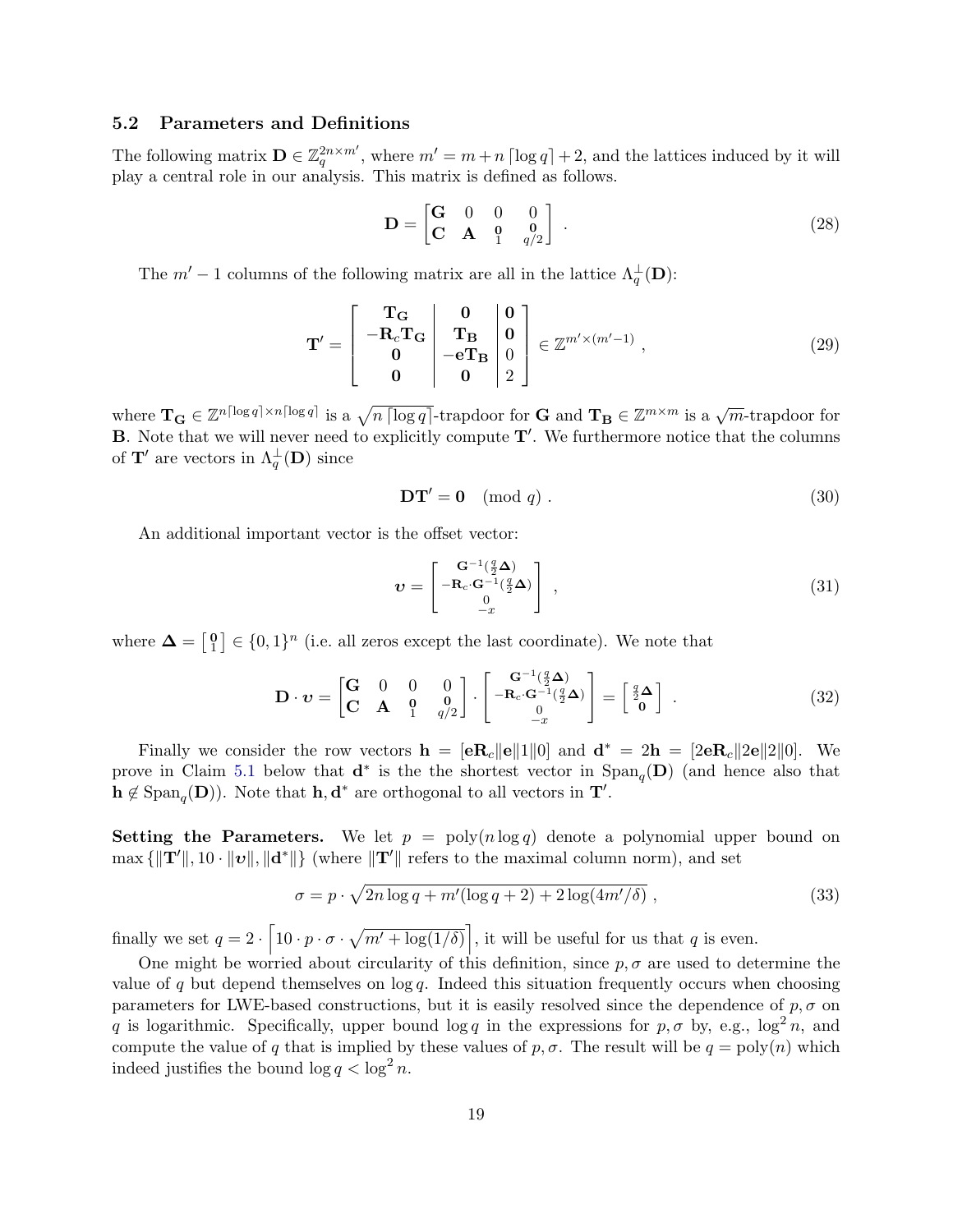Properties of Lattices Induced by D. We prove a few properties that will be useful down the line.

We recall that by definition p is an upper bound on the  $\ell_2$  norm of the columns of **T'**. We now invoke Corollary [2.13](#page-10-0) to conclude that  $\text{Span}_q(\mathbf{D})$  has at most a single nonzero vector of norm  $< q/p$ (up to multiplication by scalar). The next claim identifies the shortest vector in  $\text{Span}_q(D)$ .

<span id="page-19-0"></span>**Claim 5.1.** The shortest vector in  $\text{Span}_q(\mathbf{D})$  is the vector  $\mathbf{d}^* = [2e\mathbf{R}_c||2e||2||0]$  (where  $\mathbf{d}^* = \mathbf{t}^* \mathbf{D}$  $p(\text{mod } q)$  for  $\mathbf{t}^* = 2 \cdot [-x(\mathbf{s}, -1) | (\mathbf{s}, -1)]$ . All vectors in  $\text{Span}_q(\mathbf{D})$  that are not integer multiples of  $\mathbf{d}^*$  are of length at least  $q/p$ .

*Proof.* Since **T**' contains  $(m' - 1)$  vectors in  $\Lambda_q^{\perp}(\mathbf{D})$  of length at most p, Corollary [2.13](#page-10-0) guarantees that  $\text{Span}_q(D)$  has at most a single nonzero vector of norm  $\langle q/p \rangle$  (up to integer multiplications). We next verify that the shortest of these vectors is  $\mathbf{d}^*$ .

We can verify that indeed  $\mathbf{d}^* \in \text{Span}_q(\mathbf{D})$  since  $\mathbf{d}^* = \mathbf{t}^* \mathbf{D} \pmod{q}$ . Furthermore,  $\|\mathbf{d}^*\| \leq p <$  $q/p$ , and therefore either  $\mathbf{d}^*$  is the shortest vector, or is an integer multiple of a shorter vector. However,  $\mathbf{d}^*$  is only divisible by 2 (recall that  $\text{Span}_q(\mathbf{D})$  is an integer lattice), and the vector  $\mathbf{d}^*/2 = [\mathbf{e} \mathbf{R}_c || \mathbf{e} || 1 || 0]$  is not in  $\text{Span}_q(\mathbf{D})$ . To see this, notice that in order for  $[\mathbf{e} \mathbf{R}_c || \mathbf{e} || 1 || 0]$  to be a linear combination of the rows of D, the coefficient of the last row needs to be even (so as to have 0 in the last coordinate) but also equal to 1 modulo  $q$  (so as to have 1 in the second-to-last coordinate). Since  $q$  is even this is not possible.

For the next claim we recall the definition of loginf-uniformity in Definition [2.2](#page-6-2) and its properties from Lemma [2.3.](#page-6-3) Also recall the definition of the vector  $\mathbf{h} = [\mathbf{e} \mathbf{R}_c || \mathbf{e} || 1 || 0].$ 

<span id="page-19-1"></span>Claim 5.2. For any  $\tilde{\sigma} \geq p \cdot \sqrt{\frac{1}{\pi}}$  $\frac{1}{\pi}$  log(4m'/ $\delta$ ), the following sequence is  $O(\delta)$ -loginf uniform

$$
\Big\{\frac{\rho_{\tilde{\sigma}}(\Lambda^{\perp}_q(\mathbf{D},\hat{\mathbf{v}}))}{\rho_{2\tilde{\sigma}}\Vert\mathbf{h}\Vert(\mathbf{t}^*\hat{\mathbf{v}}+q\mathbb{Z})}\Big\}_{\hat{\mathbf{v}}\in\mathbb{Z}_q^{2n}}
$$

.

In particular if  $V = \hat{\mathbf{v}}_0 + \frac{q}{2}$  $\frac{q}{2}\mathbb{Z}^{2n}$  for some  $\hat{\mathbf{v}}_0$  then the sequence  $\big\{\rho_{\tilde{\sigma}}(\Lambda_q^{\perp}(\mathbf{D},\hat{\mathbf{v}}))\big\}_{\hat{\mathbf{v}}\in V}$  is  $O(\delta)$ -loginf uniform for  $\tilde{\sigma}$  as above.

*Proof.* By definition  $\rho_{\tilde{\sigma}}(\Lambda_q^{\perp}(\mathbf{D}, \hat{\mathbf{v}})) = \sum_{\tilde{\mathbf{r}} \in \Lambda_q^{\perp}(\mathbf{D}, \hat{\mathbf{v}})} \rho_{\tilde{\sigma}}(\tilde{\mathbf{r}})$ . We can decompose each element in this sum to its parallel and orthogonal components with respect to the vector **h**. The parallel component (for a vector  $\tilde{\mathbf{r}}$ ) has length  $\hat{\mathbf{n}}$ <sup>*k*</sup>|||**h**||. We want to sum over all possible values that this projection can take and therefore we consider the set  $K = K_{\hat{\mathbf{v}}} = {\{\mathbf{h}\tilde{\mathbf{r}} : \tilde{\mathbf{r}} \in \Lambda_q^{\perp}(\mathbf{D}, \hat{\mathbf{v}})\}\subseteq \mathbb{Z}}$ .

We will show that  $K=\frac{1}{2}$  $\frac{1}{2}(\mathbf{t}^*\hat{\mathbf{v}}+q\mathbb{Z})$  where  $\mathbf{t}^*$  is as defined in Claim [5.1](#page-19-0) above (note that this is a set of integers since  $\mathbf{t}^*$  and  $\overline{q}$  are both even). To see this, we notice that by definition  $\tilde{\mathbf{r}} \in \Lambda_q^{\perp}(\mathbf{D}, \hat{\mathbf{v}})$ means  $\mathbf{D}\tilde{\mathbf{r}} = \hat{\mathbf{v}} \pmod{q}$ . Multiplying this equation on the left by  $\mathbf{t}^*$  and recalling that  $\mathbf{t}^*\mathbf{D} = 2\mathbf{h}$ (mod q), we get  $2\mathbf{h}\tilde{\mathbf{r}} = \mathbf{t}^*\hat{\mathbf{v}}$  (mod q). This implies that  $K \subseteq \frac{1}{2}$  $\frac{1}{2}(\mathbf{t}^*\hat{\mathbf{v}}+q\mathbb{Z})$ . To see the containment, we consider the column vector  $\mathbf{r}^* = [\mathbf{0} || \mathbf{0} || q/2 || -1]^T \in \mathbb{Z}^{m'}$ . We notice that  $\mathbf{Dr}^* = 0$  and  $\mathbf{hr}^* = q/2$ . Therefore for all  $k \in K$  it holds that  $k + (q/2) \mathbb{Z} \subseteq K$ , and the claim follows.

We can now write  $\rho_{\tilde{\sigma}}(\Lambda_q^{\perp}(\mathbf{D}, \hat{\mathbf{v}}))$  as

$$
\sum_{\tilde{\mathbf{r}} \in \Lambda_{q}^{\perp}(\mathbf{D}, \hat{\mathbf{v}})} \rho_{\tilde{\sigma}}(\tilde{\mathbf{r}}) = \sum_{k \in K} \rho_{\tilde{\sigma}}(k/\|\mathbf{h}\|) \sum_{\tilde{\mathbf{r}} \in \Lambda_{q}^{\perp}(\mathbf{D}, \hat{\mathbf{v}})} \rho_{\tilde{\sigma}}(\tilde{\mathbf{r}} - k\mathbf{h}/\|\mathbf{h}\|^{2}) ,
$$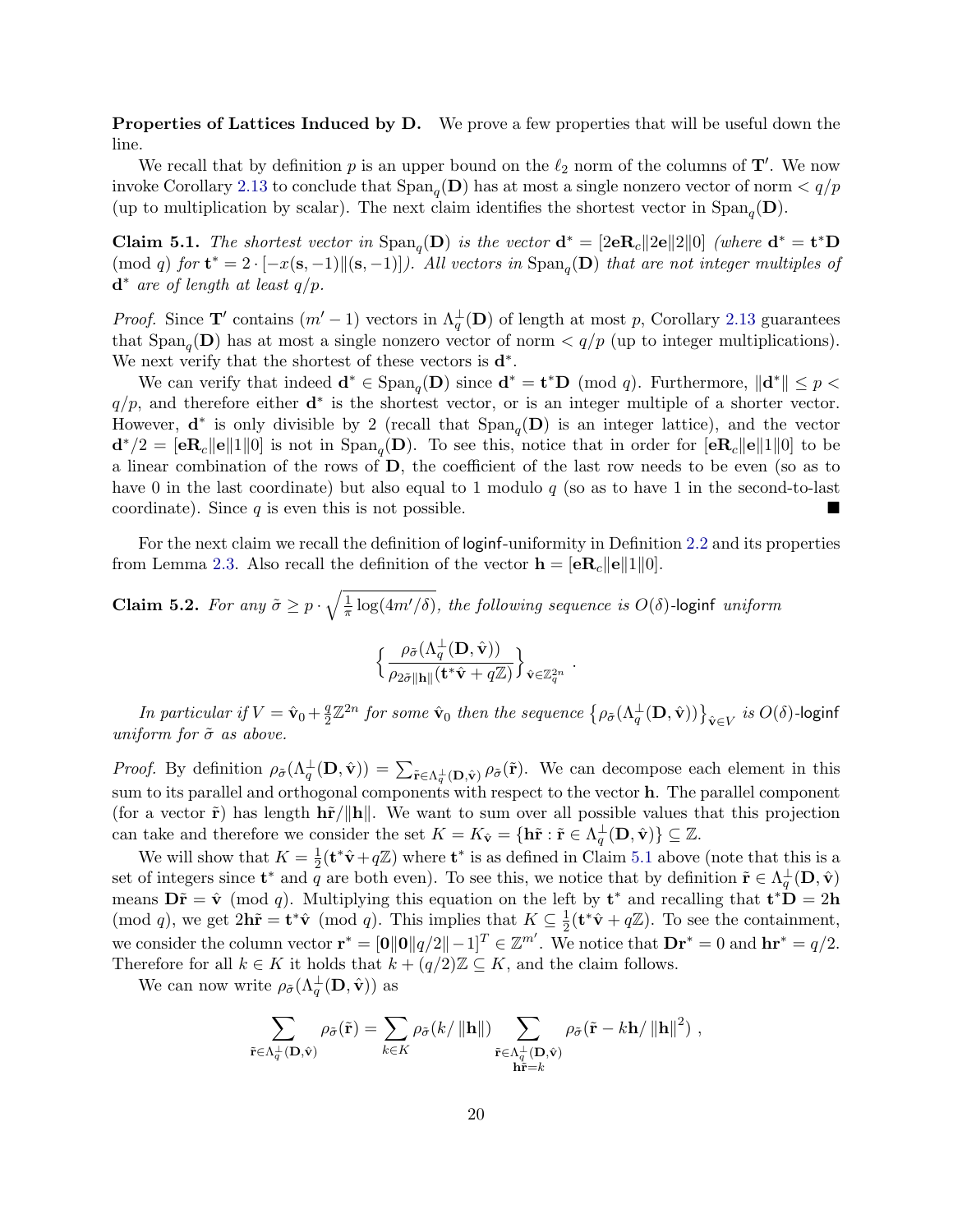and show the  $O(\delta)$ -loginf uniformity of the sequence

<span id="page-20-0"></span>
$$
\left\{ \sum_{\substack{\tilde{\mathbf{r}} \in \Lambda_q^{\perp}(\mathbf{D}, \hat{\mathbf{v}}) \\ \mathbf{h}\tilde{\mathbf{r}} = k}} \rho_{\tilde{\sigma}}(\tilde{\mathbf{r}} - k\mathbf{h}/\left\| \mathbf{h} \right\|^2) \right\}_{\hat{\mathbf{v}} \in \mathbb{Z}_q^{2n}, k \in K_{\hat{\mathbf{v}}}}.
$$
\n(34)

To see this, we consider the lattice  $\widehat{\Lambda}_{\mathbf{D}}$  containing all vectors in  $\Lambda_q^{\perp}(\mathbf{D})$  which are orthogonal to **h**. Then the set of vectors  $S_k = \{(\tilde{\mathbf{r}} - k\mathbf{h}/\|\mathbf{h}\|^2) : \tilde{\mathbf{r}} \in \Lambda_q^{\perp}(\mathbf{D}, \hat{\mathbf{v}}), \mathbf{h}\tilde{\mathbf{r}} = k\}$  is exactly a coset of  $\widehat{\Lambda}_{\mathbf{D}}$ , and furthermore is supported only over the hyperplane that is orthogonal to h. Since  $\mathbf{T}'$  is an *p*-trapdoor for  $\widehat{\Lambda}_{\mathbf{D}}$  (for *p* defined above), then  $\eta_{\delta}(\widehat{\Lambda}_{\mathbf{D}}) \leq p \cdot \sqrt{\frac{1}{\pi}}$  $\frac{1}{\pi} \log(4(m'-1)/\delta) \leq \tilde{\sigma}$ . Lemma [2.11](#page-9-2) implies therefore that the sequence  $\{\rho_{\sigma}(\widehat{\Lambda}_{D} + d)\}_{{\bf d} \perp {\bf h}}$  is  $O(\delta)$ -loginf uniform. Since the sequence in Eq. [\(34\)](#page-20-0) is a subset of the aforementioned sequence, it is also  $O(\delta)$ -loginf uniform.

Finally, we note that by definition  $\sum_{k \in K} \rho_{\tilde{\sigma}}(k/ \|\mathbf{h}\|) = \rho_{2\tilde{\sigma}\|\mathbf{h}\|}(\mathbf{t}^* \hat{\mathbf{v}} + q\mathbb{Z})$ . Since these sums adhere to a strong convergence criterion, Lemma [2.4](#page-7-0) now completes the proof of the general statement. The special case follows since  $t^*$ is even.

#### 5.3 Analysis

We now prove that the algorithm described above indeed has the properties required in the theorem statement.

Before Ciphertext Randomization. Recall that in the end of Step [3](#page-17-0) of the algorithm, we  $\delta$ -compute the superposition

$$
\sum_{a,b} \alpha_{a,b} |a,b\rangle |\psi_{\mathbf{v}_a}\rangle |\psi\rangle , \qquad (35)
$$

which can also be written as

$$
\sum_{a,b} \alpha_{a,b} |a,b\rangle \frac{1}{\sqrt{\rho_{\frac{\sigma}{\sqrt{2}}}(\mathbb{Z}_q^{m+2})\rho_{\frac{\sigma}{\sqrt{2}}}(\Lambda_q^{\perp}(\mathbf{G},\mathbf{v}_a))}} \sum_{\mathbf{r},\hat{\mathbf{r}},y,\mu} \rho_{\sigma}(\mathbf{r},\hat{\mathbf{r}},y,\mu) |\mathbf{r},\hat{\mathbf{r}},y,\mu\rangle ,
$$
(36)

where the sum is over all  $\mathbf{r} \in \Lambda_q^{\perp}(\mathbf{G}, \mathbf{v}_a), \, \hat{\mathbf{r}} \in \mathbb{Z}^m$ ,  $y, \mu \in \mathbb{Z}$ .

Recall that by Lemma [2.10,](#page-9-3) since **G** has a  $O(1)$ -trapdoor then  $\eta_{\delta}(\Lambda_q^{\perp}(\mathbf{G})) \leq O(\log(n \log q/\delta)).$ It follows by Lemma [2.11](#page-9-2) that the set  $\left\{\rho \frac{\sigma}{\sqrt{2}} \right\}$  $(\Lambda_q^{\perp}({\bf G},{\bf v}))\big\}_{{\bf v}\in\mathbb{Z}_q^n}$  is  $\delta$ -loginf uniform. Therefore, the above is within  $O(\delta)$  trace distance of the superposition

$$
\frac{1}{\sqrt{\rho \frac{\sigma}{\sqrt{2}}(\Lambda_q^{\perp}(\mathbf{G}) \times \mathbb{Z}^{m+2})}} \sum_{a,b} \alpha_{a,b} |a,b\rangle \sum_{\mathbf{r}, \hat{\mathbf{r}}, y, \mu} \rho_{\sigma}(\mathbf{r}, \hat{\mathbf{r}}, y, \mu) |\mathbf{r}, \hat{\mathbf{r}}, y, \mu\rangle ,
$$
\n(37)

with  $\mathbf{r}, \hat{\mathbf{r}}, y, \mu$  as before.

After applying Step [4,](#page-17-1) the resulting superposition is thus (ignoring global normalization)

$$
\sum_{a,b} \alpha_{a,b} \sum_{\mathbf{r}, \hat{\mathbf{r}}, y, \mu} \rho_{\sigma}(\mathbf{r}, \hat{\mathbf{r}}, y, \mu) |a, b \oplus \mu_0 \rangle |\mathbf{r}, \hat{\mathbf{r}}, y, \mu \rangle . \tag{38}
$$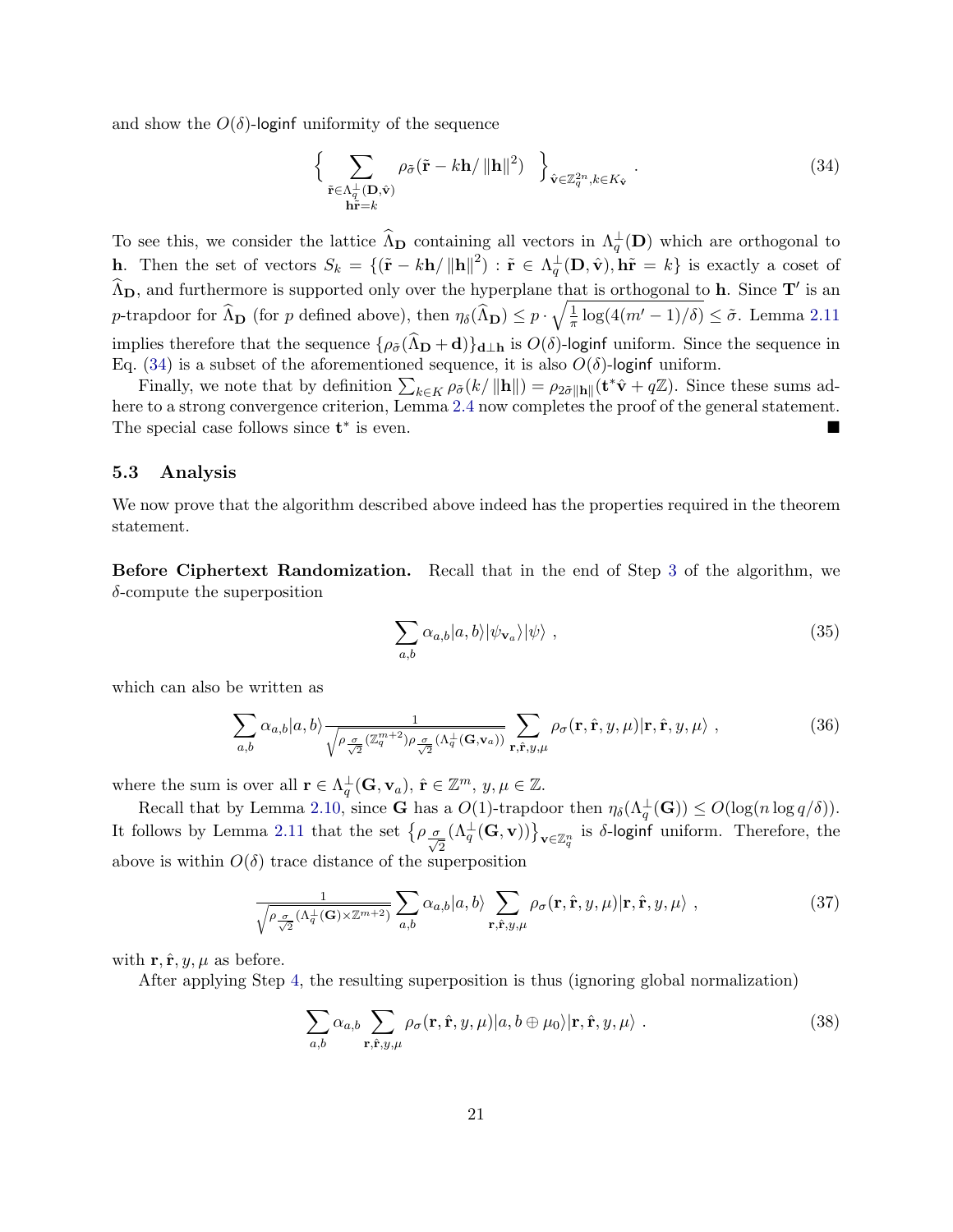Ciphertext Randomization. In Step [5](#page-17-2) we compute

$$
\sum_{a,b} \alpha_{a,b} \sum_{\mathbf{r}, \hat{\mathbf{r}}, y, \mu} \rho_{\sigma}(\mathbf{r}, \hat{\mathbf{r}}, y, \mu) |a, b \oplus \mu_0\rangle |\mathbf{r}, \hat{\mathbf{r}}, y, \mu\rangle \underbrace{|\text{RandCT}_{\mathbf{A},\mathbf{C}}(\mathbf{r}, \hat{\mathbf{r}}, y, \mu)\rangle}_{\mathbf{c}'}, \qquad (39)
$$

and measure  $c'$ . We prove next that with all but  $O(\delta)$  probability,  $c'$  is a ciphertext that decrypts to the value  $\mu' = \mu_0 \oplus ax$ . We recall the vector  $\mathbf{h} = [\mathbf{e} \mathbf{R}_c ||\mathbf{e}||1||0]$  (which also equals  $\mathbf{d}^*/2$ ) which was defined in Claim [5.2.](#page-19-1)

<span id="page-21-2"></span>Claim 5.3. It holds that

<span id="page-21-0"></span>
$$
\left| \left[ (-\mathbf{s}, 1) \cdot \mathbf{c}' - \frac{q}{2} \mu' \right]_q \right| \le \|\mathbf{h}\| \sigma \sqrt{m' + \log(1/\delta)} < q/10 \tag{40}
$$

with probability  $1 - O(\delta)$ .

*Proof.* Consider the register holding  $c'$  before it is measured, we have (recalling that r is only supported over values where  $\mathbf{Gr} = \mathbf{v}_a \pmod{q}$  and that q is even)

$$
\mathbf{c}' = \mathbf{C}\mathbf{r} + \mathbf{A}\hat{\mathbf{r}} + \begin{bmatrix} 0 \\ 1 \end{bmatrix} y + \begin{bmatrix} 0 \\ q/2 \end{bmatrix} \mu \pmod{q}
$$
  
=  $\mathbf{A}\mathbf{R}_c\mathbf{r} + \mathbf{A}\hat{\mathbf{r}} + \begin{bmatrix} 0 \\ 1 \end{bmatrix} y + \begin{bmatrix} 0 \\ q/2 \end{bmatrix} (\mu + ax) \pmod{q}$   
=  $\mathbf{A}(\mathbf{R}_c\mathbf{r} + \hat{\mathbf{r}}) + \begin{bmatrix} 0 \\ 1 \end{bmatrix} y + \begin{bmatrix} 0 \\ q/2 \end{bmatrix} (\mu \oplus ax) \pmod{q}$ .

Recalling that  $(-s, 1)A = e$ , we get that for c' as above

$$
(-\mathbf{s}, 1)\mathbf{c}' = (\mathbf{e} \mathbf{R}_c \mathbf{r} + \mathbf{e} \hat{\mathbf{r}} + y) + \frac{q}{2} \mu' \pmod{q}
$$

$$
= \mathbf{h} \tilde{\mathbf{r}} + \frac{q}{2} \mu' \pmod{q},
$$

Therefore, it holds that in order for  $c'$  to not comply with Eq. [\(40\)](#page-21-0), it must be the case that  $|\hat{\mathbf{h}}|^2 > ||\mathbf{h}|| \sigma \sqrt{m' + \log(1/\delta)}$ . This means that it must be the case that  $\|\tilde{\mathbf{r}}\| > \sigma \sqrt{m' + \log(1/\delta)}$ . The probability that this happens, by Lemma [2.12,](#page-9-0) is at most

$$
\frac{\rho \frac{\sigma}{\sqrt{2}} \left( \Lambda_q^{\perp}(\mathbf{G}) \times \mathbb{Z}^{m+2} \setminus \mathcal{B}_{m'}^{\sigma \sqrt{m'+\log(1/\delta)}} \right)}{\rho \frac{\sigma}{\sqrt{2}} \left( \Lambda_q^{\perp}(\mathbf{G}) \times \mathbb{Z}^{m+2} \right)} \le \delta . \tag{41}
$$

Finally, by definition of p we have that  $\|\mathbf{h}\| \leq p/2$ , so  $\|\mathbf{h}\| \sigma \sqrt{m' + \log(1/\delta)} \leq p \sigma \sqrt{m' + \log(1/\delta)} / 2 <$  $q/10$ , which completes the proof.

We note that by definition after measuring  $c'$ , it holds that  $\mathbf{r}, \hat{\mathbf{r}}, y, \mu$  are only supported over values for which

$$
\mathbf{D} \cdot \underbrace{\begin{bmatrix} \mathbf{\dot{r}} \\ \mathbf{\dot{y}} \\ \mu \end{bmatrix}}_{\text{denote } \mathbf{\dot{r}}} = \hat{\mathbf{v}}_a = \begin{bmatrix} \mathbf{v}_a \\ \mathbf{c}' \end{bmatrix} \pmod{q} = \begin{bmatrix} \mathbf{0} \\ \mathbf{c}' \end{bmatrix} + \frac{q}{2} \begin{bmatrix} a\Delta \\ 0 \end{bmatrix} \pmod{q}, \tag{42}
$$

where  $\bf{D}$  is as defined in Eq. [\(28\)](#page-18-1).

Namely, up to this point, we  $\delta$ -computed the superposition

<span id="page-21-1"></span>
$$
\sum_{a,b} \frac{\alpha_{a,b}}{\sqrt{\rho_{\frac{\sigma}{\sqrt{2}}}(\Lambda_q^{\perp}(\mathbf{D}, \hat{\mathbf{v}}_a))}} |a, b \oplus ax \oplus \mu' \rangle \sum_{\tilde{\mathbf{r}} \in \Lambda_q^{\perp}(\mathbf{D}, \hat{\mathbf{v}}_a)} \rho_{\sigma}(\tilde{\mathbf{r}}) |\tilde{\mathbf{r}} \rangle ,
$$
\n(43)

where we note that since we defined  $\mu' = ax \oplus \mu_0$  then it holds that  $b \oplus \mu_0 = b \oplus ax \oplus \mu'.$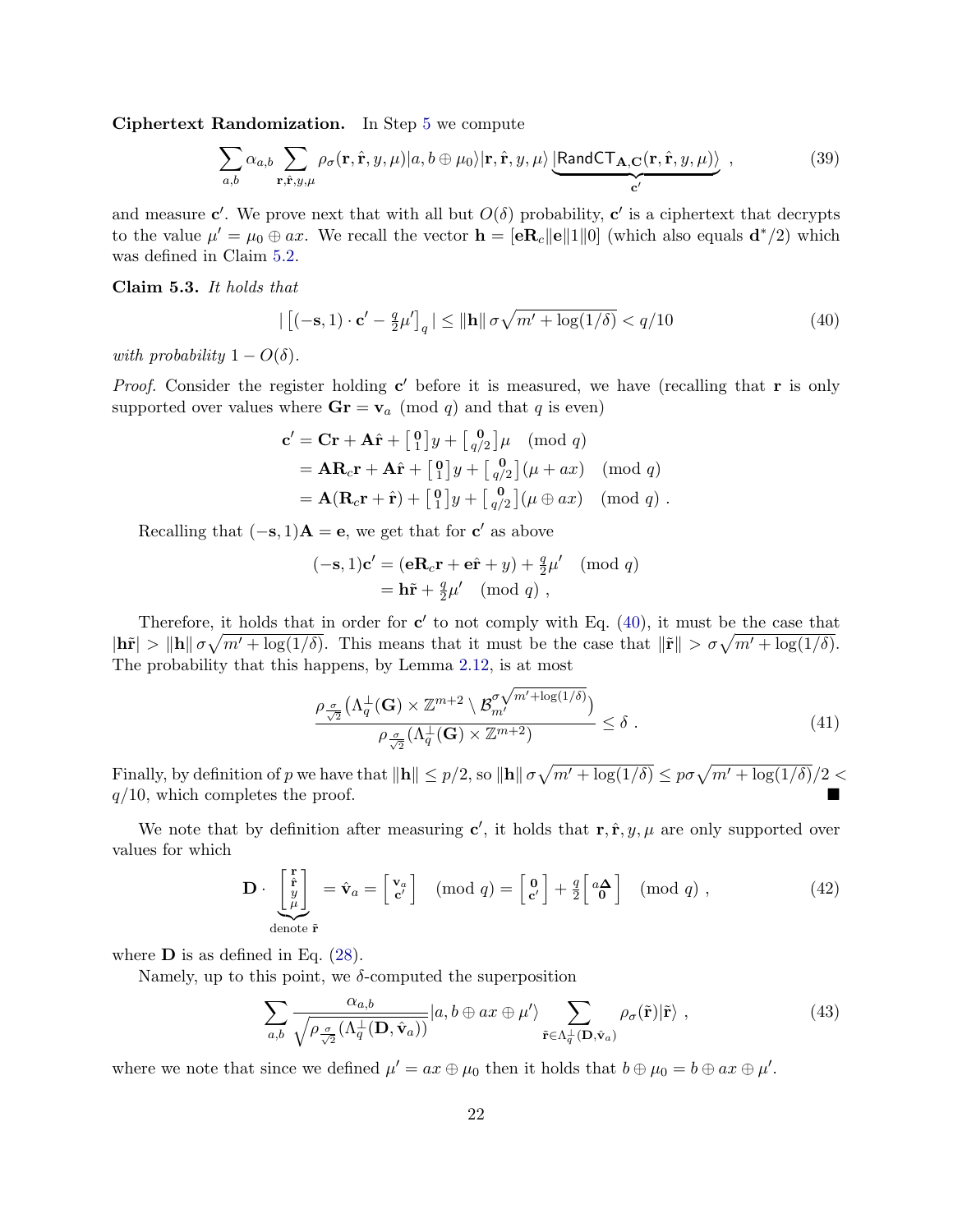**Fourier Transform and Measurement.** We note that  $\hat{\mathbf{v}}_1 - \hat{\mathbf{v}}_0$  is a multiple of  $q/2$ . Therefore we can apply the special case of Claim [5.2](#page-19-1) and deduce that we can remove the  $\hat{v}_a$ -dependent normalization factor from Eq. [\(43\)](#page-21-1) at the cost of  $O(\delta)$  trace distance, so we conclude that at this point, before Step [6](#page-17-3) of the algorithm, we δ-computed

<span id="page-22-0"></span>
$$
\sum_{a,b} \alpha_{a,b} |a, b \oplus ax \oplus \mu' \rangle \underbrace{\sum_{\tilde{\mathbf{r}} \in \Lambda_q^{\perp}(\mathbf{D}, \hat{\mathbf{v}}_a)} \rho_{\sigma}(\tilde{\mathbf{r}}) |\tilde{\mathbf{r}} \rangle .
$$
\n(44)

Going forward, we also notice that for both  $a \in \{0,1\}$  it holds that  $\mathbf{t}^*\hat{\mathbf{v}}_a = 2(-\mathbf{s},1)\cdot \mathbf{c}' \pmod{q}$ , and via Claim [5.3](#page-21-2) we get that  $\left| \begin{bmatrix} \mathbf{t}^* \hat{\mathbf{v}}_a \end{bmatrix}_q \right| \leq 2 \|\mathbf{h}\| \sigma \sqrt{m' + \log(1/\delta)}$ .

In Step [6,](#page-17-3) we apply a q-ary Fourier transform on the register holding  $|\tilde{\mathbf{r}}\rangle$ . We recall that this register is actually supported only over  $\mathbb{Z}^{m'} \cap \mathcal{H}_{m'}^{q/2}$ , and therefore we can perform q-ary Fourier Transform as a unitary operation. Since the state of the register is  $O(\delta)$ -close in trace distance to the superposition in Eq. [\(44\)](#page-22-0), the output of this operation will be  $O(\delta)$  close in trace distance to the q-ary Fourier transform of Eq. [\(44\)](#page-22-0). Formally, the q-ary Fourier transform of  $|\phi_a\rangle$  is

$$
|\hat{\phi}_a\rangle = \sum_{\mathbf{w}\in\mathbb{Z}_q^{m'}} |\mathbf{w}\rangle \sum_{\tilde{\mathbf{r}}\in\Lambda_q^{\perp}(\mathbf{D}, \hat{\mathbf{v}}_a)} \rho_{\sigma}(\tilde{\mathbf{r}}) e^{-\frac{2\pi i}{q} \langle \mathbf{w}, \tilde{\mathbf{r}} \rangle} .
$$
 (45)

By Corollary [2.14](#page-10-1) it holds that

$$
\sum_{\tilde{\mathbf{r}} \in \Lambda_q^{\perp}(\mathbf{D}, \hat{\mathbf{v}}_a)} \rho_{\sigma}(\tilde{\mathbf{r}}) e^{-\frac{2\pi i}{q} \langle \mathbf{w}, \tilde{\mathbf{r}} \rangle} = \frac{\sigma^{m'}}{q^{2n}} \cdot \sum_{\mathbf{t} \in \mathbb{Z}_q^{2n}} \rho_{q/\sigma,q}(\mathbf{w} + \mathbf{t} \mathbf{D}) \cdot e^{\frac{2\pi i}{q} \langle \mathbf{t}, \hat{\mathbf{v}}_a \rangle} ,
$$
(46)

where we recall the definition of periodic Gaussian from Section [2.2:](#page-7-1)  $\rho_{\sigma',q}(x) = \rho_{\sigma'}(x + q\mathbb{Z})$ . Therefore it holds that

$$
|\hat{\phi}_a\rangle = \frac{\sigma^{m'}}{q^{2n}} \cdot \sum_{\mathbf{w} \in \mathbb{Z}_q^{m'}} |\mathbf{w}\rangle \sum_{\mathbf{t} \in \mathbb{Z}_q^{2n}} \rho_{q/\sigma,q}(\mathbf{w} + \mathbf{t} \mathbf{D}) \cdot e^{\frac{2\pi i}{q} \langle \mathbf{t}, \hat{\mathbf{v}}_a \rangle}
$$
(47)

$$
= \frac{\sigma^{m'}}{q^{2n}} \cdot \sum_{\mathbf{w} \in \mathbb{Z}_q^{m'}} |\mathbf{w}\rangle \sum_{\mathbf{t} \in \mathbb{Z}_q^{2n}} \rho_{q/\sigma,q}((\mathbf{w} - \mathbf{d}_w) + \mathbf{t} \mathbf{D}) \cdot e^{\frac{2\pi i}{q} \langle \mathbf{t} - \mathbf{t}_w, \hat{\mathbf{v}}_a \rangle} . \tag{48}
$$

For all **w**, we let  $\mathbf{d}_w$  denote the vector in  $\text{Span}_q(\mathbf{D})$  that is closest to **w** and  $\mathbf{t}_w \in \mathbb{Z}_q^{2n}$  be s.t.  $\mathbf{t}_w \mathbf{D} = \mathbf{d}_w \pmod{q}$ . We now set W to denote the set of vectors that are close to  $\text{Span}_q(\mathbf{D})$ 

$$
W = \{ \mathbf{w} \in \mathbb{Z}_q^{m'} : ||\mathbf{w} - \mathbf{d}_w|| \le q/p \} . \tag{49}
$$

We define

$$
|\hat{\phi}'_a\rangle = \frac{\sigma^{m'}}{q^{2n}} \sum_{\mathbf{w}\in W} |\mathbf{w}\rangle \sum_{k\in \mathbb{Z}_q} \rho_{q/\sigma,q}((\mathbf{w}-\mathbf{d}_w)+k\mathbf{d}^*)\cdot e^{\frac{2\pi i}{q}\langle k\mathbf{t}^*-\mathbf{t}_w,\hat{\mathbf{v}}_a\rangle}.
$$
 (50)

**Claim 5.4.** The trace distance between (the normalized versions of) the superpositions  $|\hat{\phi}_a\rangle$  and  $|\hat{\phi}'_a\rangle$  is  $O(\delta)$ .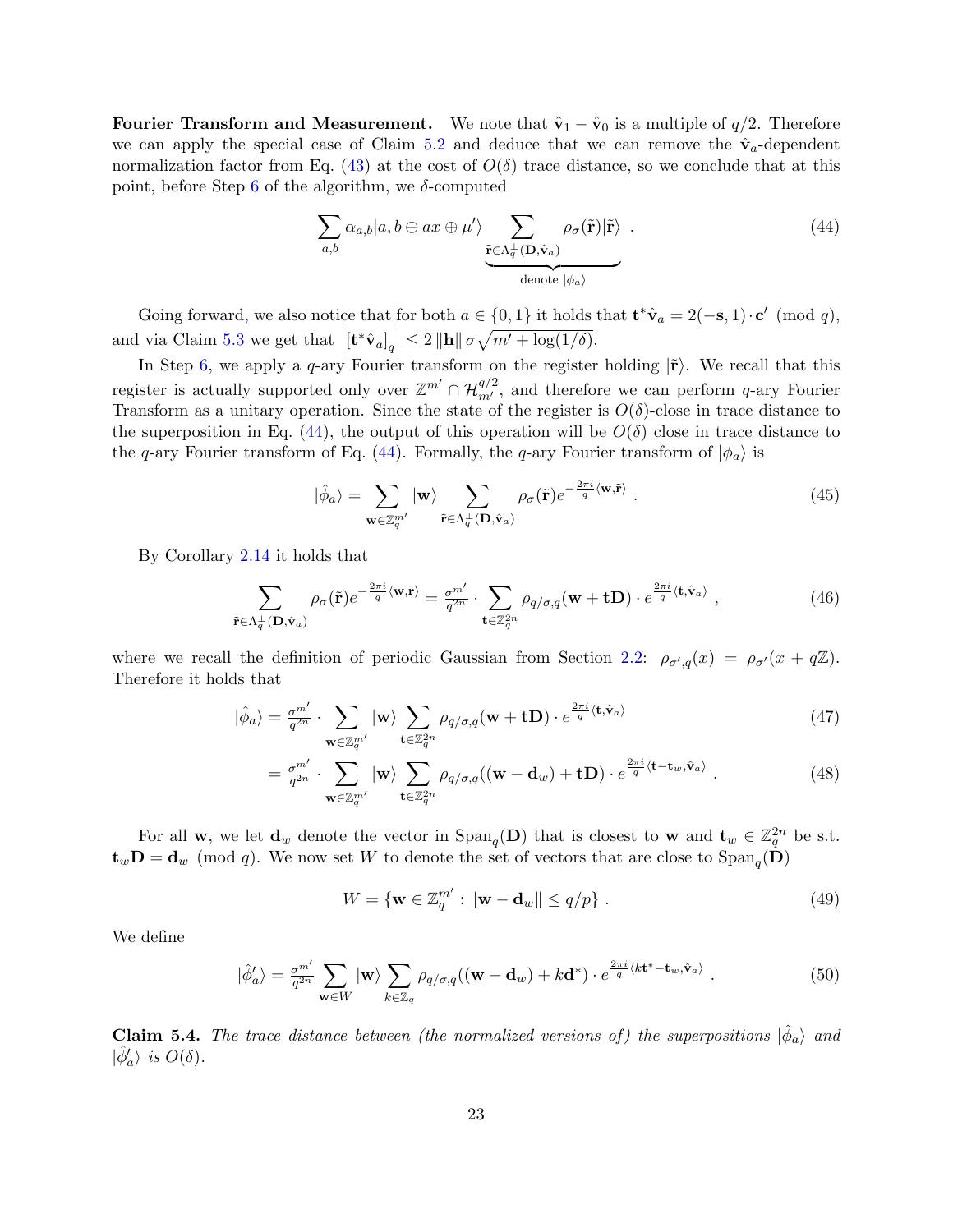*Proof.* We start by bounding the norm of the difference  $\|\hat{\phi}_a - \hat{\phi}'_a\|^2$ . We first consider  $\mathbf{w} \in \mathbb{Z}_q^{m'} \setminus W$ . Then in particular it holds that  $\left\|\left[\mathbf{w}+\mathbf{d}\right]_q\right\| \ge q/p$  for all  $\mathbf{d} \in \text{Span}_q(\mathbf{D})$  and therefore

$$
\left| \sum_{\mathbf{t} \in \mathbb{Z}_q^{2n}} \rho_{q/\sigma,q}(\mathbf{w} + \mathbf{t} \mathbf{D}) \cdot e^{\frac{2\pi i}{q} \langle \mathbf{t}, \hat{\mathbf{v}}_a \rangle} \right| \le \frac{q^{2n} \cdot 2^{m'} \cdot \rho_{q/\sigma}(q/p)}{(1 - m'\rho_{q/\sigma}(q))}
$$
(51)

$$
= 2^{2n \log q + m'} \cdot \frac{e^{-\pi(\sigma/p)^2}}{1 - m'e^{-\pi\sigma^2}} \,. \tag{52}
$$

Since we chose  $\sigma = p \cdot \sqrt{2n \log q + m'(\log q + 2) + 2 \log(4m'/\delta)}$  (we are being very loose on our parameter choice) then in particular  $m'e^{-\pi\sigma^2} < 1/2$  and

$$
2^{2n \log q + m'} \cdot e^{-\pi (\sigma/p)^2} < \delta^{2\pi} \cdot q^{-3m'} \cdot e^{-\pi m'} \cdot o(1)
$$

which implies that the above is bounded by  $\delta \cdot q^{-m'}$ .

 $\mathbf t$ 

Now let us consider  $w \in W$ , the absolute value of the difference between  $\hat{\phi}_a$ ,  $\hat{\phi}'_a$  at **w** is at most

$$
\sum_{\substack{\{\mathbf{t}\in \mathbb{Z}_q^{2n}:\ \text{#tword } q\}\\\text{#kt* mod } q\}} \rho_{q/\sigma,q}((\mathbf{w}-\mathbf{d}_w)+\mathbf{t}\mathbf{D})\ .
$$
\n(53)

If  $\mathbf{t} \neq k\mathbf{t}^* \pmod{q}$  then  $[\mathbf{t} \mathbf{D}]_q \geq q/p$ . This is since  $\mathbf{d}^* = [\mathbf{t}^* \mathbf{D}]_q$  is the only vector in  $\text{Span}_q(\mathbf{D})$  of length  $\langle q/p, \text{ up to integer multiples. Since } ||[\mathbf{x}]_q|| \le ||\mathbf{x}||$  it follows that for all  $\mathbf{x}$ , if  $||[\mathbf{x}]_q|| < q/p$ then  $[\mathbf{x}]_q = [k\mathbf{d}^*]_q$  for some  $k \in \mathbb{Z}_q$ .

By definition of W we have  $\|{\bf w}-{\bf d}_w\|\leq q/p$  and therefore by triangle inequality  $\|[({\bf w}-{\bf d}_w)+{\bf t}{\bf D}]_q\|\leq$  $2q/p$ . Using a similar argument to above we get

$$
\sum_{\substack{\{\mathbf{t}\in\mathbb{Z}_q^{2n}:\\ \mathbf{t}\neq k\mathbf{t}^* \bmod q\}}}\rho_{q/\sigma,q}((\mathbf{w}-\mathbf{d}_w)+\mathbf{t}\mathbf{D}) \le \frac{q^{2n}\cdot 2^{m'}\cdot \rho_{q/\sigma}(2q/p)}{(1-m'\rho_{q/\sigma}(q))} < \delta \cdot q^{-m'}.
$$
\n(54)

It follows that:

$$
\|\hat{\phi}_a - \hat{\phi}_a'\|^2 \le \left(\frac{\sigma^{m'}}{q^{2n}}\right)^2 q^{m'} \cdot (\delta^{2\pi} \cdot q^{-3m'} \cdot e^{-\pi m'} \cdot o(1))^2 < \delta^{4\pi} \cdot e^{-2\pi m'} \cdot o(1) \ . \tag{55}
$$

We now lower bound  $\|\hat{\phi}_a\|^2$ . Since Fourier Transform is unitary, we have  $\|\hat{\phi}_a\|^2 = \|\phi_a\|^2$ . By We now lower bound  $\|\varphi_a\|$ . Since Fourier Transform is unitary, we have  $\|\varphi_a\| = \|\varphi_a\|$ . By definition  $\|\phi_a\|^2 = \rho_{\sigma/\sqrt{2}}(\Lambda_q^{\perp}(\mathbf{D}, \hat{\mathbf{v}}_a))$ . Noting that  $\sigma/\sqrt{2}$  complies with the terms of Claim [5.2,](#page-19-1) we have

$$
\rho_{\sigma/\sqrt{2}}(\Lambda_q^{\perp}(\mathbf{D}, \hat{\mathbf{v}}_a)) \ge (1 - O(\delta))\rho_{\sigma/\sqrt{2}}(\Lambda_q^{\perp}(\mathbf{D})) \cdot \frac{\rho_{\sqrt{2}\sigma||\mathbf{h}||}(\mathbf{t}^*\hat{\mathbf{v}}_a + q\mathbb{Z})}{\rho_{\sqrt{2}\sigma||\mathbf{h}||}(q\mathbb{Z})}
$$

$$
\ge \frac{\rho_{\sqrt{2}\sigma||\mathbf{h}||}(\mathbf{t}^*\hat{\mathbf{v}}_a + q\mathbb{Z})}{2\rho_{\sqrt{2}\sigma||\mathbf{h}||}(q\mathbb{Z})},
$$

where for the last inequality we use the trivial bound of 1 on Gaussian mass of a lattice, and bounded  $(1 - O(\delta))$  by 1/2.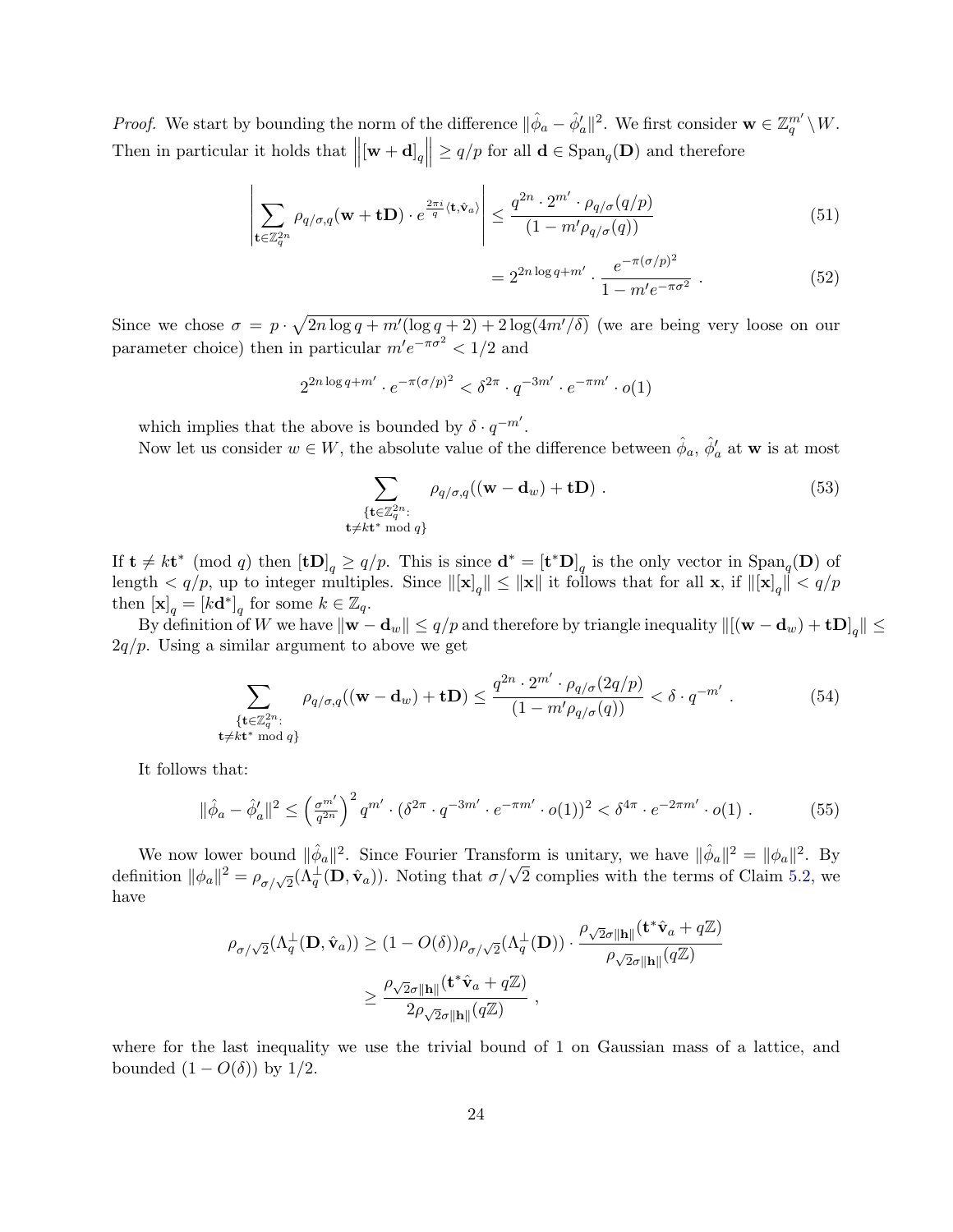To continue , we bound the denominator and then the numerator of this expression. Recalling to continue, we bound<br>that  $q > \sqrt{2}\sigma ||\mathbf{h}||$ , we have

$$
\rho_{\sqrt{2}\sigma\|{\bf h}\|}(q\mathbb{Z})=\rho_{\sqrt{2}\sigma\|{\bf h}\|/q}(\mathbb{Z})\leq \rho_1(\mathbb{Z})<2\ .
$$

Focusing now on  $\mathbf{t}^*\hat{\mathbf{v}}_a$ , we note that  $\mathbf{t}^*\hat{\mathbf{v}}_a = 2(-\mathbf{s}, 1) \cdot \mathbf{c}' \pmod{q}$  (for both values of a). Claim [5.3](#page-21-2) thus implies that  $|[\mathbf{t}^*\hat{\mathbf{v}}_a]_q| \leq 2 ||\mathbf{h}|| \sigma \sqrt{m' + \log(1/\delta)}$ . Therefore

$$
\rho_{\sqrt{2}\sigma\|\mathbf{h}\|}(\mathbf{t}^*\hat{\mathbf{v}}_a + q\mathbb{Z}) \ge \rho_{\sqrt{2}\sigma\|\mathbf{h}\|}(\mathbf{t}^*\hat{\mathbf{v}}_a)
$$
  
\n
$$
\ge \rho_{\sqrt{2}\sigma\|\mathbf{h}\|} (2 \|\mathbf{h}\| \sigma \sqrt{m' + \log(1/\delta)})
$$
  
\n
$$
= \rho_1(\sqrt{2(m' + \log(1/\delta))})
$$
  
\n
$$
= e^{-2\pi(m' + \log(1/\delta))}
$$
  
\n
$$
\ge e^{-2\pi m'} \delta^{2\pi}.
$$

We conclude that  $\|\hat{\phi}_a\|^2 \geq \frac{1}{4}$  $\frac{1}{4}e^{-2\pi m'}\delta^{2\pi}$ . Applying Lemma [2.1,](#page-6-4) the claim follows.

We conclude that up to this point we  $\delta$ -computed the superposition

$$
\sum_{a,b} \alpha_{a,b} |a,b \oplus ax \oplus \mu' \rangle \sum_{\mathbf{w} \in W} |\mathbf{w} \rangle \sum_{k \in \mathbb{Z}_q} \rho_{q/\sigma,q}((\mathbf{w}-\mathbf{d}_w)+k\mathbf{d}^*) \cdot e^{\frac{2\pi i}{q}\langle k\mathbf{t}^*-\mathbf{t}_w,\hat{\mathbf{v}}_a\rangle}.
$$
 (56)

The next step is to measure the register  $|\mathbf{w}\rangle$ . Since  $\mathbf{w} \in W$  it holds that  $\|\mathbf{w} - \mathbf{d}_w\| < q/p$ . We are left with the superposition

$$
\sum_{a,b} \alpha_{a,b} |a,b \oplus ax \oplus \mu' \rangle \sum_{k \in \mathbb{Z}_q} \rho_{q/\sigma,q}((\mathbf{w}-\mathbf{d}_w)+k\mathbf{d}^*) \cdot e^{\frac{2\pi i}{q}\langle kt^*-\mathbf{t}_w,\hat{\mathbf{v}}_a \rangle}.
$$
 (57)

We recall that  $\hat{\mathbf{v}}_a$  can be written as  $\hat{\mathbf{v}}_a = \hat{\mathbf{v}}_0 + a \cdot \frac{q}{2}$  $\frac{q}{2} \cdot \begin{bmatrix} \Delta \\ 0 \end{bmatrix}$  for  $\Delta = \begin{bmatrix} 0 \\ 1 \end{bmatrix} \in \{0,1\}^n$ . Let us now analyze the term  $\langle k\mathbf{t}^* - \mathbf{t}_w, \hat{\mathbf{v}}_a \rangle$  (mod q) that is the exponent of the above expression (the mod  $q$  comes from this term being in the exponent of the  $q$ -th root of unity). We recall that  $\mathbf{t}^* = 2 \cdot [-x(\mathbf{s}, -1) \| (\mathbf{s}, -1)]$  is a multiple of 2, and therefore  $\frac{q}{2} \mathbf{t}^* = \mathbf{0} \pmod{q}$ . Let us also denote  $\mathbf{t}_w = [\mathbf{t}_1 || \mathbf{t}_2],$  where  $\mathbf{t}_1, \mathbf{t}_2 \in \mathbb{Z}_q^n$ . We get that

$$
\langle k\mathbf{t}^* - \mathbf{t}_w, \hat{\mathbf{v}}_a \rangle = \langle k\mathbf{t}^* - \mathbf{t}_w, \hat{\mathbf{v}}_0 \rangle + a \cdot \frac{q}{2} \langle k\mathbf{t}^* - \mathbf{t}_w, \begin{bmatrix} \Delta \\ 0 \end{bmatrix} \rangle
$$
 (58)

$$
= \langle k\mathbf{t}^* - \mathbf{t}_w, \hat{\mathbf{v}}_0 \rangle - a \cdot \frac{q}{2} \langle \mathbf{t}_1, \Delta \rangle \pmod{q} \tag{59}
$$

.

and plugging into the superposition above we have

$$
\sum_{a,b} \alpha_{a,b} |a,b \oplus ax \oplus \mu' \rangle \sum_{k \in \mathbb{Z}_q} \rho_{q/\sigma,q}((\mathbf{w}-\mathbf{d}_w)+k\mathbf{d}^*) \cdot e^{\frac{2\pi i}{q}\langle kt^*-\mathbf{t}_w,\hat{\mathbf{v}}_0 \rangle} \cdot (-1)^{a \cdot \langle \mathbf{t}_1, \Delta \rangle}
$$

Rearranging, we get that the above is equal to

$$
\sum_{a,b} \alpha_{a,b} (-1)^{a \cdot \langle \mathbf{t}_1, \mathbf{\Delta} \rangle} |a,b \oplus ax \oplus \mu' \rangle \cdot \underbrace{\left( \sum_{k \in \mathbb{Z}_q} \rho_{q/\sigma,q} ((\mathbf{w}-\mathbf{d}_w) + k \mathbf{d}^*) \cdot e^{\frac{2 \pi i}{q} \langle k \mathbf{t}^* - \mathbf{t}_w, \hat{\mathbf{v}}_0 \rangle} \right)}_{\text{Constant scaling factor, independent of } a,b}.
$$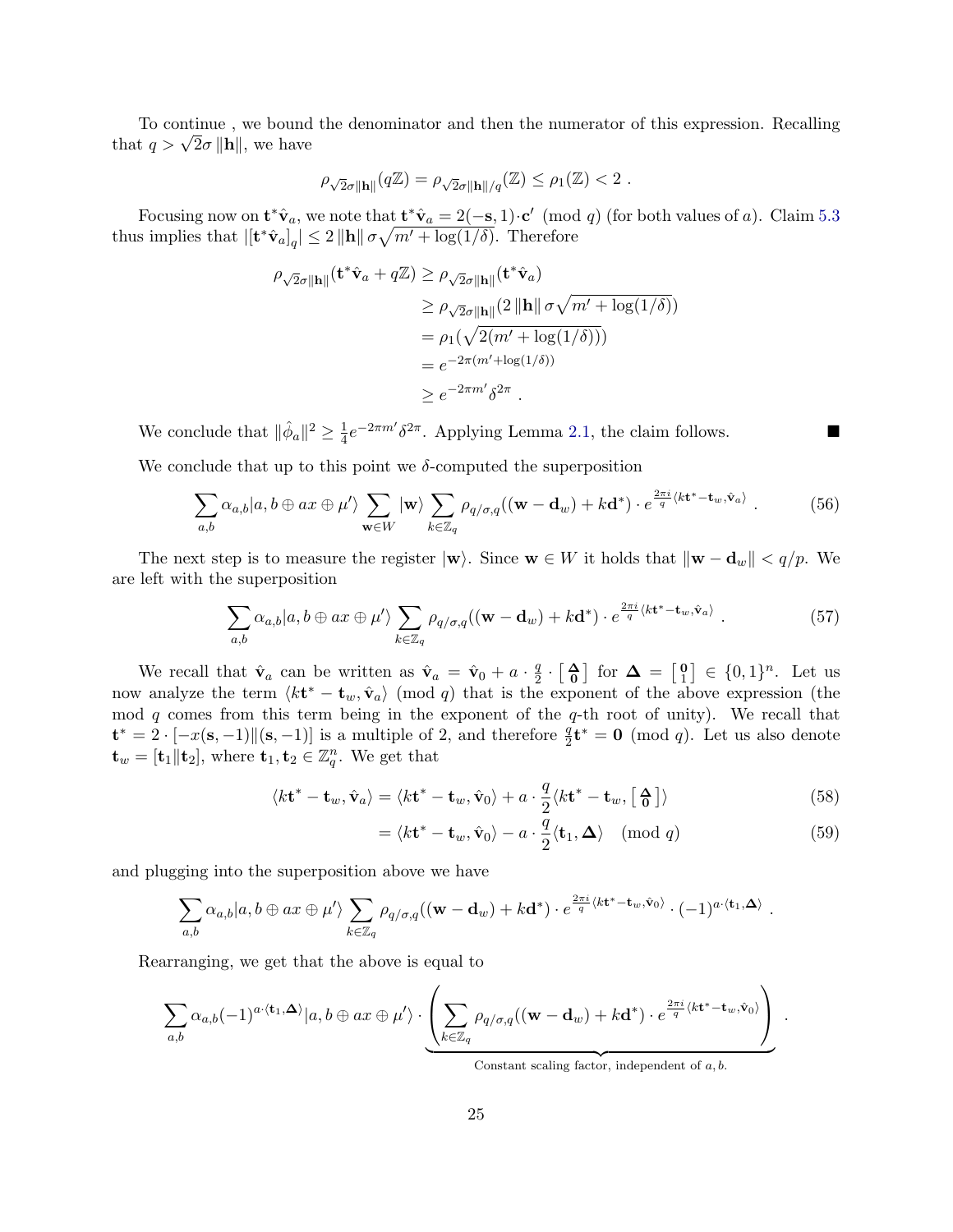We can thus remove the constant scaling factor and remain with

$$
\sum_{a,b} \alpha_{a,b} (-1)^{a \cdot \langle \mathbf{t}_1, \mathbf{\Delta} \rangle} |a, b \oplus ax \oplus \mu' \rangle \ . \tag{60}
$$

It is left to be shown that  $\langle t_1, \Delta \rangle$  (mod 2) is efficiently recoverable given  $\mathbf{R}_c, x$ . We recall that we can write  $\mathbf{w} = \mathbf{t}_w \mathbf{D} + \mathbf{e}_w \pmod{q}$  with  $\|\mathbf{e}_w\| \leq q/p$ . Next, we consider the vector

$$
\boldsymbol{v} = \begin{bmatrix} \mathbf{G}^{-1}(\frac{q}{2}\boldsymbol{\Delta}) \\ -\mathbf{R}_c \cdot \mathbf{G}^{-1}(\frac{q}{2}\boldsymbol{\Delta}) \\ 0 \\ -x \end{bmatrix} , \qquad (61)
$$

and note that

$$
\mathbf{D} \cdot \mathbf{v} = \begin{bmatrix} \mathbf{G} & 0 & 0 & 0 \\ \mathbf{C} & \mathbf{A} & 0 & 0 \\ \mathbf{C} & \mathbf{A} & 0 & 0 \\ 0 & 0 & 0 & 0 \\ 0 & 0 & 0 & 0 \end{bmatrix} \cdot \begin{bmatrix} \mathbf{G}^{-1}(\frac{q}{2}\mathbf{\Delta}) \\ -\mathbf{R}_c \cdot \mathbf{G}^{-1}(\frac{q}{2}\mathbf{\Delta}) \\ 0 \\ -x \end{bmatrix} = \begin{bmatrix} \frac{q}{2}\mathbf{\Delta} \\ 0 \end{bmatrix} ,
$$
 (62)

which implies that

$$
\mathbf{w} \cdot \mathbf{v} = (\mathbf{t}_w \mathbf{D} + \mathbf{e}_w) \cdot \mathbf{v} = \mathbf{t}_w \mathbf{D} \mathbf{v} + \mathbf{e}_w \mathbf{v} = \frac{q}{2} \langle \mathbf{t}_1, \mathbf{\Delta} \rangle + \mathbf{e}_w \mathbf{v} \pmod{q}, \tag{63}
$$

and since  $|\mathbf{e}_w \mathbf{v}| \le ||\mathbf{e}_w|| \cdot ||\mathbf{v}|| \le q/p \cdot (p/10) \le q/10$ , the theorem follows.

# Acknowledgments

The author wishes to thank Urmila Mahadev for numerous insightful discussions. We also thank Shota Yamada for pointing out a flaw in our original proof.

# References

- <span id="page-25-0"></span>[AP14] Jacob Alperin-Sheriff and Chris Peikert. Faster bootstrapping with polynomial error. In Juan A. Garay and Rosario Gennaro, editors, Advances in Cryptology - CRYPTO 2014 - 34th Annual Cryptology Conference, Santa Barbara, CA, USA, August 17-21, 2014, Proceedings, Part I, volume 8616 of Lecture Notes in Computer Science, pages 297–314. Springer, 2014.
- <span id="page-25-1"></span>[Ban93] Wojciech Banaszczyk. New bounds in some transference theorems in the geometry of numbers. Mathematische Annalen, 296(1):625–635, 1993.
- <span id="page-25-2"></span>[BGG+14] Dan Boneh, Craig Gentry, Sergey Gorbunov, Shai Halevi, Valeria Nikolaenko, Gil Segev, Vinod Vaikuntanathan, and Dhinakaran Vinayagamurthy. Fully keyhomomorphic encryption, arithmetic circuit ABE and compact garbled circuits. In Phong Q. Nguyen and Elisabeth Oswald, editors, Advances in Cryptology - EURO-CRYPT 2014 - 33rd Annual International Conference on the Theory and Applications of Cryptographic Techniques, Copenhagen, Denmark, May 11-15, 2014. Proceedings, volume 8441 of Lecture Notes in Computer Science, pages 533–556. Springer, 2014.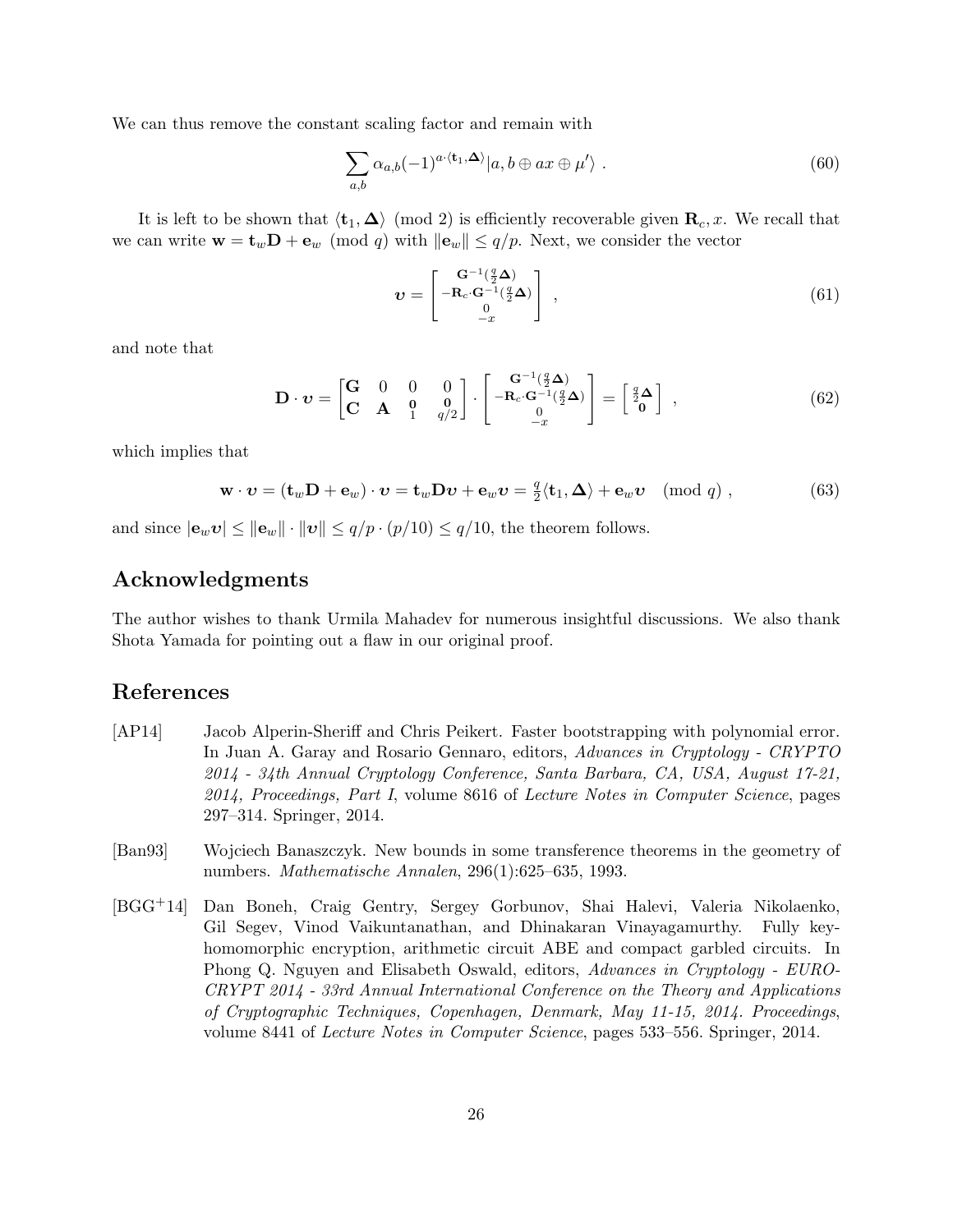- <span id="page-26-1"></span>[BGV12] Zvika Brakerski, Craig Gentry, and Vinod Vaikuntanathan. (Leveled) fully homomorphic encryption without bootstrapping. In Shafi Goldwasser, editor, *ITCS*, pages 309–325. ACM, 2012.
- <span id="page-26-4"></span>[BJ15] Anne Broadbent and Stacey Jeffery. Quantum homomorphic encryption for circuits of low t-gate complexity. In Rosario Gennaro and Matthew Robshaw, editors, Advances in Cryptology - CRYPTO 2015 - 35th Annual Cryptology Conference, Santa Barbara, CA, USA, August 16-20, 2015, Proceedings, Part II, volume 9216 of Lecture Notes in Computer Science, pages 609–629. Springer, 2015.
- <span id="page-26-9"></span>[BLP+13] Zvika Brakerski, Adeline Langlois, Chris Peikert, Oded Regev, and Damien Stehl´e. Classical hardness of learning with errors. In Dan Boneh, Tim Roughgarden, and Joan Feigenbaum, editors, Symposium on Theory of Computing Conference, STOC'13, Palo Alto, CA, USA, June 1-4, 2013, pages 575–584. ACM, 2013.
- <span id="page-26-6"></span>[BP16] Zvika Brakerski and Renen Perlman. Lattice-based fully dynamic multi-key FHE with short ciphertexts. In Matthew Robshaw and Jonathan Katz, editors, Advances in Cryptology - CRYPTO 2016 - 36th Annual International Cryptology Conference, Santa Barbara, CA, USA, August 14-18, 2016, Proceedings, Part I, volume 9814 of Lecture Notes in Computer Science, pages 190–213. Springer, 2016.
- <span id="page-26-8"></span>[BPMW16] Florian Bourse, Rafaël Del Pino, Michele Minelli, and Hoeteck Wee. FHE circuit privacy almost for free. In Matthew Robshaw and Jonathan Katz, editors, Advances in Cryptology - CRYPTO 2016 - 36th Annual International Cryptology Conference, Santa Barbara, CA, USA, August 14-18, 2016, Proceedings, Part II, volume 9815 of Lecture Notes in Computer Science, pages 62–89. Springer, 2016.
- <span id="page-26-2"></span>[Bra12] Zvika Brakerski. Fully homomorphic encryption without modulus switching from classical GapSVP. In Reihaneh Safavi-Naini and Ran Canetti, editors, CRYPTO, volume 7417 of Lecture Notes in Computer Science, pages 868–886. Springer, 2012.
- <span id="page-26-0"></span>[BV11] Zvika Brakerski and Vinod Vaikuntanathan. Efficient fully homomorphic encryption from (standard) LWE. In Rafail Ostrovsky, editor, FOCS, pages 97–106. IEEE, 2011. Full version in <https://eprint.iacr.org/2011/344.pdf>.
- <span id="page-26-3"></span>[BV14] Zvika Brakerski and Vinod Vaikuntanathan. Lattice-based FHE as secure as PKE. In Moni Naor, editor, Innovations in Theoretical Computer Science, ITCS'14, Princeton, NJ, USA, January 12-14, 2014, pages 1–12. ACM, 2014.
- <span id="page-26-5"></span>[CM15] Michael Clear and Ciaran McGoldrick. Multi-identity and multi-key leveled FHE from learning with errors. In Rosario Gennaro and Matthew Robshaw, editors, Advances in Cryptology - CRYPTO 2015 - 35th Annual Cryptology Conference, Santa Barbara, CA, USA, August 16-20, 2015, Proceedings, Part II, volume 9216 of Lecture Notes in Computer Science, pages 630–656. Springer, 2015.
- <span id="page-26-7"></span>[DS16] Léo Ducas and Damien Stehlé. Sanitization of FHE ciphertexts. In Marc Fischlin and Jean-Sébastien Coron, editors, Advances in Cryptology - EUROCRYPT 2016 - 35th Annual International Conference on the Theory and Applications of Cryptographic Techniques, Vienna, Austria, May 8-12, 2016, Proceedings, Part I, volume 9665 of Lecture Notes in Computer Science, pages 294–310. Springer, 2016.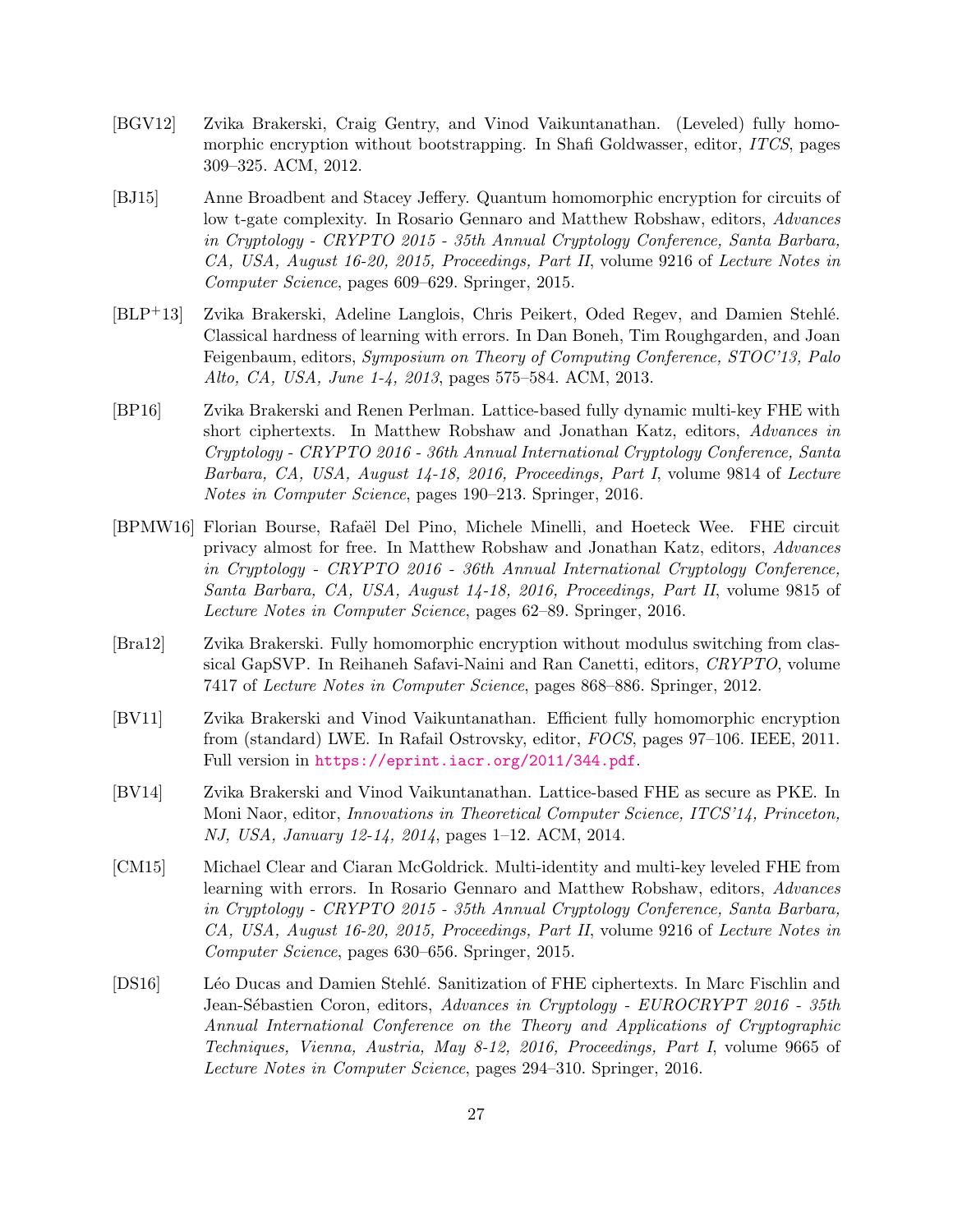- <span id="page-27-2"></span>[DSS16] Yfke Dulek, Christian Schaffner, and Florian Speelman. Quantum homomorphic encryption for polynomial-sized circuits. In Matthew Robshaw and Jonathan Katz, editors, Advances in Cryptology - CRYPTO 2016 - 36th Annual International Cryptology Conference, Santa Barbara, CA, USA, August 14-18, 2016, Proceedings, Part III, volume 9816 of Lecture Notes in Computer Science, pages 3–32. Springer, 2016.
- <span id="page-27-4"></span>[Gen09a] Craig Gentry. A fully homomorphic encryption scheme. PhD thesis, Stanford University, 2009.
- <span id="page-27-0"></span>[Gen09b] Craig Gentry. Fully homomorphic encryption using ideal lattices. In Michael Mitzenmacher, editor, Proceedings of the 41st Annual ACM Symposium on Theory of Computing, STOC 2009, Bethesda, MD, USA, May 31 - June 2, 2009, pages 169–178. ACM, 2009.
- <span id="page-27-5"></span>[GHV10] Craig Gentry, Shai Halevi, and Vinod Vaikuntanathan. i-hop homomorphic encryption and rerandomizable yao circuits. In Tal Rabin, editor, Advances in Cryptology - CRYPTO 2010, 30th Annual Cryptology Conference, Santa Barbara, CA, USA, August 15-19, 2010. Proceedings, volume 6223 of Lecture Notes in Computer Science, pages 155–172. Springer, 2010.
- <span id="page-27-8"></span>[GPV08] Craig Gentry, Chris Peikert, and Vinod Vaikuntanathan. Trapdoors for hard lattices and new cryptographic constructions. In Cynthia Dwork, editor, STOC, pages 197–206. ACM, 2008.
- <span id="page-27-1"></span>[GSW13] Craig Gentry, Amit Sahai, and Brent Waters. Homomorphic encryption from learning with errors: Conceptually-simpler, asymptotically-faster, attribute-based. In Ran Canetti and Juan A. Garay, editors, Advances in Cryptology - CRYPTO 2013 - 33rd Annual Cryptology Conference, Santa Barbara, CA, USA, August 18-22, 2013. Proceedings, Part I, volume 8042 of Lecture Notes in Computer Science, pages 75–92. Springer, 2013.
- <span id="page-27-3"></span>[Mah17] Urmila Mahadev. Classical homomorphic encryption for quantum circuits. CoRR, abs/1708.02130, 2017. Proceedings version in FOCS 2018 [\[Mah18\]](#page-27-9).
- <span id="page-27-9"></span>[Mah18] Urmila Mahadev. Classical homomorphic encryption for quantum circuits. In Mikkel Thorup, editor, 59th IEEE Annual Symposium on Foundations of Computer Science, FOCS 2018, Paris, France, October 7-9, 2018, pages 332–338. IEEE Computer Society, 2018.
- <span id="page-27-6"></span>[MP12] Daniele Micciancio and Chris Peikert. Trapdoors for lattices: Simpler, tighter, faster, smaller. In Advances in Cryptology - EUROCRYPT 2012 - 31st Annual International Conference on the Theory and Applications of Cryptographic Techniques, Cambridge, UK, April 15-19, 2012. Proceedings, pages 700–718, 2012.
- <span id="page-27-7"></span>[MR04] Daniele Micciancio and Oded Regev. Worst-case to average-case reductions based on gaussian measures. In 45th Symposium on Foundations of Computer Science (FOCS 2004), 17-19 October 2004, Rome, Italy, Proceedings, pages 372–381, 2004.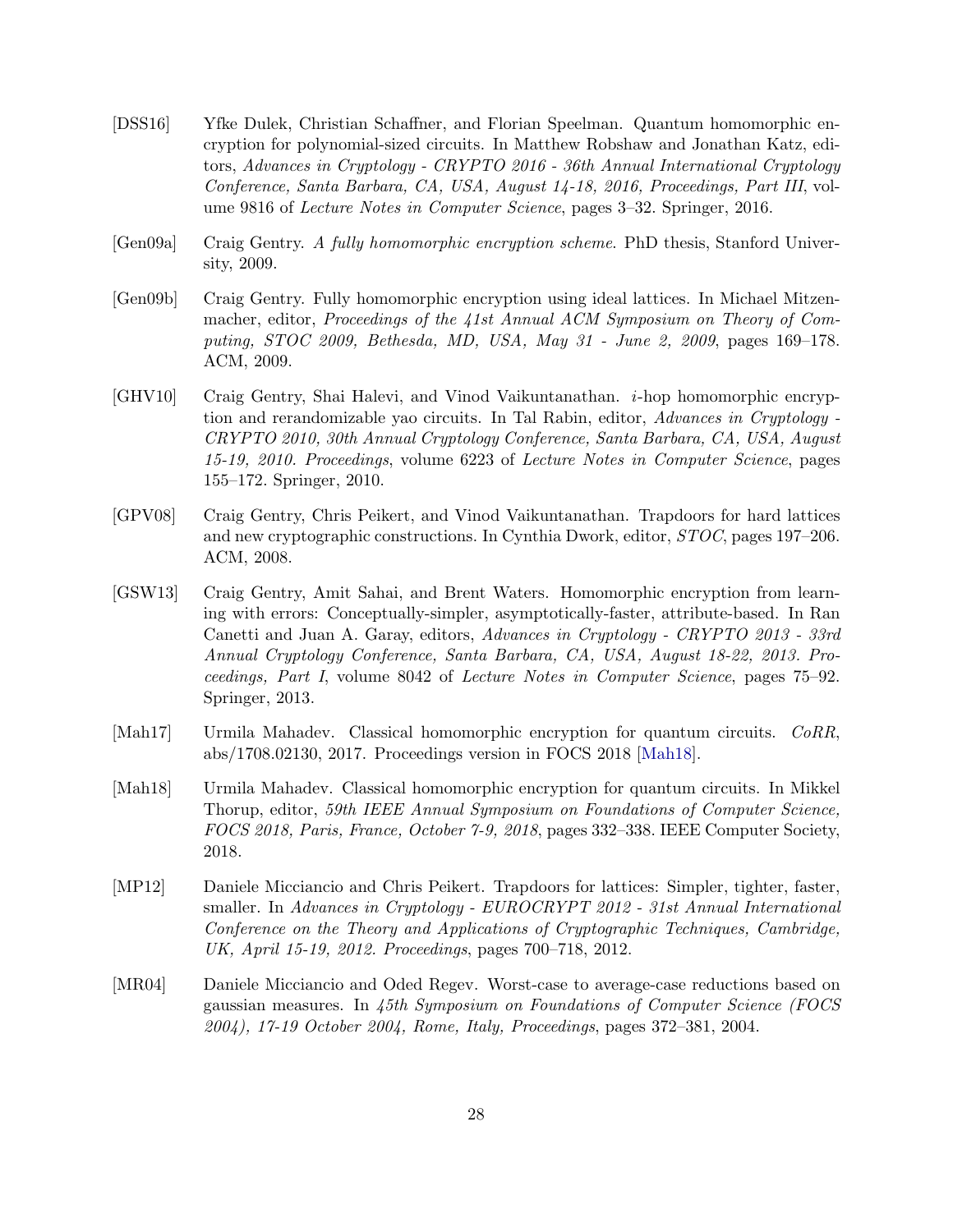- <span id="page-28-2"></span>[MW16] Pratyay Mukherjee and Daniel Wichs. Two round multiparty computation via multikey FHE. In Marc Fischlin and Jean-Sébastien Coron, editors, Advances in Cryptology - EUROCRYPT 2016 - 35th Annual International Conference on the Theory and Applications of Cryptographic Techniques, Vienna, Austria, May 8-12, 2016, Proceedings, Part II, volume 9666 of Lecture Notes in Computer Science, pages 735–763. Springer, 2016.
- <span id="page-28-7"></span>[Pei09] Chris Peikert. Public-key cryptosystems from the worst-case shortest vector problem: extended abstract. In Michael Mitzenmacher, editor, STOC, pages 333–342. ACM, 2009.
- <span id="page-28-6"></span>[PRS17] Chris Peikert, Oded Regev, and Noah Stephens-Davidowitz. Pseudorandomness of ring-lwe for any ring and modulus. In Hamed Hatami, Pierre McKenzie, and Valerie King, editors, Proceedings of the 49th Annual ACM SIGACT Symposium on Theory of Computing, STOC 2017, Montreal, QC, Canada, June 19-23, 2017, pages 461–473. ACM, 2017.
- <span id="page-28-3"></span>[PS16] Chris Peikert and Sina Shiehian. Multi-key FHE from lwe, revisited. In Martin Hirt and Adam D. Smith, editors, Theory of Cryptography - 14th International Conference, TCC 2016-B, Beijing, China, October 31 - November 3, 2016, Proceedings, Part II, volume 9986 of Lecture Notes in Computer Science, pages 217–238, 2016.
- <span id="page-28-0"></span>[RAD78] R. Rivest, L. Adleman, and M. Dertouzos. On data banks and privacy homomorphisms. In Foundations of Secure Computation, pages 169–177. Academic Press, 1978.
- <span id="page-28-1"></span>[Reg05] Oded Regev. On lattices, learning with errors, random linear codes, and cryptography. In Harold N. Gabow and Ronald Fagin, editors, STOC, pages 84–93. ACM, 2005. Full version in [\[Reg09\]](#page-28-9).
- <span id="page-28-9"></span>[Reg09] Oded Regev. On lattices, learning with errors, random linear codes, and cryptography. J. ACM, 56(6), 2009.
- <span id="page-28-5"></span>[RK04] Oded Regev and Gillat Kol. Lattices in computer science lecture notes - lecture 9 fourier transform, 2004. [https://cims.nyu.edu/~regev/teaching/lattices\\_fall\\_](https://cims.nyu.edu/~regev/teaching/lattices_fall_2004/ln/FourierTransform.pdf) [2004/ln/FourierTransform.pdf](https://cims.nyu.edu/~regev/teaching/lattices_fall_2004/ln/FourierTransform.pdf).
- <span id="page-28-4"></span>[RV04] Oded Regev and Elad Verbin. Lattices in computer science lecture notes - lecture 11 - transference theorems, 2004. [https://cims.nyu.edu/~regev/teaching/lattices\\_](https://cims.nyu.edu/~regev/teaching/lattices_fall_2004/ln/transference.pdf) [fall\\_2004/ln/transference.pdf](https://cims.nyu.edu/~regev/teaching/lattices_fall_2004/ln/transference.pdf).

# <span id="page-28-8"></span>A Proof of Lemma [2.15](#page-11-3)

We start by showing how to generate in quantum polynomial time a quantum state that is within  $O(\delta)$  trace distance of Eq. [\(21\)](#page-11-4) in quantum polynomial time. We recall the following facts from  $[BLP+13]$  $[BLP+13]$ :

- 1. For all  $r \geq \sqrt{\ln(2m+4)/\pi}$  and for all  $c \in \mathbb{R}$ :  $\frac{\rho_r(\mathbb{Z}+c)}{\rho_r(\mathbb{Z})}$  $\frac{f_r(\mathbb{Z}+c)}{\rho_r(\mathbb{Z})} \in \big(1-\frac{2}{m+2},1\big].$
- 2. For all r, c the value  $\rho_r(\mathbb{Z}+c)$  is efficiently computable to within t bits of precision in time  $poly(t)$ , for any t.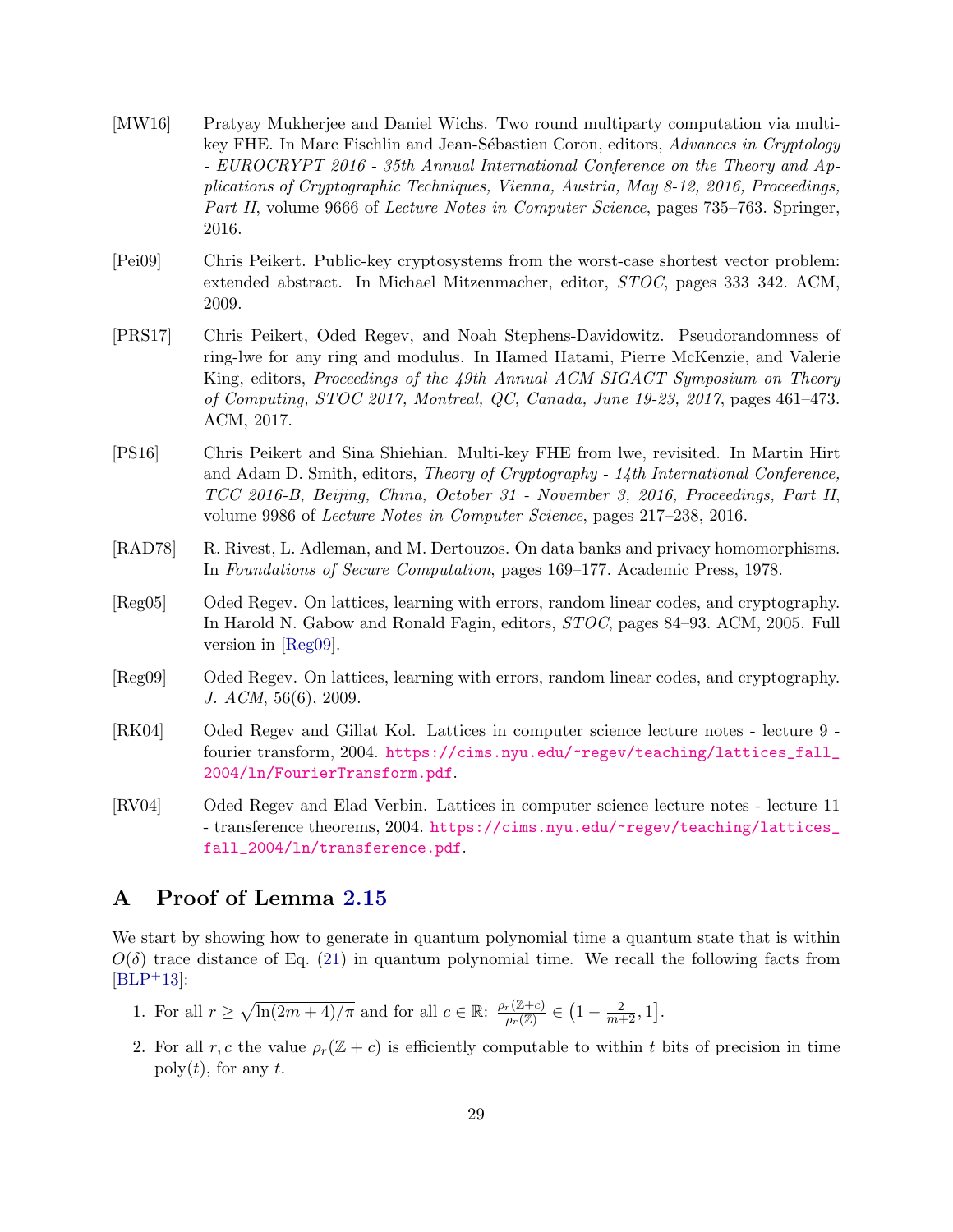One-Dimensional Gaussian Superposition. We show that there is a quantum polynomial time procedure GenZ $(r, c, 1/\delta)$  that on inputs  $r \geq \sqrt{\ln(2m+4)/\pi}$ ,  $c \in \mathbb{R}$ ,  $\delta \in (0, 1)$ , outputs a superposition which is within  $O(\delta)$  trace distance of

<span id="page-29-0"></span>
$$
\frac{1}{\sqrt{\rho_r(\mathbb{Z}+c)}}\sum_{x\in\mathbb{Z}}\rho_{\sqrt{2}r}(x+c)|x\rangle.
$$
 (64)

We note that in the classical setting  $[BLP<sup>+13</sup>]$  $[BLP<sup>+13</sup>]$  show the analogous result without the restriction on r, and indeed it appears to us that the argument goes through in the quantum setting as well. However, due to the added complication we chose to only show the simpler case here.

Our sampler is extremely simple, we assume w.l.o.g that  $c \in [-1/2, 1/2)$ . By Lemma [2.12](#page-9-0) and the fact that  $\frac{\rho_r(\mathbb{Z}+c)}{\rho_r(\mathbb{Z})} \geq 1 - \frac{2}{m+2}$ , we have that

$$
\rho_r(\mathbb{Z}+c\setminus \mathcal{B}_1^{r\sqrt{\log(1/\delta)}}) \leq \delta \cdot \rho_r(\mathbb{Z}) \leq (1-\tfrac{2}{m+2}) \cdot \delta \cdot \rho_r(\mathbb{Z}+c) \leq 3\delta \cdot \rho_r(\mathbb{Z}+c) \ . \tag{65}
$$

Let  $N = r \cdot \sqrt{\log(1/\delta)}$  and generate the superposition  $\frac{1}{\sqrt{2N}}$  $\frac{1}{2N+1} \sum_{x=-N}^{N} |x\rangle$ . Then apply quantum rejection sampling with  $\alpha'_x = \frac{\rho_{\sqrt{2}r}(x+c)}{\rho_{\sqrt{2}r}(c)}$  $\frac{\sqrt{2r^{(2r-1)}}}{\sqrt{2r^{(c)}}}$ . In the event of non-rejection, we get the required superposition up to  $O(\delta)$  trace distance (due to Eq. [\(65\)](#page-29-0)). We now bound the success probability:

$$
\sum_{x=-N}^{N} \frac{\rho_r(x+c)}{(2N+1)\rho_r(c)} \ge \frac{(1-3\delta)\rho_r(\mathbb{Z}+c)}{(2N+1)\rho_r(c)} \ge \frac{(1-3\delta)(1-\frac{2}{m+2})\rho_r(\mathbb{Z})}{(2r\cdot\sqrt{\log(1/\delta)}+1)\rho_r(c)}\,. \tag{66}
$$

Finally, recalling that  $\rho_r(\mathbb{Z}) \geq r$ ,  $\rho_r(c) = O(1)$ , it follows that the success probability is at least  $\Omega\left(\frac{1}{\sqrt{1-\frac{1}{2}}} \right)$  $\frac{1}{\log(1/\delta)}$ , which is polynomial in the input size. Repeating the process polynomially many times to amplify the success probability to  $1 - \delta$  completes the result since by the union bound the total trace distance from the desired superposition will be the sum of the failure probability and the trace distance condition on success, namely  $O(\delta)$ .

**The General Case.** We let  $\mathbf{b}_1, \ldots, \mathbf{b}_m$  denote the columns of the basis matrix **B**, and let  $\tilde{\mathbf{b}}_1, \ldots, \tilde{\mathbf{b}}_m$  denote the columns of  $\tilde{\mathbf{B}}$ , and we denote their norms by  $\ell_i = \|\tilde{\mathbf{b}}_i\|$ . Finally,  $\bar{\mathbf{b}}_1, \ldots, \bar{\mathbf{b}}_m$ denote the normalized Gram-Schmidt vectors, i.e.,  $\bar{\mathbf{b}}_i = \tilde{\mathbf{b}}_i / \ell_i$ .

We start by stating definitions and notation that will be used by our superposition generator. Specifically we define the following functions which are all efficiently computable, deterministic and linear.

1. The function  $\hat{\mathbf{c}}(\mathbf{k}) = \hat{\mathbf{c}}(k_1,\ldots,k_m) : \mathbb{Z}^{\leq m} \to \mathbb{R}^m$  as follows. If **k** is an empty vector then  $\hat{\mathbf{c}}(\mathbf{k}) = \hat{\mathbf{c}}() = \mathbf{c}$ . Otherwise

<span id="page-29-1"></span>
$$
\hat{\mathbf{c}}(\mathbf{k}) = \mathbf{c}' - \langle \mathbf{c}', \bar{\mathbf{b}}_i \rangle \cdot \bar{\mathbf{b}}_i + k_i (\mathbf{b}_i - \tilde{\mathbf{b}}_i) , \qquad (67)
$$

where **c**' is defined recursively as  $\mathbf{c}' = \hat{\mathbf{c}}(k_{i+1}, \dots, k_m)$ .

Note that  $\hat{\mathbf{c}}(\mathbf{k})$  is a linear function, this property will be important for our procedure. Furthermore, for all i it holds that  $\hat{\mathbf{c}}(k_i,\ldots,k_m)$  does not have a component in the direction  $\bar{\mathbf{b}}_i, \ldots, \bar{\mathbf{b}}_m$ , as can be shown by a straightforward inductive argument. It follows that  $\hat{\mathbf{c}}(k_1,\ldots,k_m) = \mathbf{0}$  for all **k**.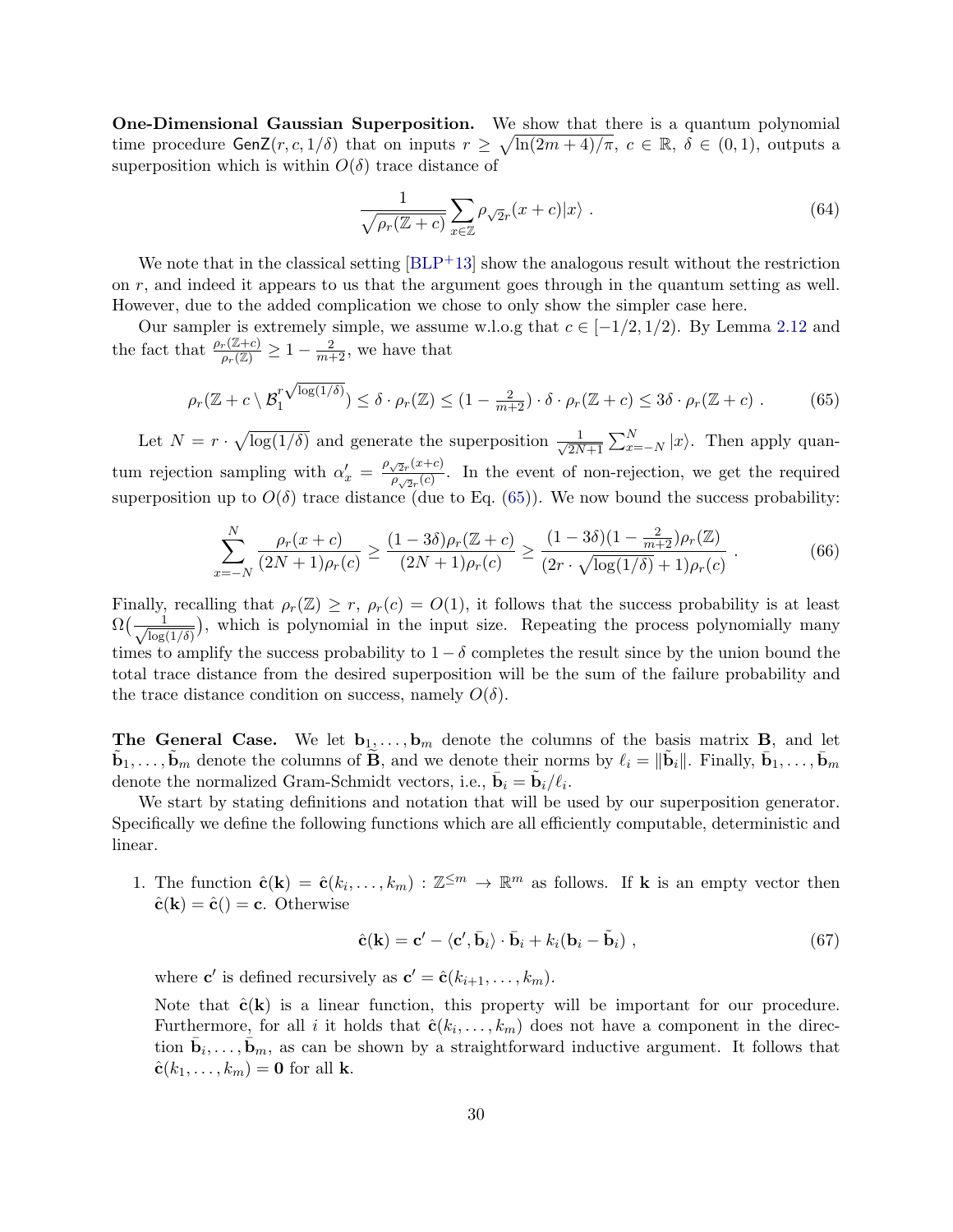2. Similarly we define  $\beta(\mathbf{k}) = \beta(k_i, \dots, k_m) : \mathbb{Z}^{\leq m} \to \mathbb{R}$  as  $\beta(\mathbf{k}) = \langle \hat{\mathbf{c}}(\mathbf{k}), \tilde{\mathbf{b}}_{i-1} \rangle / \ell_{i-1}^2$ . From the definition of  $\hat{\mathbf{c}}(\cdot)$  in Eq. [\(67\)](#page-29-1) we get that

<span id="page-30-0"></span>
$$
\hat{\mathbf{c}}(k_{i+1},\ldots,k_m) - \hat{\mathbf{c}}(k_i,\ldots,k_m) = \beta(k_{i+1},\ldots,k_m)\tilde{\mathbf{b}}_i + k_i(\tilde{\mathbf{b}}_i - \mathbf{b}_i) . \tag{68}
$$

The generation procedure is as follows.

- 1. Let  $\varphi_{m+1}$  be an empty quantum state. For  $i \leftarrow m, \ldots, 1$ , let  $r_i = r/\ell_i$  and consider the quantum operator for which  $|\mathbf{k}\rangle\langle\mathbf{k}| \to \text{GenZ}(r_i,\beta(\mathbf{k}),m/\delta) \otimes |\mathbf{k}\rangle\langle\mathbf{k}|.$  Note that the input and output spaces do not have the same dimension, but this operator is still well defined and efficiently computable (computing it involves appending a zero ancilla register and then computing GenZ as described above). Let  $\varphi_i$  denote the result of applying this operator on  $\varphi_{i+1}$ .
- 2. Consider the transformation defined by  $|k\rangle \rightarrow |Bk + c\rangle$ , this transformation is unitary since **B** is invertible (i.e. the corresponding unitary operator is a permutation). Let  $\varphi'$  be the output of applying this operator on  $\varphi_1$ .
- 3. Use quantum rejection sampling on  $\varphi'$  with

$$
\alpha'_{\mathbf{k}} = \frac{\prod_{i=1}^{m} \rho_{\sqrt{2}r/\ell_i}(\mathbb{Z} + \beta(k_{i+1}, \dots, k_m))}{\prod_{i=1}^{m} \rho_{\sqrt{2}r/\ell_i}(\mathbb{Z})} \in \left( \left( 1 - \frac{2}{m+2} \right)^{m/2}, 1 \right] \subseteq (e^{-1}, 1].
$$
 (69)

and let  $\varphi''$  denote the output of this operator condition on the rejection sampling being successful. Since  $|\alpha_{\mathbf{k}}'|\geq e^{-1}$ , it follows that the success probability is at least  $e^{-2}$ . In case of failure, repeat the entire procedure.

In the event of successful rejection sampling, the procedure outputs a quantum state supported over  $\Lambda + c$ .

To analyze the the algorithm, we note that by the properties of GenZ, the quantum state  $\varphi_1$  is within  $O(\delta)$  trace distance from the pure state  $\sum_{\mathbf{k}\in\mathbb{Z}^m} \alpha_{\mathbf{k}} |\mathbf{k}\rangle$  with

$$
\alpha_{\mathbf{k}} = \frac{\prod_{i=1}^{m} \rho_{\sqrt{2}r/\ell_i}(k_i + \beta(k_{i+1}, \dots, k_m))}{\prod_{i=1}^{m} \rho_{\sqrt{2}r/\ell_i}(\mathbb{Z} + \beta(k_{i+1}, \dots, k_m))},
$$
\n(70)

and therefore  $\varphi'$  is within  $O(\delta)$  trace distance of the pure state  $\sum_{\mathbf{k}\in\mathbb{Z}^m} \alpha_{\mathbf{k}}|\mathbf{B}\mathbf{k}+\mathbf{c}\rangle$ , and if rejection sampling is successful then  $\varphi''$  is within  $O(\delta)$  trace distance of  $\sum_{\mathbf{k}\in\mathbb{Z}^m} \alpha''_{\mathbf{k}} | \mathbf{B}\mathbf{k} + \mathbf{c} \rangle$ , where up to normalization

$$
\alpha''_{\mathbf{k}} = \prod_{i=1}^{m} \rho_{\sqrt{2}r/\ell_i}(k_i + \beta(k_{i+1}, \dots, k_m)) = \rho_{\sqrt{2}r}\left(\sum_{i=1}^{m} (k_i + \beta(k_{i+1}, \dots, k_m)) \tilde{\mathbf{b}}_i\right).
$$
 (71)